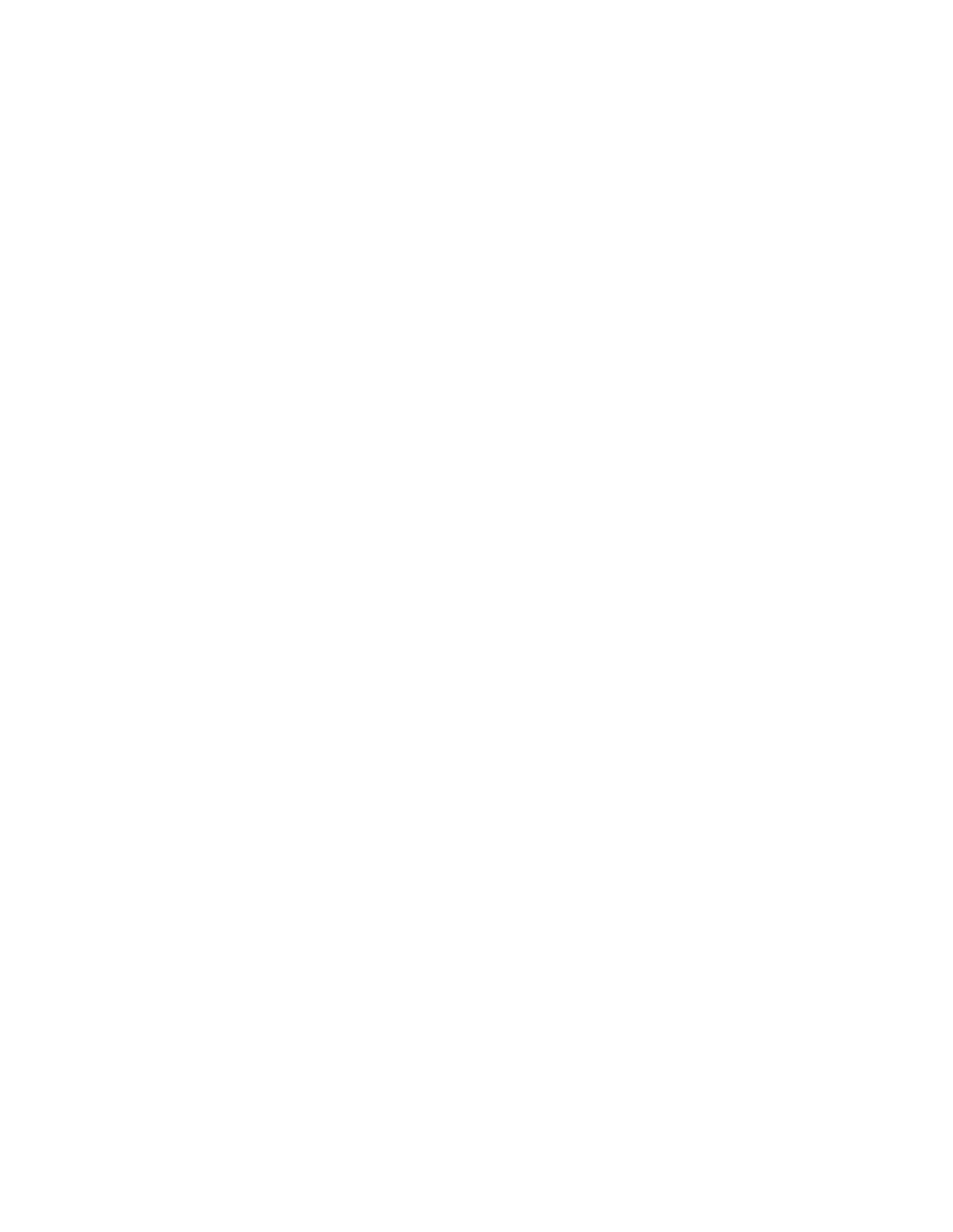Annual Report to Congress on the National Center for Innovation in Career and Technical Education for Contract Performance Award Years 2014–15 and 2015–16

> Prepared for the U.S. Department of Education Office of Career, Technical, and Adult Education

NATIONAL CENTER FOR INNOVATION IN CAREER AND TECHNICAL EDUCATION

JUNE 2017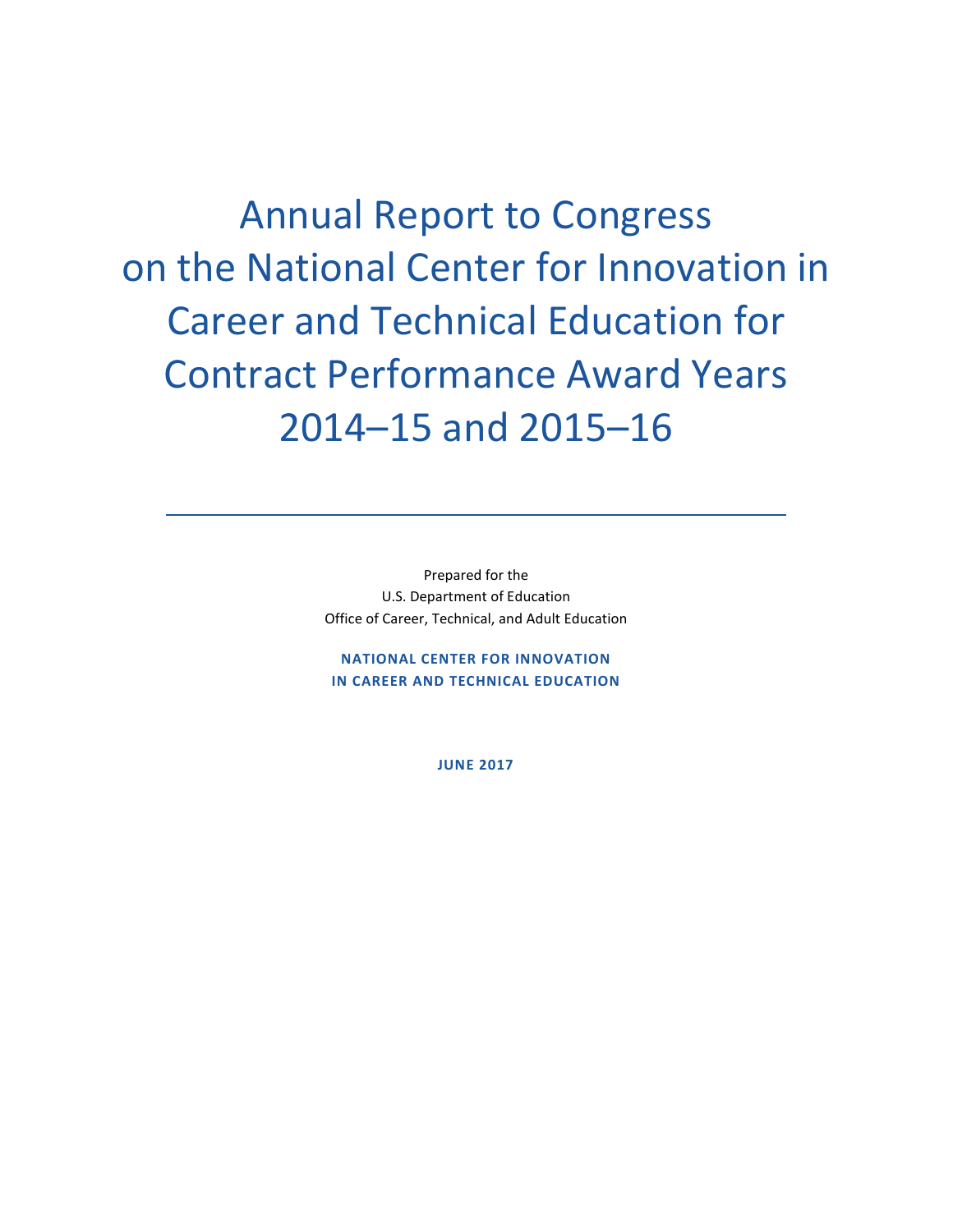This report was produced under U.S. Department of Education Contract No. ED-VAE-12-C0051 with RTI International. Carolyn Lee served as the contracting officer's representative. The views expressed herein do not necessarily represent the positions or policies of the Department of Education. No official endorsement by the U.S. Department of Education of any product, commodity, service or enterprise mentioned in this publication is intended or should be inferred.

#### This report of the National Center for Innovation in Career and Technical Education is submitted to:

#### U.S. Department of Education Betsy DeVos

Secretary

#### Office of Career, Technical, and Adult Education

Kim R. Ford Principal Deputy Assistant Secretary (delegated the authority to perform the functions and duties of the position of Assistant Secretary)

#### Relevant Committees of the U. S. Congress

#### Library of Congress

#### Eligible Agencies

June 2017

This report is available on the National Center for Innovation in Career and Technical Education's website at: http://ctecenter.ed.gov/index.php/page/our-research.

This report is required by Sec. 114(d)(4)(B) of *Carl D. Perkins Career and Technical Education Act of 2006*.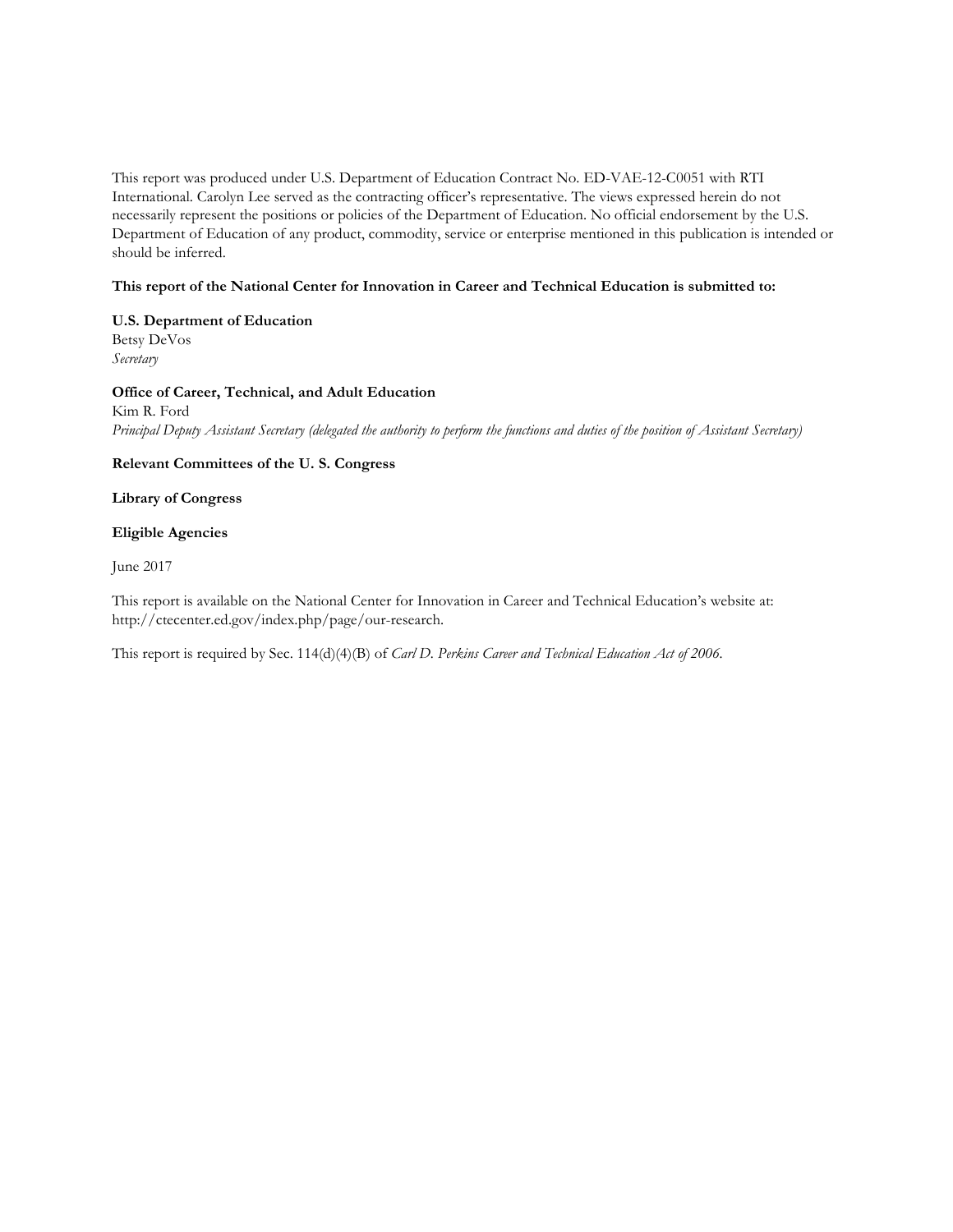## **CONTENTS**

| <b>PAGE</b>                                                                                                                                   |
|-----------------------------------------------------------------------------------------------------------------------------------------------|
|                                                                                                                                               |
|                                                                                                                                               |
|                                                                                                                                               |
| CHAPTER I-Availability of Data On Noncredit Education and Postsecondary<br>Certifications: An Analysis of Selected State-Level Data Systems 4 |
| CHAPTER II-Nondegree Credentials In Correctional Education: Status,                                                                           |
| CHAPTER III-State Strategies for Financing Career and Technical Education  10                                                                 |
| CHAPTER IV-Consortia Formation and Characteristics Under the<br>Carl D. Perkins Career and Technical Education Act of 2006  15                |
| CHAPTER V-The Effect of Linked Learning Certified Pathways on Selected                                                                        |
| CHAPTER VI-Connecting Secondary Career and Technical Education and                                                                            |
| CHAPTER VII-Eight-Year Postsecondary Outcomes of Career and Technical                                                                         |
| CHAPTER VIII-Concept Paper: Applying Human Capital Performance Bonds                                                                          |
| CHAPTER IX-Concept Paper: Using Community Benefit Agreements to                                                                               |
| CHAPTER X-Concept Paper: The Potential Role of Social Innovation                                                                              |
|                                                                                                                                               |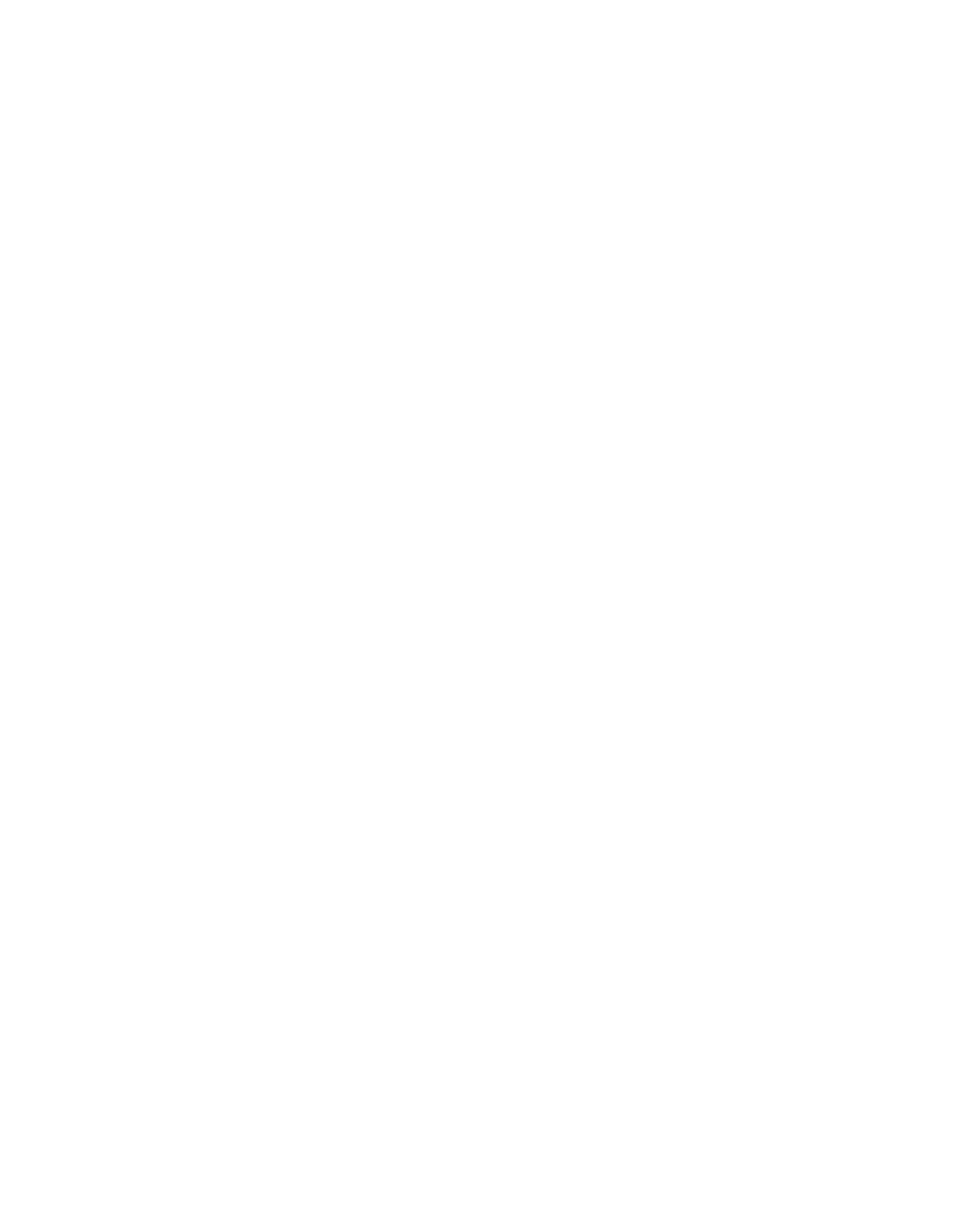## ABBREVIATIONS

| AY              | academic year                                                                              |
|-----------------|--------------------------------------------------------------------------------------------|
| <b>CBA</b>      | community benefit agreement                                                                |
| <b>CBC</b>      | community benefits coalition                                                               |
| <b>CIP</b>      | Classification of Instructional Program                                                    |
| <b>CSU</b>      | California State University                                                                |
| <b>CTE</b>      | career and technical education                                                             |
| Department      | U.S. Department of Education                                                               |
| <b>DOL</b>      | U.S. Department of Labor                                                                   |
| <b>ELS:2002</b> | Education Longitudinal Study of 2002                                                       |
| <b>GPA</b>      | grade point average                                                                        |
| <b>HUCAP</b>    | human capital performance bonds                                                            |
| <b>IHE</b>      | institution of higher education                                                            |
| $K-12$          | kindergarten to grade 12                                                                   |
| <b>LEA</b>      | local educational agency                                                                   |
| <b>LLCP</b>     | Linked Learning certified pathway                                                          |
| <b>LLDI</b>     | Linked Learning District Initiative                                                        |
| <b>NACTE</b>    | National Assessment of Career and Technical Education                                      |
| <b>NASDCTEc</b> | National Association of State Directors of Career Technical<br><b>Education Consortium</b> |
| <b>NCICTE</b>   | National Center for Innovation in Career and Technical Education                           |
| <b>NELS:88</b>  | National Education Longitudinal Study of 1988                                              |
| <b>OA</b>       | Office of Apprenticeship (U.S. Department of Labor)                                        |
| <b>OCTAE</b>    | Office of Career, Technical, and Adult Education                                           |
|                 |                                                                                            |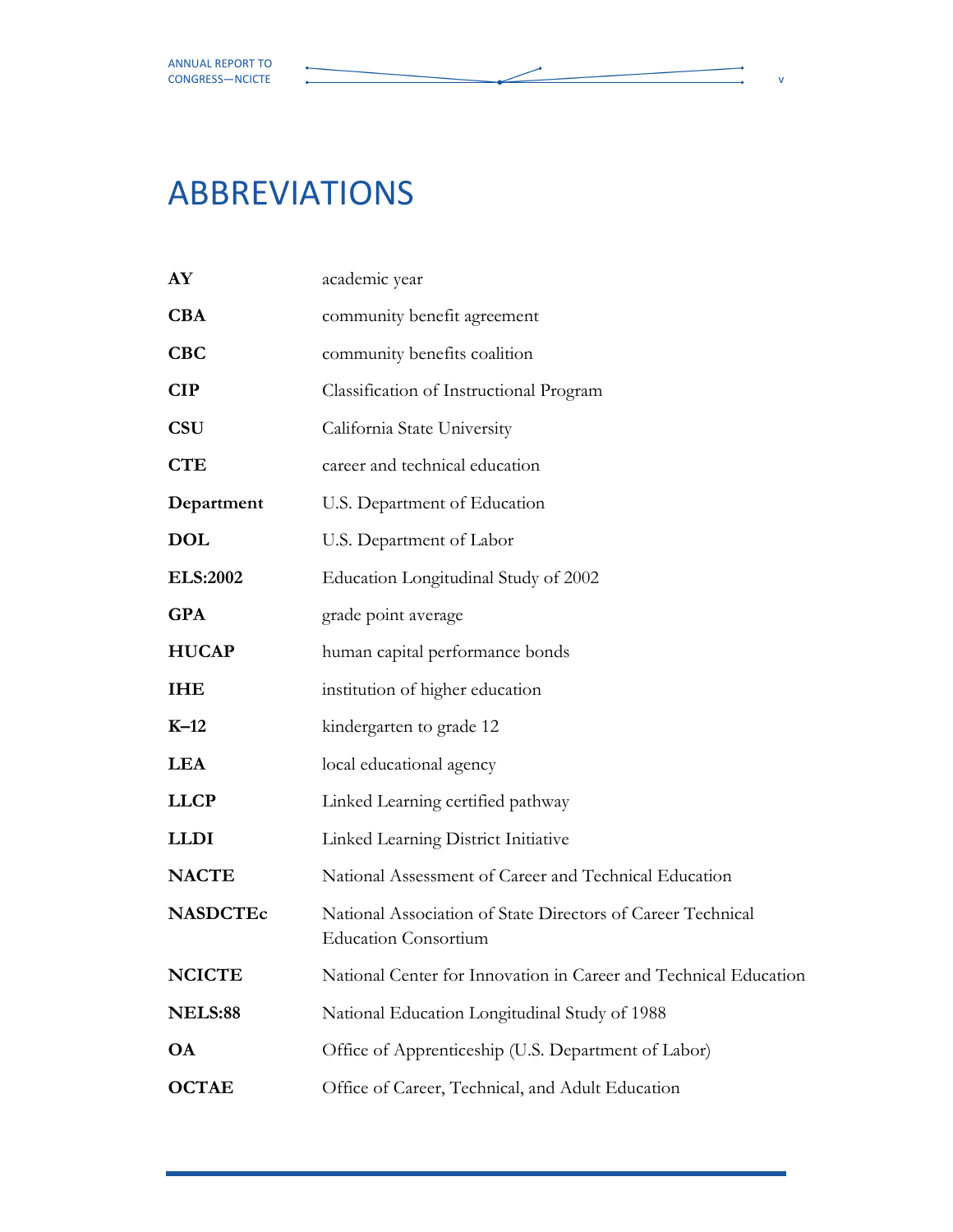ò.

| OJT              | on-the-job training                                        |
|------------------|------------------------------------------------------------|
| <b>PBF</b>       | performance-based funding                                  |
| Perkins IV       | Carl D. Perkins Career and Technical Education Act of 2006 |
| <b>PFS</b>       | pay-for-success                                            |
| <b>PPP</b>       | public-private partnership                                 |
| ${\bf P}{\bf Y}$ | program year                                               |
| RA               | registered apprenticeship                                  |
| <b>SAA</b>       | state apprenticeship agency                                |
| <b>SES</b>       | socioeconomic status                                       |
| <b>SIB</b>       | social impact bond                                         |
| <b>SIF</b>       | social innovation financing                                |
| <b>UC</b>        | University of California                                   |
| WBL              | work-based learning                                        |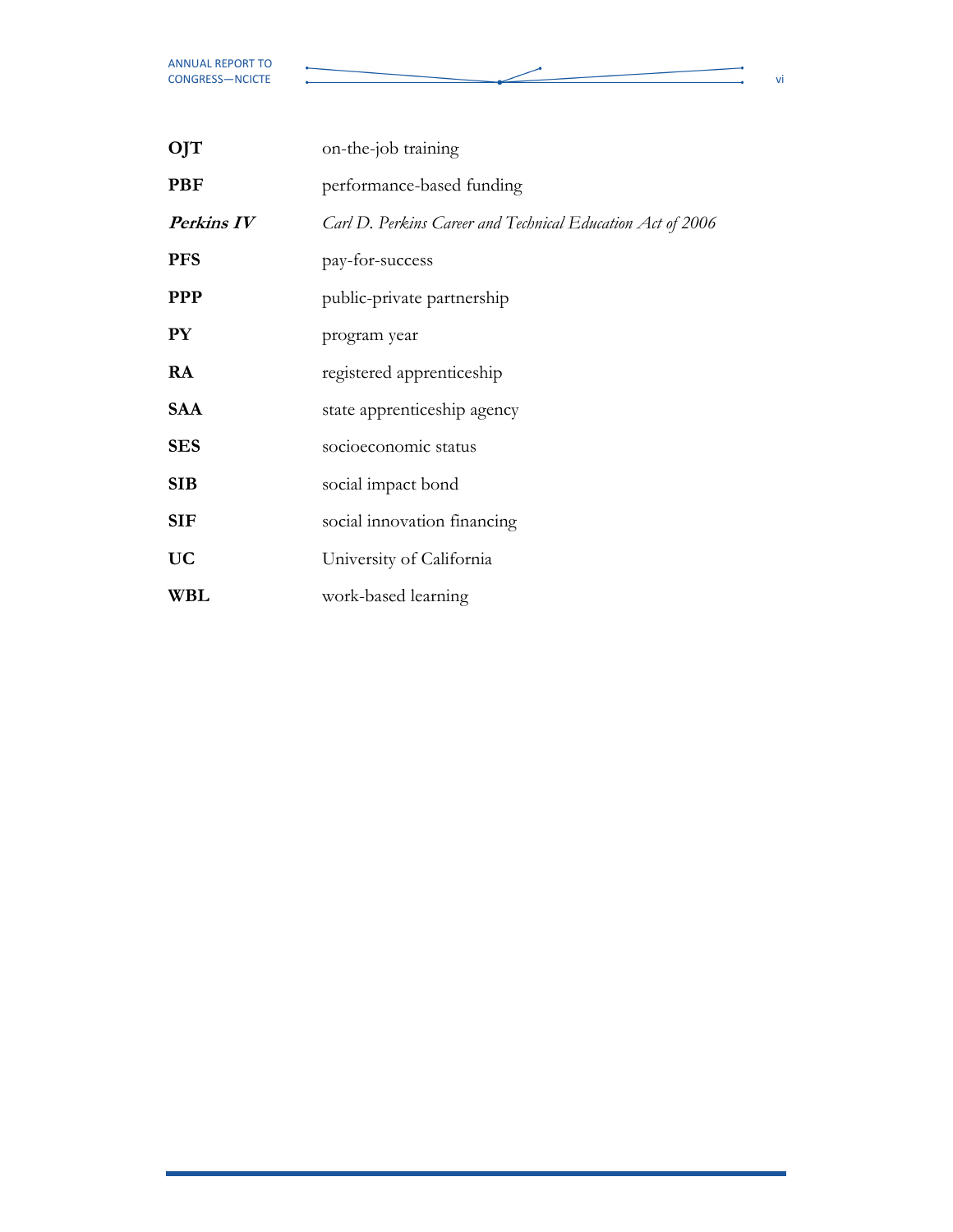## EXECUTIVE SUMMARY

The National Center for Innovation in Career and Technical Education (NCICTE) was established by the U.S. Department of Education to carry out research and evaluation activities related to career and technical education (CTE). NCICTE (1) performs scientifically based research and evaluation; (2) disseminates information; and (3) conducts training to expand the understanding, increase the effectiveness, and improve the implementation of CTE.

One of the requirements of the legislation authorizing the national research center, contained within the *Carl D. Perkins Career and Technical Education Act of 2006* (P.L. 109-270) (Perkins IV), is that the center "shall annually prepare a report of the key research findings of such center and shall submit copies of the report to the Secretary, the relevant committees of Congress, the Library of Congress, and each eligible agency" (Sec. 114(d)(4)(B) of Perkins IV). This Annual Report to Congress describes findings from studies completed and published by NCICTE as of December 31, 2016.

Based at RTI International in Research Triangle Park, North Carolina, NCICTE also includes the following subcontractors: Georgetown University Center on Education and the Workforce, ConnectEd: The California Center for College and Career, FHI 360, Laurium Evaluation Group, Workforce Enterprise Systems, Mercury Labs, and Windwalker Corporation. NCICTE has completed and published 10 studies (each of which is described in a chapter of this Report to Congress) on a variety of topics attracting attention in the field, including

- Noncredit education. Individuals can enroll in college-level coursework and/or earn industry-recognized credentials or certifications that do not result in the award of college credit but may confer labor market advantages on program completers. NCICTE researchers focused on the types of data collected at the state level on these programs and extent of student participation generally, as well as the status, benefits, and challenges of offering these programs to adults in correctional institutions, who face obstacles to employment following their release (Chapters I and II).
- State CTE financing and consortia formation. States are employing differing strategies to direct state and federal resources in support of CTE programming. Using data from national surveys of state CTE directors, NCICTE researchers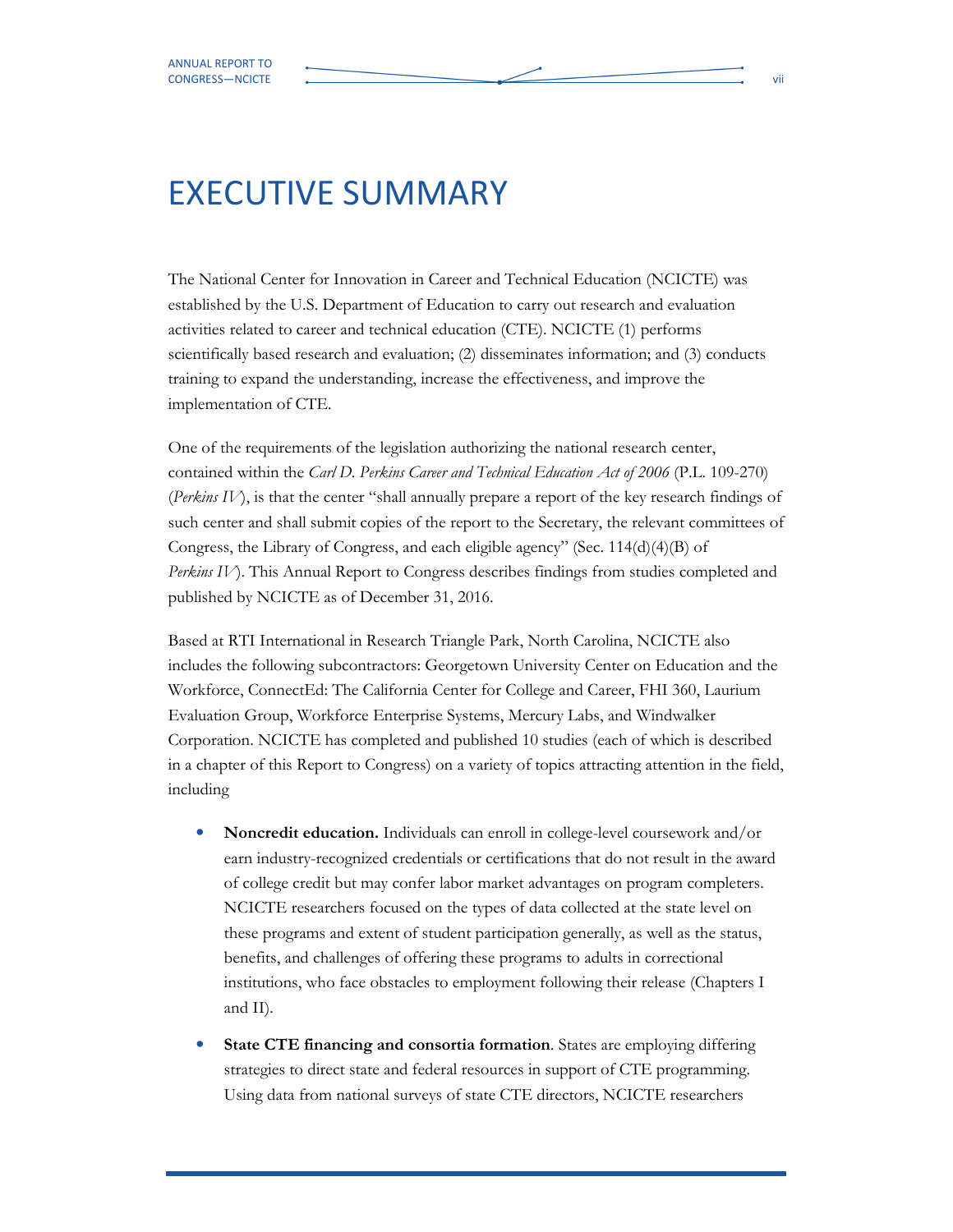profiled state approaches for financing CTE and organizing consortia under Perkins IV to assist state legislators and state CTE agency administrators in making resource allocation decisions (Chapters III and IV).

- Contextualized learning. Educators are experimenting with instructional approaches that use career-themed instruction to improve the college and career readiness of high school students. One approach, Linked Learning, has drawn national attention, with several states adopting the model as an education reform strategy. To assess the potential benefits of combining strong academics with realworld experience, NCICTE researchers explored the outcomes of grade-12 students participating in Linked Learning certified pathways (LLCPs) in California, a state that has made a significant investment in the initiative (Chapter V).
- Apprenticeship. Registered apprenticeship (RA) is increasingly being considered an option for preparing high school students for entry into high-demand, high-wage jobs. To help clarify the association between CTE and RA, NCICTE reviewed the programmatic, administrative, and financial policies in six states that have undertaken systematic approaches for linking the two programs (Chapter VI).
- Postsecondary outcomes. The Education Longitudinal Study of 2002 (ELS:2002) is a nationally representative survey conducted by the National Center for Education Statistics within the Institute of Education Sciences, U.S. Department of Education, to assess the in-school experiences and post-program outcomes of high school students. To evaluate the long-term outcomes of students participating in CTE programming, NCICTE analyzed recently released coursetaking and labor-market data on a cohort of 2004 high school graduates as of 2012 (Chapter VII).
- Leveraging public and private sector funding for CTE instruction. A new class of financial tools is being developed to promote human capital investments that benefit society. To explore the potential for raising private capital to support promising CTE interventions, NCICTE commissioned leading experts in the field of human capital performance bonds (HUCAP), community benefit agreements (CBAs), and social innovation financing (SIF) to author a set of concept papers assessing the potential applications of these methods (Chapters VIII, IX, and X).

Complete reports for the studies described in each chapter are available at http://ctecenter.ed.gov/index.php/page/our-research. For some studies, interactive reports (browsable web versions of report summaries) are also available.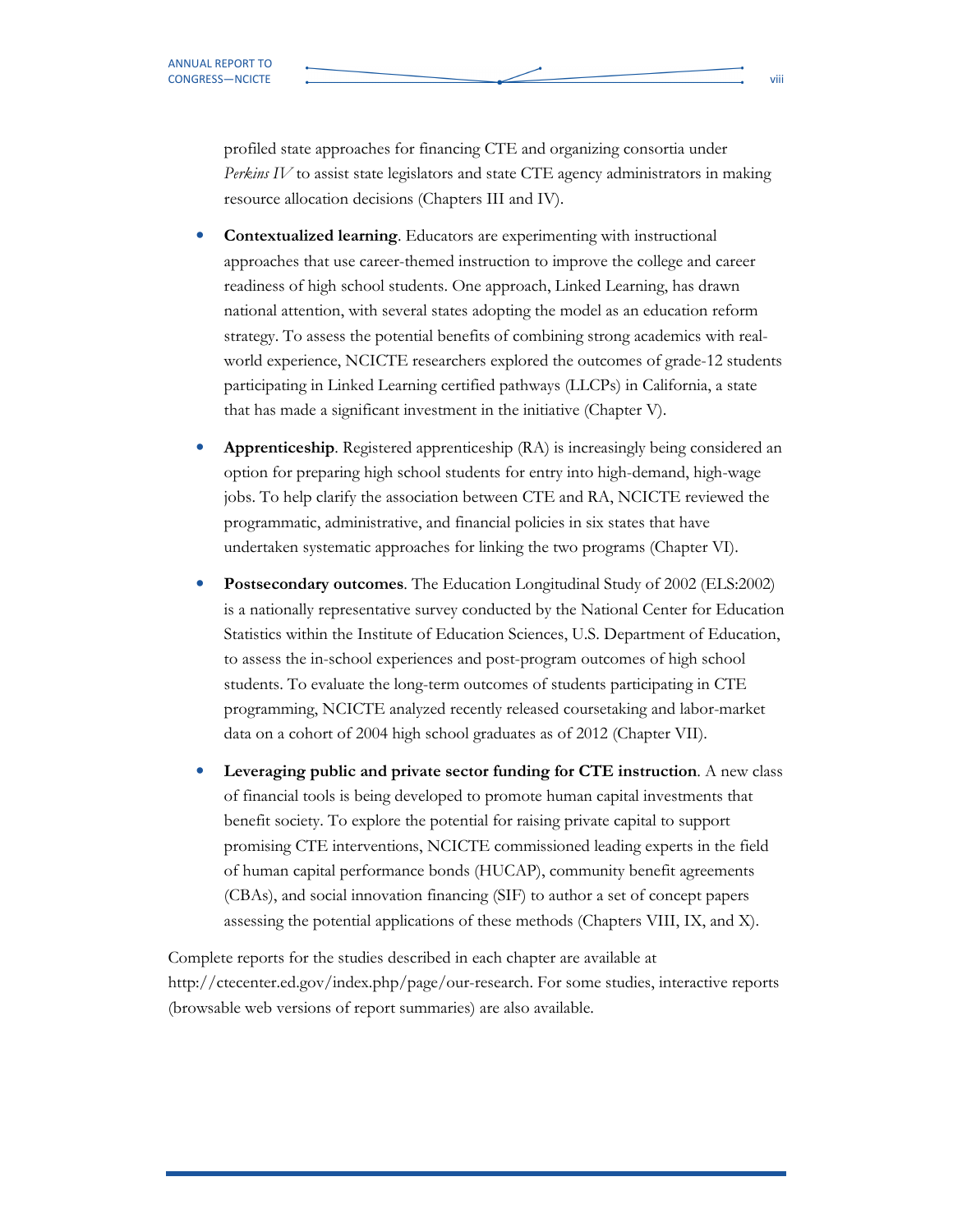In the balance of this Executive Summary, we present a brief overview of each chapter.

Chapter I—Availability of Data on Noncredit Education and Postsecondary Certifications: An Analysis of Selected State-Level Data Systems. To better understand what data might be available to answer key policy questions on students' access to and outcomes after participation in noncredit CTE programs, the study summarized in this chapter reviewed data systems in 29 states. Each state's data system was reviewed to identify (1) data elements for noncredit education, (2) ways that states track outcomes for noncredit students, (3) whether noncredit data elements are incorporated into state longitudinal databases, and (4) the availability of certification data. NCICTE also interviewed staff at two independent associations that accredit organizations offering industry-recognized certifications and conducting research about these certifications. Findings indicated that data collection on students who enroll in noncredit education at public colleges and universities are still in the nascent stages. Comparing student enrollment across states is problematic because each state collects data differently and defines noncredit workforce education in a different way. Thus, it is challenging to draw conclusions about the extent to which students are enrolled in noncredit workforce education nationwide. Understanding the prevalence of industry-recognized credentials is also thwarted by a lack of access to award data. Recent federal efforts to collect data on certifications held by the adult population will provide important insights into the extent to which adults have these credentials.

Chapter II—Nondegree Credentials in Correctional Education: Status, Challenges,

and Benefits. The study described in this chapter was designed to document information currently available on programs that prepare individuals for nondegree credentials (including certification, licenses, and educational credentials) in adult corrections facilities. It included telephone interviews with state correctional education administrators, employers, and employment placement specialists in eight states that have well-established prison-based programs that prepare individuals for nondegree credentials, as identified by the Department of Education's Office of Career, Technical, and Adult Education (OCTAE).

Researchers found that all of the states interviewed for the study regularly review their nondegree credential programs to ensure that they meet national or state accreditation standards, and typically provide for articulation with community college programs. Incarcerated adults who participate in nondegree programs are perceived by state administrators to be more motivated than those who do not, and administrators believe that motivation and maturity may positively affect student persistence in and completion of a correctional education program.

### Chapter III—State Strategies for Financing Career and Technical Education.

Perkins IV authorizes federal funding for CTE and specifies formulas for distributing those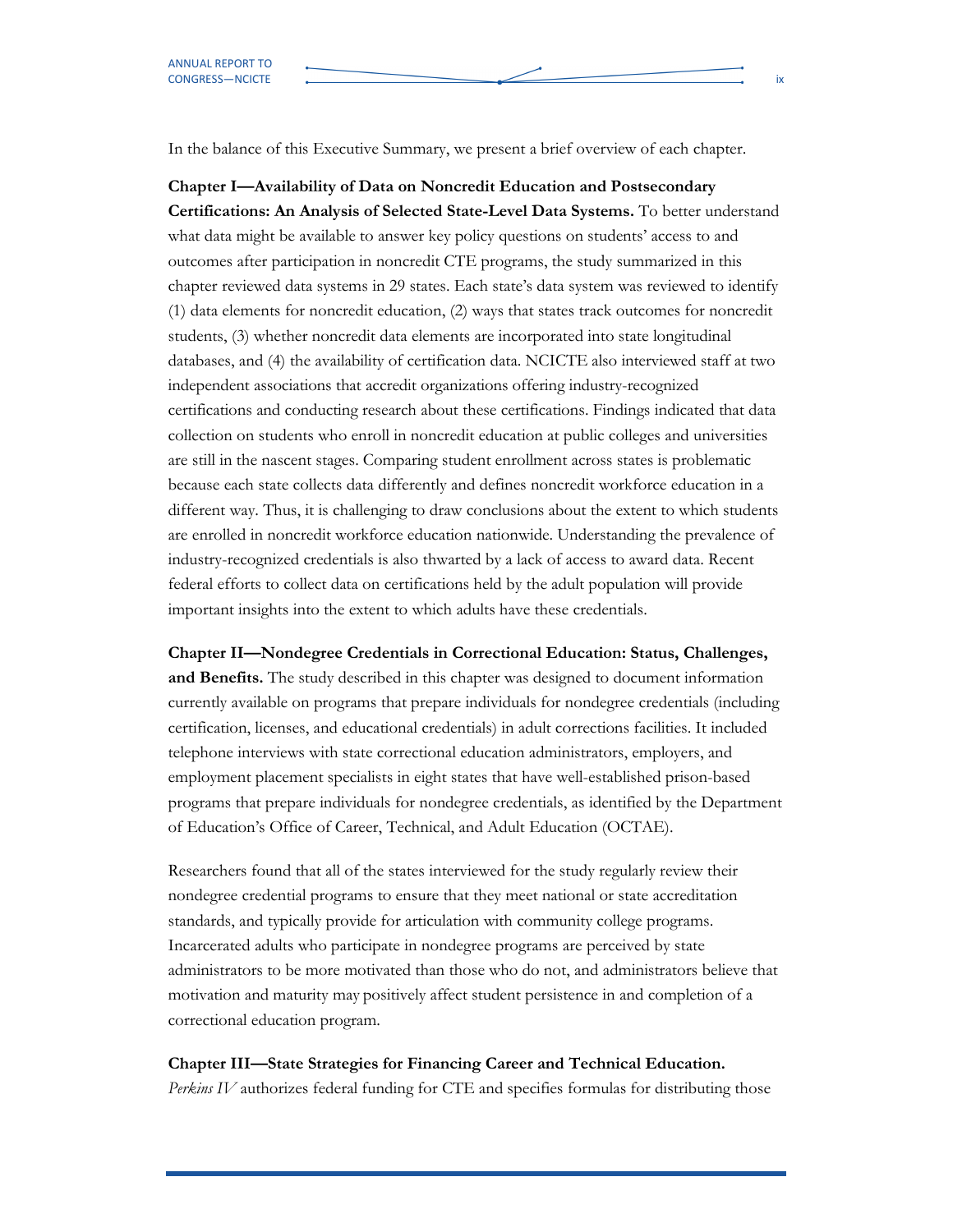funds at the secondary and postsecondary levels. To offset the higher cost of providing technical instruction, some states choose to earmark separate funding for CTE programs outside of their general state kindergarten-to-grade 12 or postsecondary education funding formulas. In August 2013, the National Association of State Directors of Career Technical Education Consortium (NASDCTEc)<sup>1</sup> surveyed CTE directors about (1) whether their states provided categorical funds for CTE during academic year (AY) 2011–12 and, if so, how they were distributed to secondary local education agencies (LEAs) and postsecondary institutions of higher education (IHEs), and (2) on their states' uses and perceptions of performance-based funding (PBF), a competitive resource distribution strategy that rewards local programs for achieving state-identified performance outcomes. The study described in this chapter drew on data collected from the NASDCTEc survey and a review of state educational agencies' websites and their statutes.

State approaches to financing CTE fall into one of three categories: (1) foundation funding only, with which local CTE programs are financed using general state funding or basic state aid formulas that do not earmark for CTE; (2) funding for area CTE centers, which deliver CTE services to part-time students; and (3) categorical funding, which may include student-, cost-, or unit-based formulas, which target state funding for the exclusive use of CTE programming. The majority of states (37) offered categorical state funding for CTE at the secondary level in AY 2011–12, though just five of the 37 states for which information was available provided such categorical funding at the postsecondary level. Two states reported using PBF to allocate secondary resources allotted through Perkins  $IV$ , and five states responded that they used PBF to allocate their own state CTE funds. At the postsecondary level, no state reported using PBF to allocate Perkins IV funds, while four states reported using PBF to allocate state funds.

Chapter IV—Consortia Formation and Characteristics Under the Carl D. Perkins Career and Technical Education Act of 2006. Perkins IV sets a minimum allocation requirement that secondary and postsecondary CTE eligible grant recipients must achieve to receive federal financing. In some instances, an eligible recipient with an allocation below the funding threshold may obtain a state waiver that qualifies it to participate as a stand-alone subgrantee, or an eligible recipient may enter into a consortium with other subgrantees. Congress authorized the consortia provision to enable small or rural applicants to access federal funds sufficient to support quality CTE programming.

The study summarized in this chapter described the prevalence of consortia in *Perkins IV*, examined the characteristics of these entities, and explored whether and how they promoted collaboration between and across secondary and postsecondary educational levels. Findings

<sup>1</sup> Now known as ADVANCE CTE.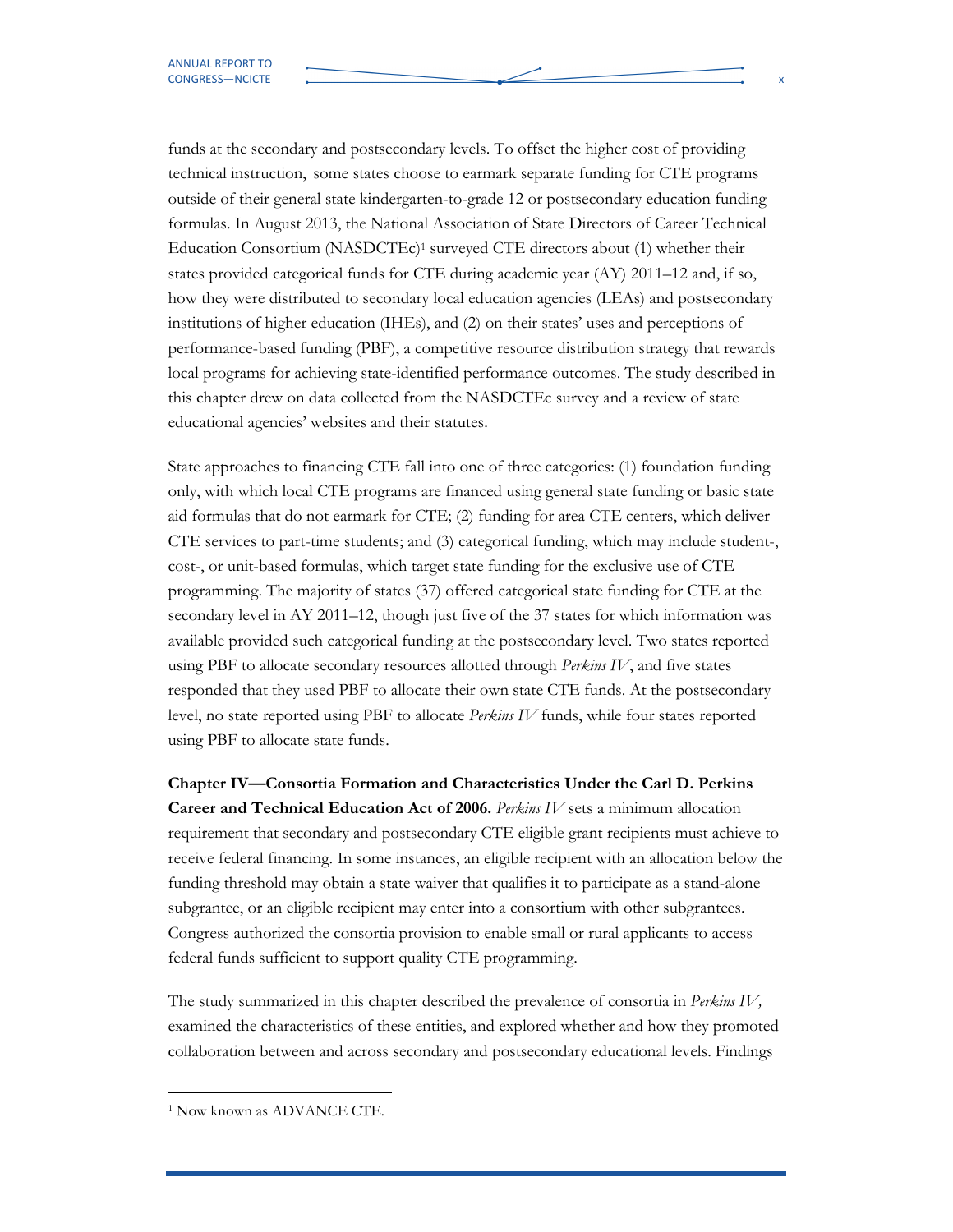were based on data collected for the National Assessment of Career and Technical Education, information contained within states' Perkins IV five-year state plans, and interviews with state CTE directors. Key findings include

- Consortia were more prevalent at the secondary than at the postsecondary level.
- Consortia were typically composed entirely of either LEAs or IHEs; only two states either required (Minnesota) or strongly encouraged (Oregon) consortia formation among subgrantees from both education levels.
- On average, secondary consortia members enrolled fewer students than did standalone subgrantees.
- Secondary consortia members were concentrated in rural areas and enrolled proportionately fewer students eligible for free or reduced-price lunches.
- Consortia received 22 percent of *Perkins IV Title I* grants allocated to the secondary level.

Chapter V—The Effect of Linked Learning Certified Pathways on Selected Student Outcomes. In California, LLCPs are offered in California Partnership Academies, National Academy Foundation academies, small theme-based high schools, and small learning communities housed within comprehensive high schools. This study examined outcomes for grade-12 students attending an LLCP in California in AYs 2010–11, 2011–12, and 2012–13. Outcomes reported here are suggestive, but not conclusive, because other factors not included in the models may account for both participation in an LLCP and the differences in outcomes. Key findings include

- There were mixed findings for the association between participation in an LLCP and measures for student engagement, as measured by attendance and disciplinary events in grade 12.
- Grade-12 students in all three cohorts who participated in an LLCP had a higher probability of graduating from high school than students in the matched comparison group. However, both LLCP and matched comparison groups had relatively high graduation rates (89.5 and 89.3 percent, respectively).
- Completion of the a-g admissions requirements (a set of 15 high school courses) and a related grade point average (GPA) required for admission to the University of California (UC) and California State University (CSU) public university systems were available only for the AY 2011–12 and AY 2012–13 cohorts. LLCP students in the AY 2011–12 cohort were 13 percent more likely than the comparison group to meet the CSU course and GPA requirements, but there was no difference between the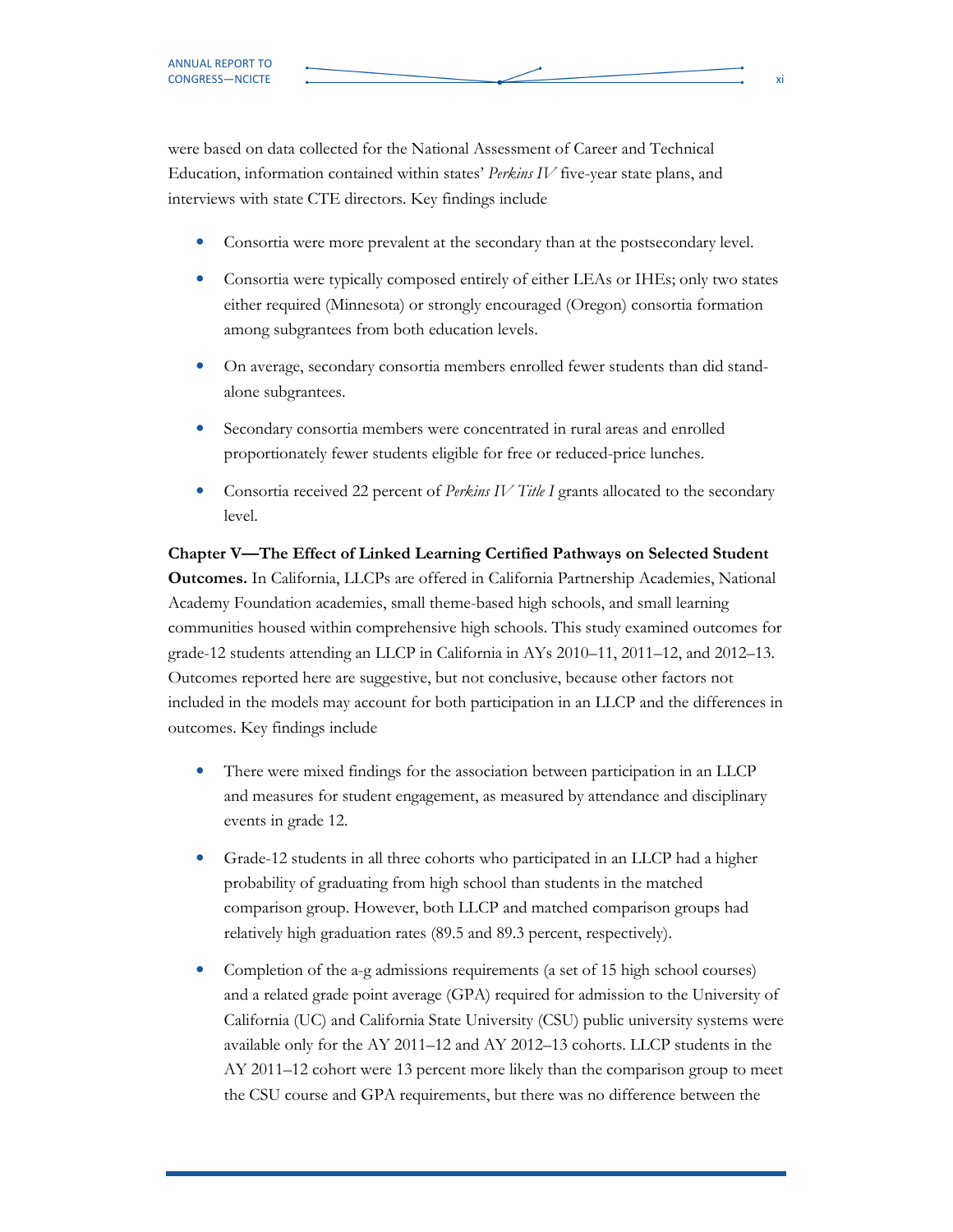two groups in UC eligibility. Among the AY 2012–13 cohort, LLCP participants had a 6.6 percent lower probability of completing the a-g requirements for UC.

• Postsecondary enrollment data were only available for 2011 and 2012 graduates. There was no difference in the probability of enrolling in postsecondary education for AY 2010–11 LLCP graduates and matched comparison-group students. However, AY 2011–12 LLCP students were 5.4 percent more likely than comparison-group students to have enrolled in postsecondary education.

Chapter VI—Connecting Secondary Career and Technical Education and Registered Apprenticeship: A Profile of Six State Systems. CTE and RA programs have many similarities. To help clarify the association between the two, NCICTE undertook a systematic review of the programmatic, administrative, and financial policies that six states — Connecticut, Florida, Kentucky, North Carolina, Rhode Island, and Washington — have developed to link the two programs. NCICTE identified these six states based on input from the U.S. Department of Labor's Office of Apprenticeship (OA) and OCTAE.

The approaches used by the six states to align secondary CTE with RA generally fell into one of three categories: (1) RA — high school students participate directly in RA programs and are registered as apprentices with OA; (2) pre-apprenticeships — high school students participate in programs designed to prepare them for an RA program, with related technical instruction provided as part of their CTE coursework; and (3) registered CTE curriculum — high school students enroll in CTE coursework that the state has aligned to RA programs in high-demand industries, and all enrolling students earn credits toward an RA program following high school completion.

The six states in this study developed strategies to address challenges to growing programs that align CTE with RA. While these approaches have yet to be rigorously studied to assess their efficacy, they may help inform states' efforts to expand the pipeline into RA using CTE. The strategies included

- providing cross-agency support to align CTE and RA programs,
- delivering technical assistance at the regional and local levels to promote program linkages between CTE and RA programs,
- creating resource tools and guides to support program alignment,
- conducting outreach to publicize the benefits of RA programs, and
- addressing barriers to student and employer involvement.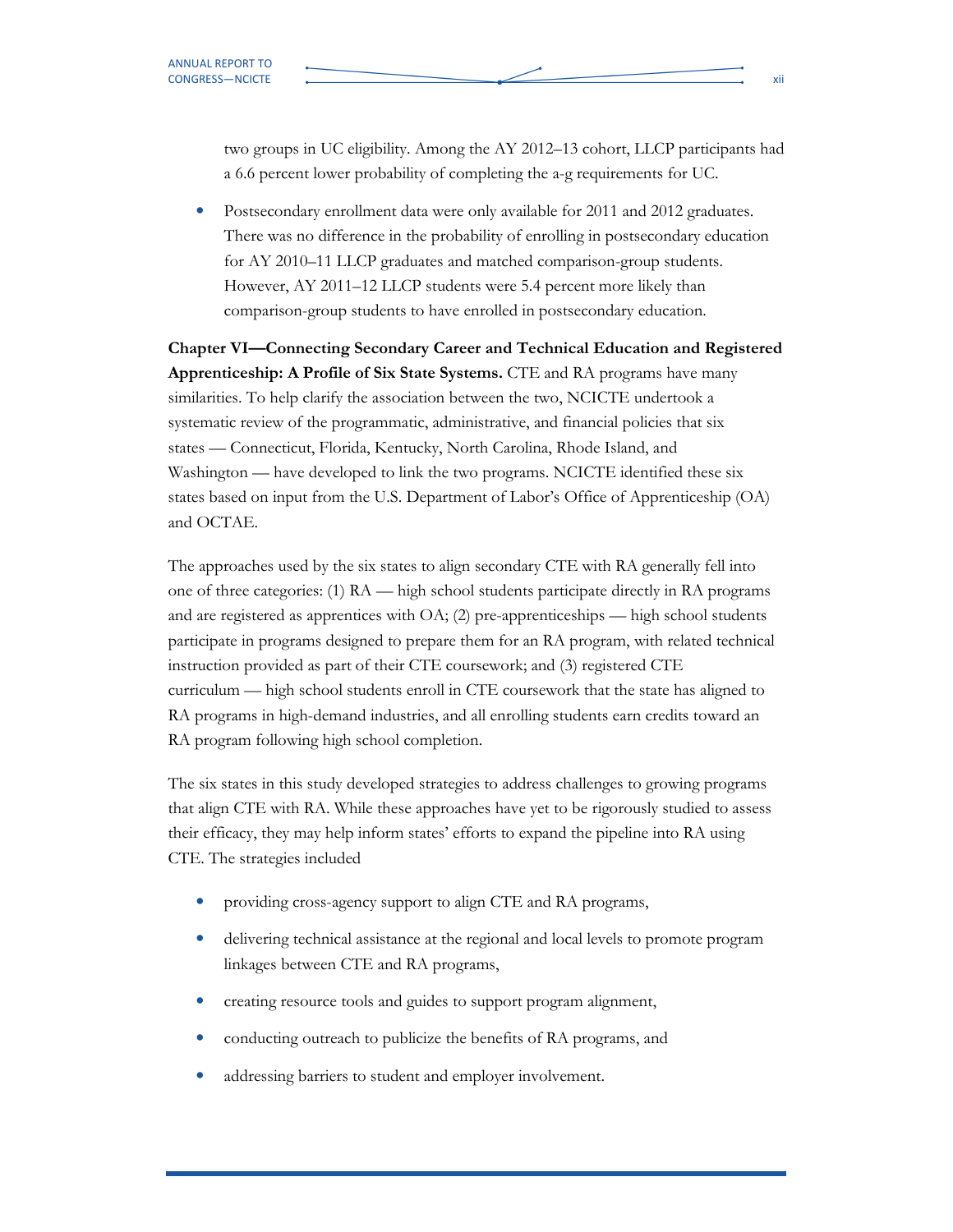Apprenticeship programs offered within secondary CTE give students access to high-quality, occupation-directed training that combines classroom instruction with applied and, in some cases, intensive work-based learning opportunities. If the study states' experiences connecting CTE with RA can be applied to the nation at large, then it appears that there is considerable room for expanding the pipeline from CTE to RA by increasing program options for secondary students.

#### Chapter VII—Eight-Year Postsecondary Outcomes of Career and Technical

Education Students from the High School Class of 2004. Using nationally representative data from ELS:2002, the study summarized in this chapter analyzed data for a recent cohort of high school graduates (the class of 2004) as of 2012, eight years after they had completed high school. It also took a rare opportunity to compare the labor market outcomes of high school CTE students in two different decades by examining data from ELS:2002 and its predecessor study, the National Education Longitudinal Study of 1988 (NELS:88), whose study participants were in grade 12 in 1992 and were also surveyed eight years later, in 2000.

Characteristics of high school CTE students. For the purposes of this study, high school CTE students were divided into four groups based on the number of occupational credits they earned during high school (Dalton et al. 2013). Occupational credits refer to credits in courses designed for specific labor market preparation in a field or area of study. The study focused on the following four groups.

|                | Nonparticipants: Earned less than one occupational CTE credit                                               |
|----------------|-------------------------------------------------------------------------------------------------------------|
| Samplers:      | Earned one to two occupational CTE credits in one or more fields                                            |
| Explorers:     | Earned three or more occupational CTE credits, but no three credits<br>in any single occupational CTE field |
| Concentrators: | Earned three or more occupational CTE credits in at least one<br>occupational CTE field                     |

The study focused on comparing CTE concentrators to nonparticipants, although results were presented for all groups.<sup>2</sup>

In-school and postsecondary education outcomes of high school CTE students from the class of 2004 in 2012. The study found that

<sup>&</sup>lt;sup>2</sup> Only data for public school students were analyzed. The analysis sample consisted of public high school completers with complete transcript data who met minimum credit criteria. The total number of cases analyzed for the study summarized in this chapter was 6,988 for ELS:2002 and 7,046 for NELS:88.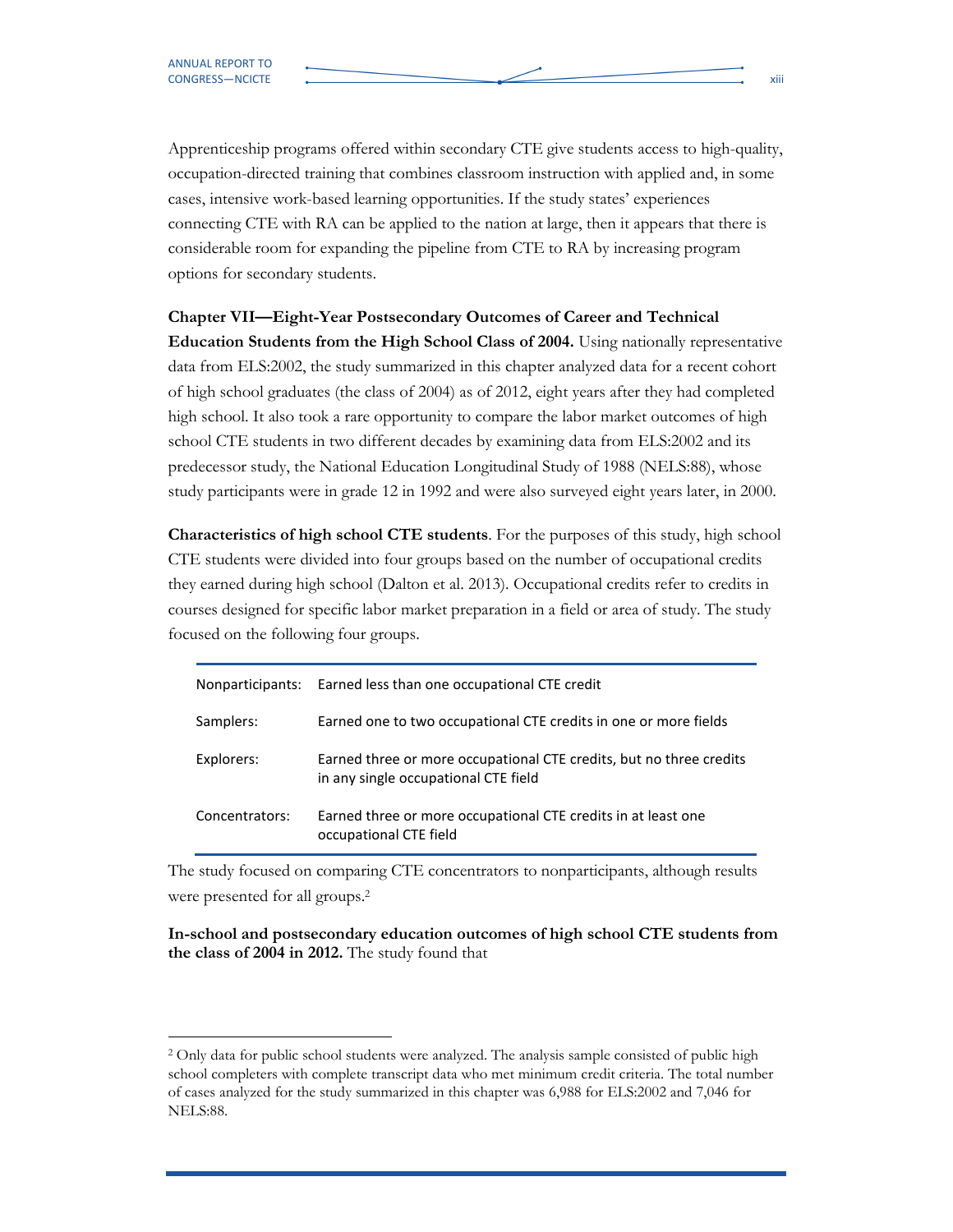- Eighteen percent of students from the high school class of 2004 concentrated in one or more CTE fields of study.
- The following groups were more likely to be CTE concentrators: males (57 percent versus 43 percent of females); students from the lowest socioeconomic status (SES) quartile (26 percent vs 17 percent from the highest SES quartile); and students who scored in the bottom quartile of ELS:2002's math assessment (31 percent vs. 18 percent who scored in the top quartile).
- A lower percentage of CTE concentrators earned a bachelor's degree or higher within eight years of completing high school than nonparticipants (27 percent versus 49 percent, respectively).

Employment and earnings outcomes<sup>3</sup> of high school CTE students from the class of 2004 in 2012. The study found that

- There were no statistically significant differences in employment status among students with different levels of high school CTE participation.
- Although results show that high school CTE concentrators had a nominally higher median income (\$29,000) than nonparticipants (\$26,000), the differences were not statistically significant.
- CTE concentrators who had earned an associate degree had a higher median annual income (\$34,000) than nonparticipants with an associate degree (\$22,000).

The class of 2004 versus the class of 1992. The high school class of 2004, surveyed in 2012, was compared to the high school class of 1992, surveyed in 2000. Overall, the study found that, despite differences in background and postsecondary education and training, high school CTE participants were remarkably similar to nonparticipants in their employment and earnings outcomes. Specifically, the study found that

- When comparing the class of 2004 to the class of 1992, there were no statistically significant differences in labor force participation rates by CTE participation level or concentrator field of study.
- Students at all CTE participation levels were more likely to be unemployed in 2012 than in 2000. Eight to 10 percent of the class of 2004 were unemployed in 2012, but only 2 to 4 percent of the class of 1992 were unemployed in 2000.

<sup>&</sup>lt;sup>3</sup> Employment and earnings were reported for those not currently enrolled in college.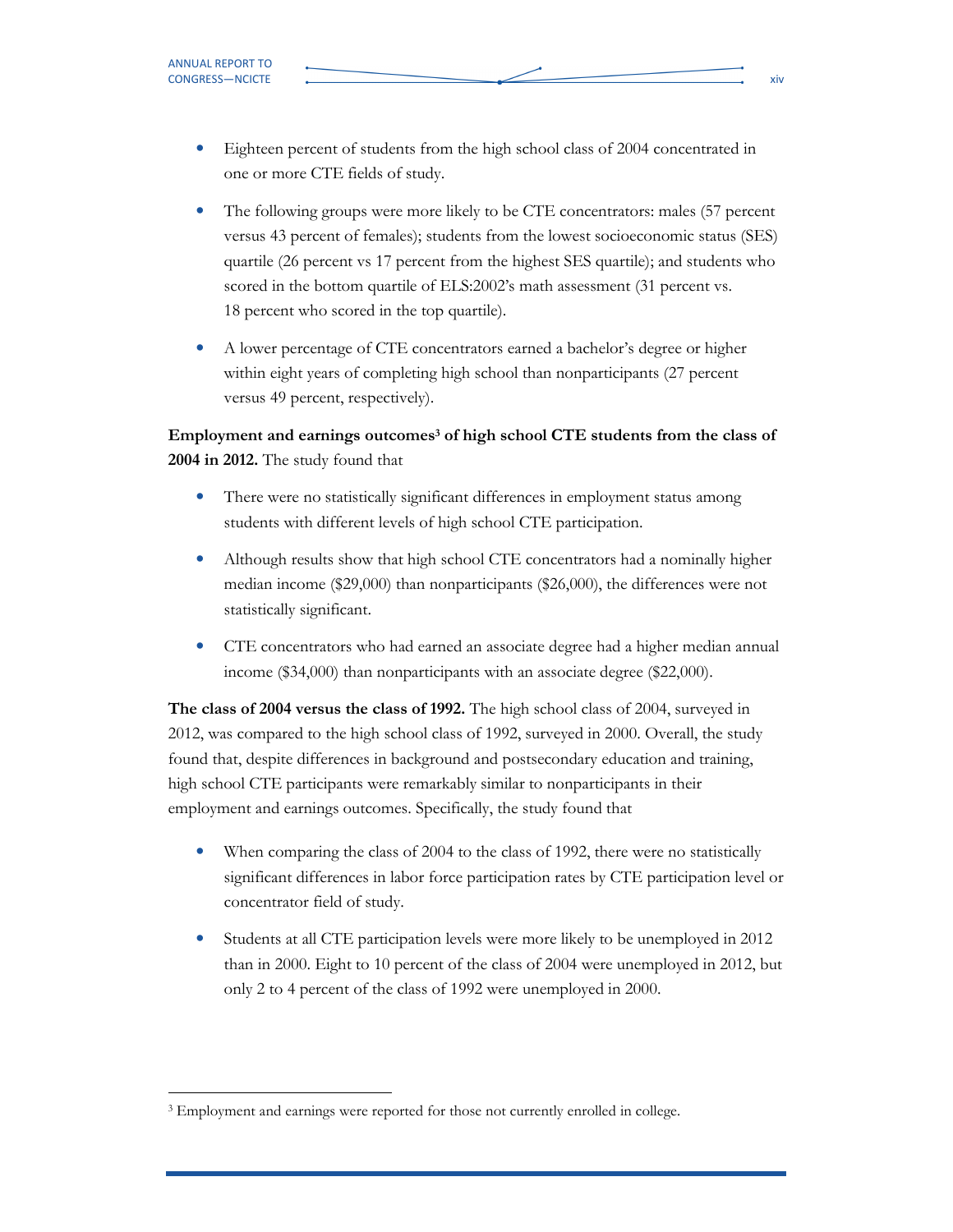In both cohorts studied, results clearly indicate that, despite less advantaged backgrounds, CTE students fare just as well as their nonparticipating counterparts. To the extent that higher education can help protect high school CTE participants' achievements and improve their long-term outcomes — as seen in the wage premium observed for CTE concentrators with an associate degree — policy can be geared toward ensuring access to college and building on the futures that CTE students established for themselves in high school.

Chapter VIII—Concept Paper: Applying Human Capital Performance Bonds to

Career and Technical Education. This paper summarized in this chapter described a financing structure known as "human capital performance bonds" (HUCAP) and considers how it could be applied to CTE. HUCAP is a form of social impact investing, based on the idea that human service providers generate economic value to society, and that value (future cash savings) can be used to fund their services. Some of the social and financial benefits created by these providers can be measured and have actual cash value to the public sector (or other entities, such as health care organizations). These future cash savings can be used to finance the up-front services that providers deliver.

The state of Minnesota authorized a pilot of the HUCAP model, which is distinguished from other social impact investing models by the following: (1) bond funds are used for capital; and (2) payments to nonprofits that vary with their performance. To illustrate how the model might apply to CTE, two examples are given in the paper summarized in this chapter. These examples highlight the key conditions in different ways.

Chapter IX—Concept Paper: Using Community Benefit Agreements to Support Career and Technical Education. CBAs are legally binding contracts that secure privatesector funding for improvements within neighborhoods affected by proposed real estate developments. A community coalition engages area residents in identifying community needs that become the subject of negotiations between developers and community groups. In a successful CBA negotiation, developers provide concessions in exchange for the community coalition's support of the project.

This paper provided information for state and local policymakers regarding the potential use of CBAs to support the delivery of high-quality CTE services in schools and colleges serving their surrounding communities. It is organized as a series of frequently asked questions that address the distinguishing characteristics of CBAs, their potential benefits, key considerations in structuring these agreements, and "internal" and "external" impediments to successful CBA negotiations.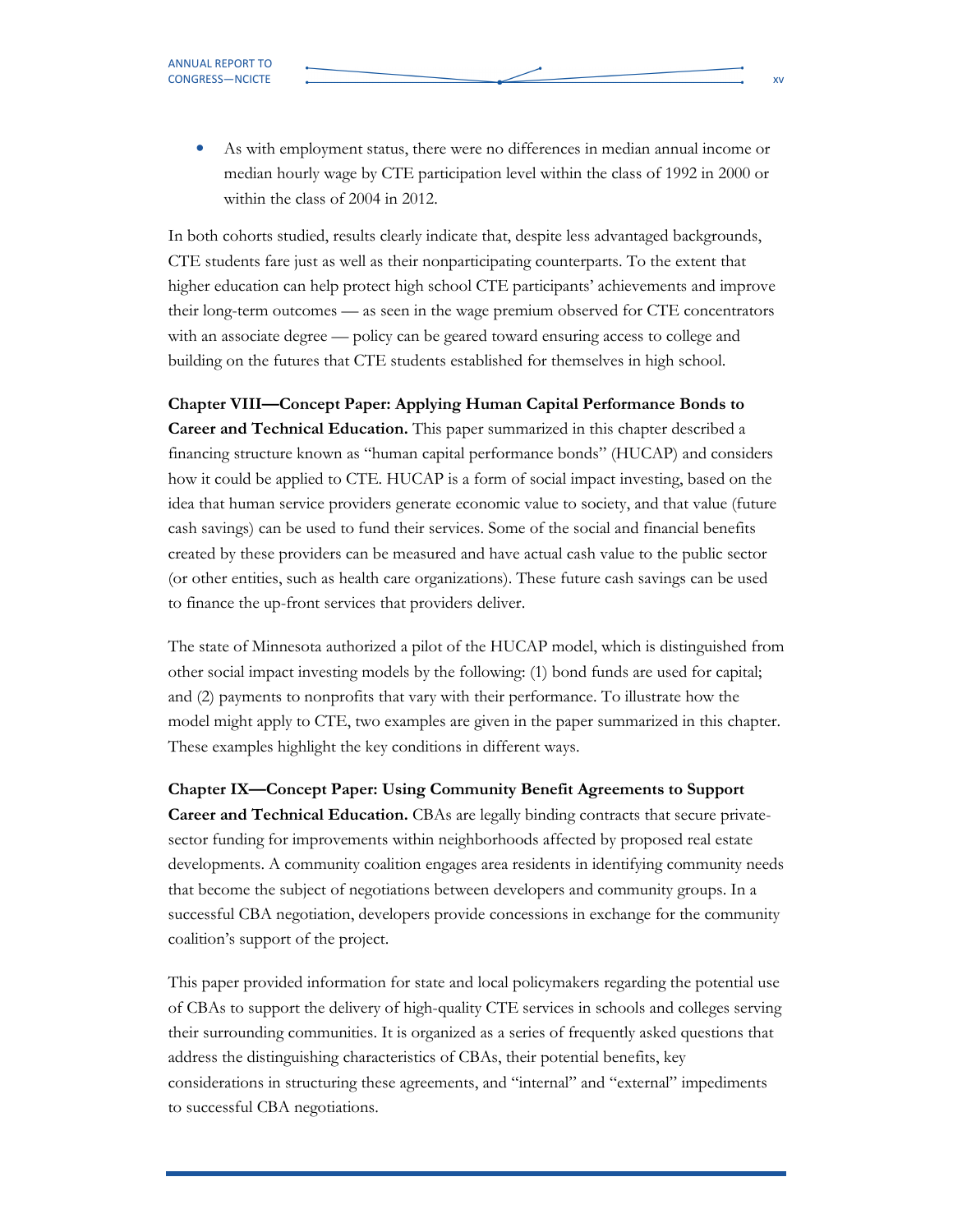#### Chapter X—The Potential Role of Social Innovation Financing in Career and

**Technical Education.** A new class of financial tools is being developed to promote human capital investments that benefit society. SIF entails raising private capital to support promising social interventions, with the expectation that those providing the funding will eventually be repaid. Funds are allocated based on service providers' achievement of measurable improvements in social conditions, under what is termed a pay for success (PFS) contracting model. Social impact bonds (SIBs) provide the upfront working capital for PFS contracts. This working capital is needed because a delay in payments is inherent in the PFS approach as it can take years to determine if it has achieved successful outcomes.

The paper summarized in this chapter introduces the PFS and SIB concepts, describes their applications nationwide, and explores their potential for generating resources that can be used to finance the delivery of high-quality CTE programming. State and local policymakers can use the principles presented in the paper summarized in the chapter to develop new applications for this innovative, yet still emerging, method of social service procurement.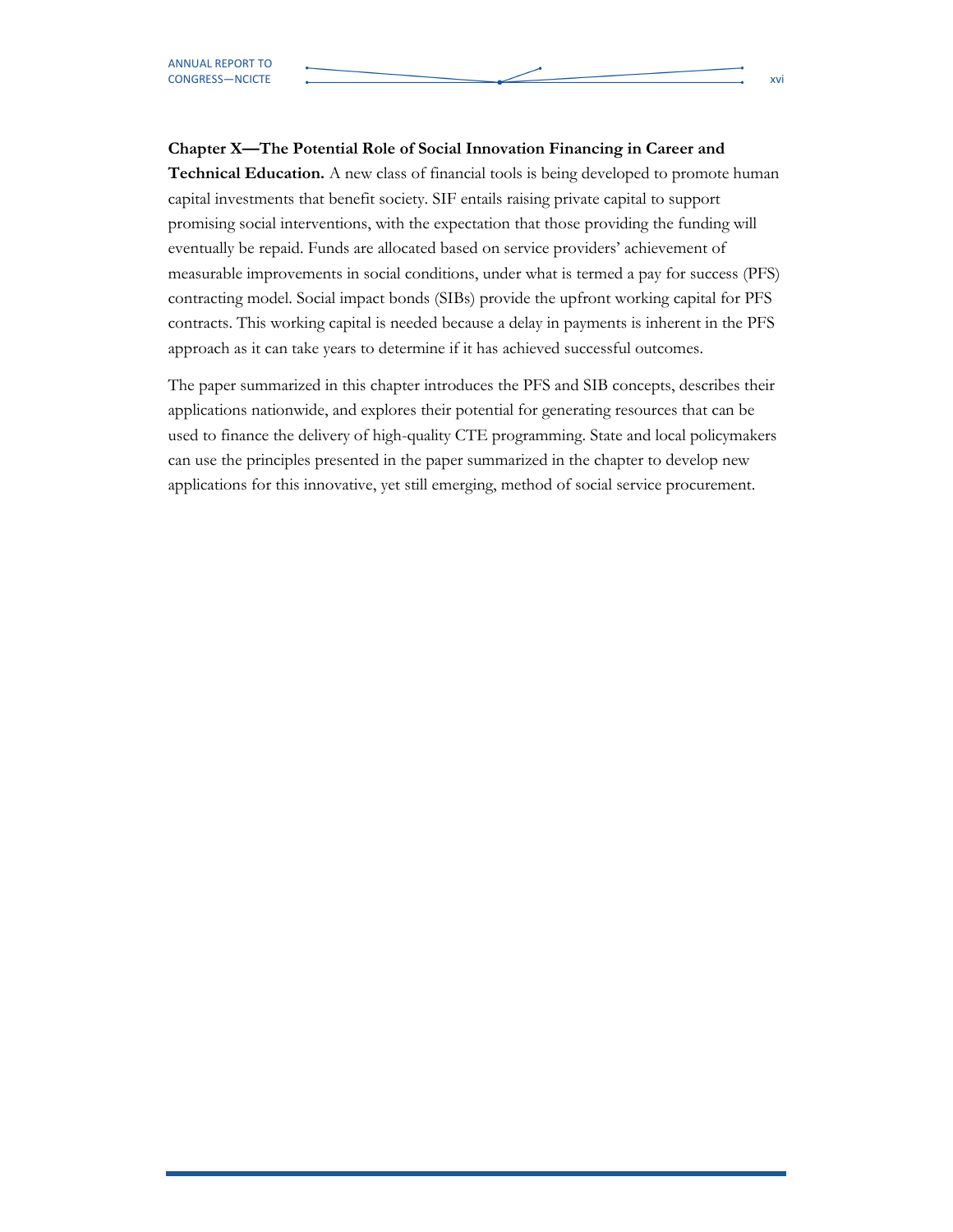## INTRODUCTION

The National Center for Innovation in Career and Technical Education (NCICTE) was established by the U.S. Department of Education (the Department) to carry out research and evaluation activities related to career and technical education (CTE). NCICTE (1) performs scientifically based research and evaluation, (2) disseminates information, and (3) conducts training to expand the understanding, increase the effectiveness, and improve the implementation of CTE.

On February 6, 2012, the Department issued a request for contract proposals for a team of institutions or organizations to carry out the functions of the national research center that is authorized by section 114(d)(4) of the Carl D. Perkins Career and Technical Education Act of 2006 (P.L. 109-270) (Perkins IV). The Department selected the proposal submitted by RTI International and the following subcontractors:

- Georgetown University Center on Education and the Workforce
- ConnectEd: The California Center for College and Career
- FHI 360
- Laurium Evaluation Group
- Workforce Enterprise Systems
- Mercury Labs
- Windwalker Corporation

On July 22, 2012, the Department signed a three-year contract with RTI to carry out the functions of the national research center. The Department subsequently approved a twoyear, no-cost extension of the contract.

One of the requirements of Perkins IV authorizing the national research center is that it "shall annually prepare a report of the key research findings of such center and shall submit copies of the report to the Secretary, the relevant committees of Congress, the Library of Congress, and each eligible agency" (Sec.  $114(d)(4)(B)$  of *Perkins IV*). This is NCICTE's report for contract performance award years 2014–15 and 2015–16 (years three and four of the NCICTE contract). This report also includes relevant information from contract year one when applicable.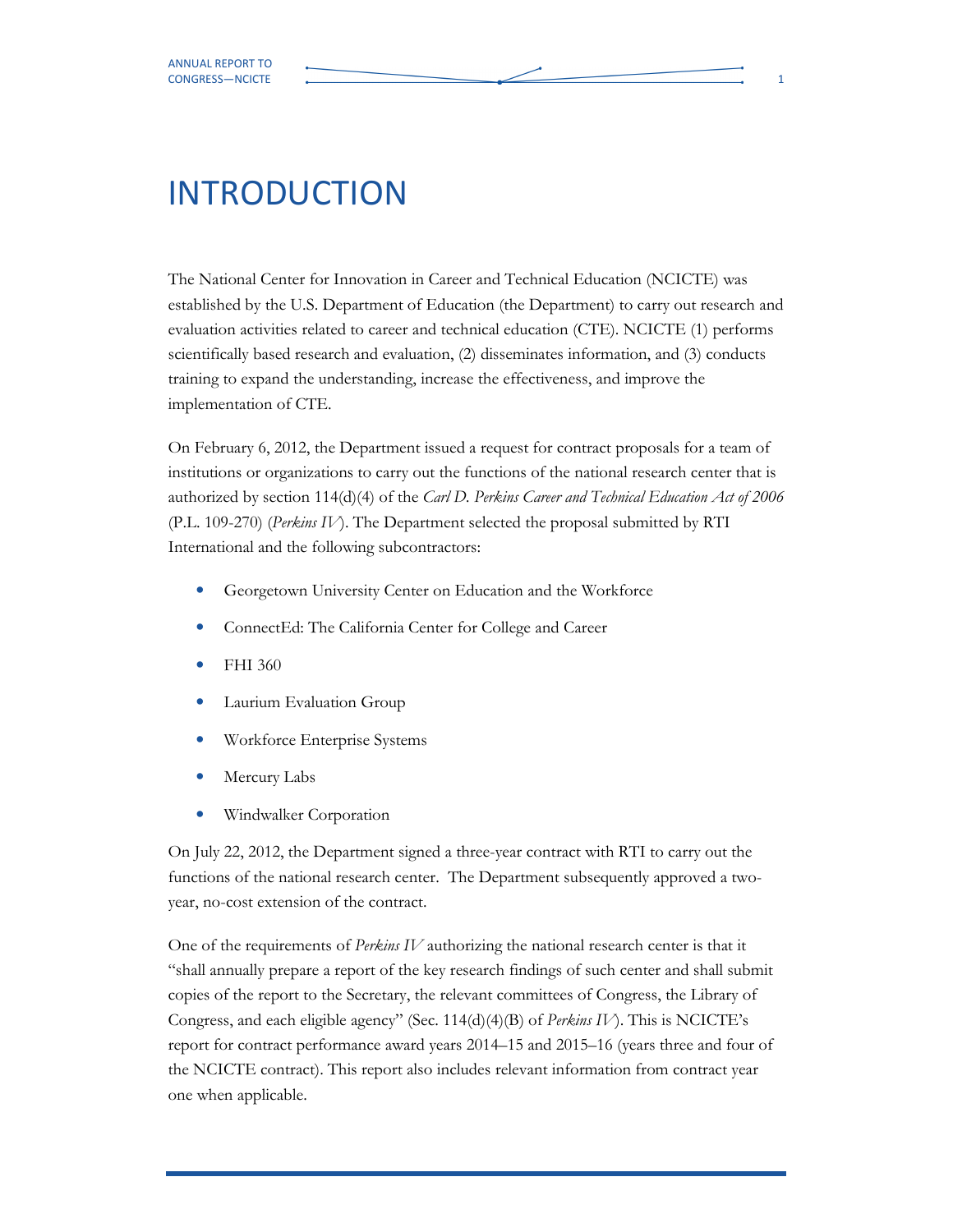This report describes findings from 10 studies completed and published by NCICTE as of December 31, 2016.<sup>4</sup> These studies, summarized in the chapters of this report to Congress, address a variety of topics attracting attention in the field, including

- Noncredit education. Individuals have options to enroll in college-level coursework or earn industry-recognized credentials or certifications that do not result in the award of college credit but may confer labor market advantages on program completers. NCICTE researchers focused on the types of data collected at the state level on these types of programs and the extent of student participation generally, as well as the status, benefits, and challenges of offering these programs to adults in correctional institutions who face obstacles to employment following their release. Studies on this topic include
	- Availability of Data on Noncredit Education and Postsecondary Certifications: An Analysis of Selected State-Level Data Systems (2014) (Chapter I)
	- Nondegree Credentials in Correctional Education: Status, Challenges, and Beliefs (2016) (Chapter II)
- State CTE financing and consortia formation. States are employing differing strategies to direct state and federal resources in support of CTE programming. Using data from national surveys of state CTE directors, NCICTE researchers profiled state approaches for financing CTE and organizing consortia under Perkins IV to assist state legislators and state CTE agency administrators in making resource allocation decisions. Studies on this topic include
	- State Strategies for Financing Career and Technical Education (2014) (Chapter III)
	- Consortia Formation and Characteristics Under the Carl D. Perkins Career and Technical Education Act of 2006 (2014) (Chapter IV)
- Contextualized learning. Educators are experimenting with instructional approaches that use career-themed instruction to improve the college and career readiness of high school students. One approach, Linked Learning, has drawn national attention, with a number of states adopting the model as an education reform strategy. To assess the potential benefits of combining strong academics with real-world experience, NCICTE researchers explored the outcomes of grade-

<sup>4</sup> Complete reports for the 10 studies are available at http://ctecenter.ed.gov/index.php/page/ourresearch. For some studies, Interactive Reports (browsable web versions of report summaries) that can be viewed online are also available.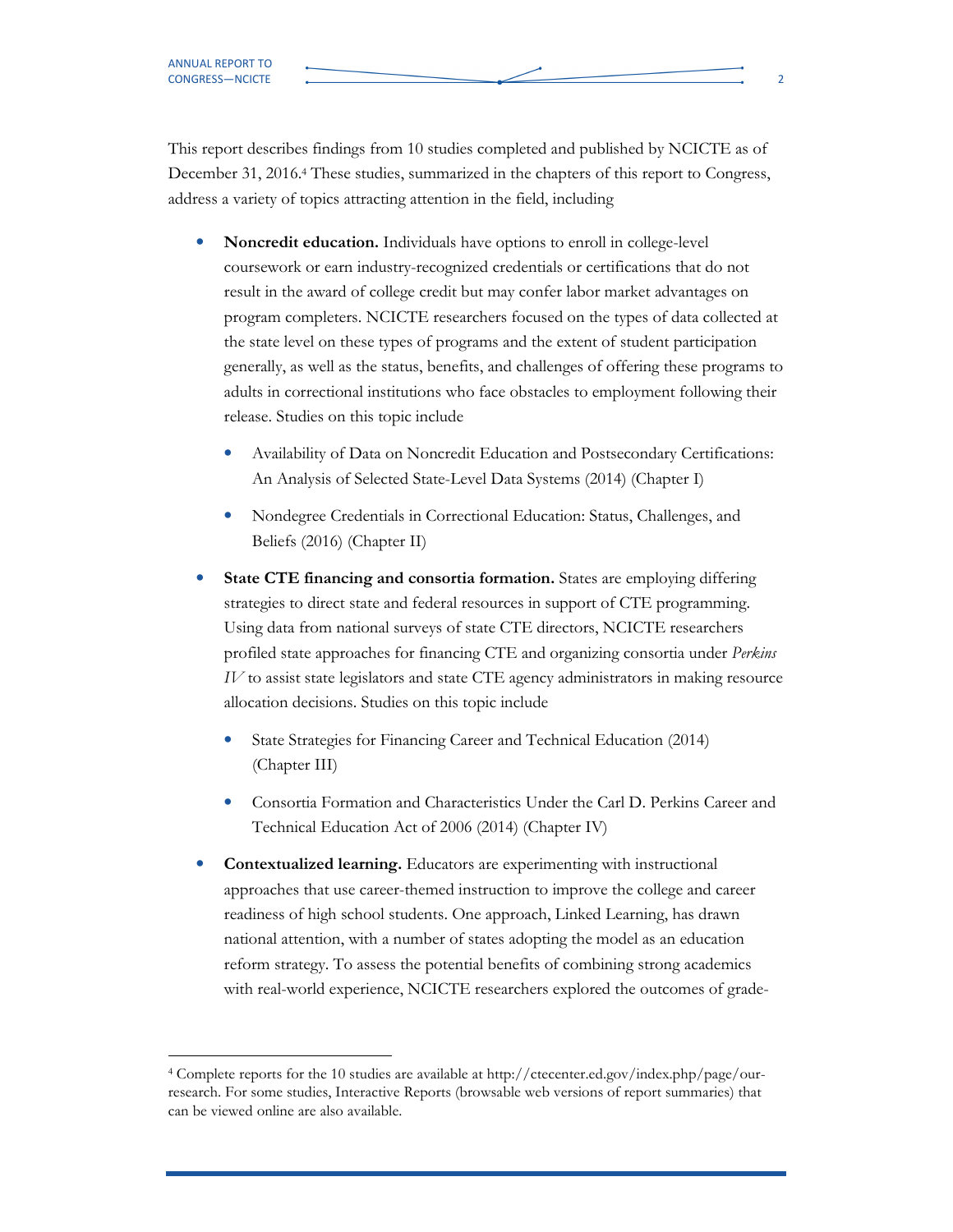12 students participating in Linked Learning certified pathways (LLCPs) in California, as described in

- The Effect of Linked Learning Certified Pathways on Selected Student Outcomes (2016) (Chapter V)
- Apprenticeship. Registered Apprenticeship (RA) is increasingly being considered as an option for preparing high school students for entry into high-demand, highwage jobs. To help clarify the association between CTE and RA, NCICTE reviewed the programmatic, administrative, and financial policies in six states that have undertaken systematic approaches for linking the two programs, as described in
	- Connecting Secondary Career and Technical Education and Registered Apprenticeship: A Profile of Six State Systems (2016) (Chapter VI)
- Postsecondary outcomes. The Education Longitudinal Study (ELS:2002) is a nationally representative survey conducted by the National Center for Education Statistics within the Institute of Education Sciences, U.S. Department of Education, to assess the in-school experiences and post-program outcomes of high school students. To evaluate the long-term outcomes of students participating in CTE programming, NCICTE analyzed recently released course taking and labor market data on a cohort of 2004 high school graduates as of 2012. See
	- Eight-Year Postsecondary Outcomes of Career and Technical Education Students from the High School Class of 2004 (2015) (Chapter VII)
- Leveraging public and private sector funding for CTE instruction. A new class of financial tools is being developed to promote human capital investments that benefit society. To assess the potential for raising private capital to support promising CTE programs, NCICTE commissioned leading experts in the field of human capital performance bonds (HUCAP), community benefit agreements (CBAs), and social innovation financing (SIF) to author a set of concept papers assessing the potential applications of these methods. See
	- Applying Human Capital Performance Bonds to Career and Technical Education (2015) (Chapter VIII)
	- Using Community Benefit Agreements to Support Career and Technical Education (2016) (Chapter IX)
	- The Potential Role of Social Innovation Financing in Career and Technical Education (2015) (Chapter X)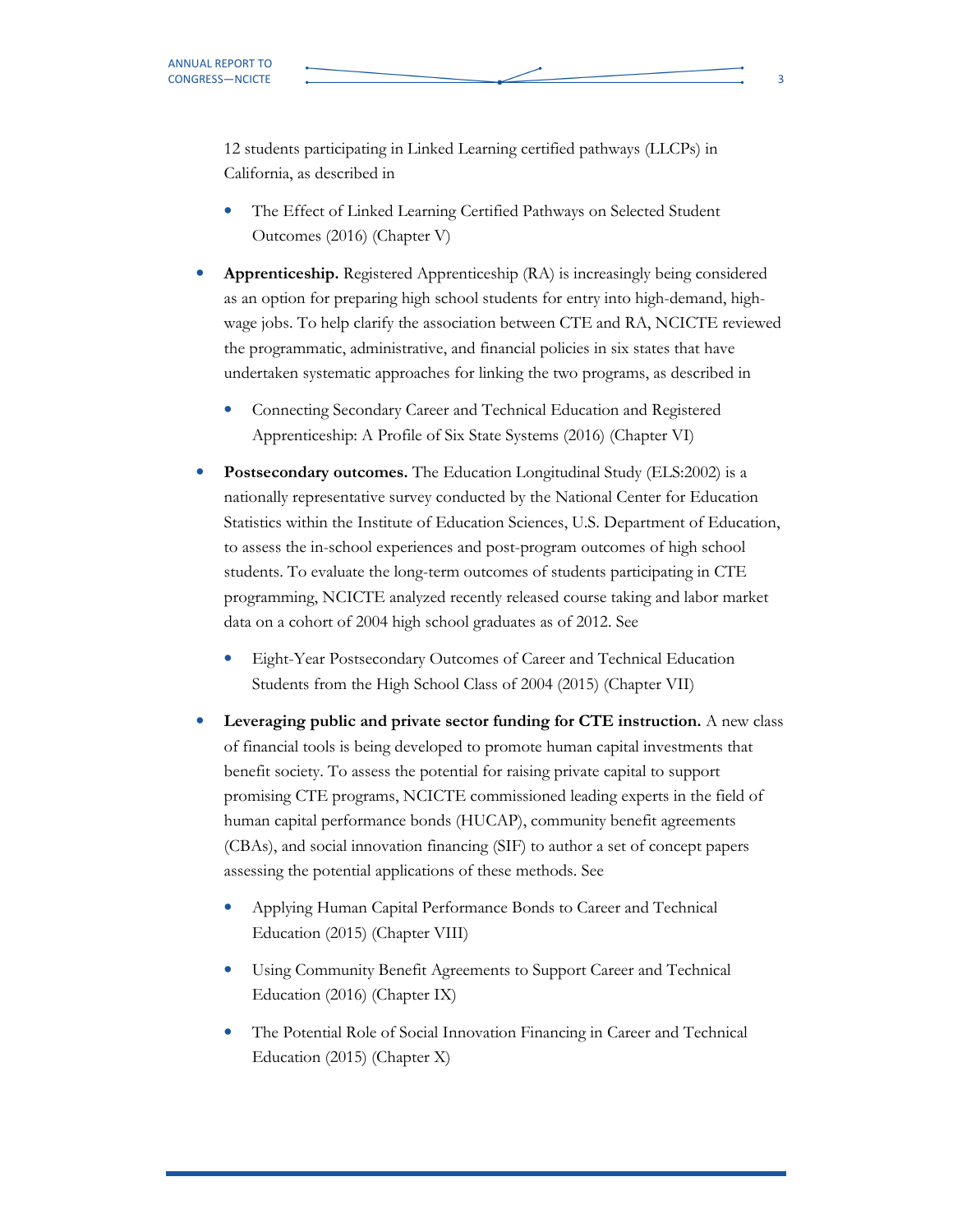# CHAPTER I—AVAILABILITY OF DATA ON NONCREDIT EDUCATION AND POSTSECONDARY CERTIFICATIONS: AN ANALYSIS OF SELECTED STATE-LEVEL DATA SYSTEMS

### STUDY DESCRIPTION

Little research exists on CTE students enrolling in noncredit courses at public colleges and universities or earning industry-recognized certifications. To better understand what data might be available to answer key policy questions on students' access to and outcomes following participation in noncredit CTE

For the complete study report, see U.S. Department of Education, Office of Career, Technical, and Adult Education, Availability of Data on Noncredit Education and Postsecondary Certifications: An Analysis of Selected State-Level Data Systems, Washington, D.C., 2014, available at http://ctecenter.ed.gov/index.php/page/ourresearch. This study report was prepared by Andrea R. Sykes, Mary A. Szuplat, and Cynthia G. Decker.

programs, the study summarized in this chapter reviewed data systems in 29 states. Each state's data system was reviewed to identify (1) data elements for noncredit education, (2) ways that states track outcomes for noncredit students, (3) whether noncredit data elements are incorporated into state longitudinal databases, and (4) the availability of certification data.

NCICTE analysts reviewed the websites of 29 states identified in two previous research studies (Garcia and L'Orange 2012; Van Noy et al. 2008) as having data on students enrolled in noncredit education programs and colleges and universities. Researchers examined documents posted by the system-level office responsible for collecting community college or university data and contacted officials in some of the states to clarify information that was unclear or needed further discussion. NCICTE staff also interviewed staff at two independent associations—the American National Standards Institute and the Institute for Credentialing Excellence—that accredit organizations offering industry-recognized certifications and conducting research about these certifications. Through interviews with representatives from these organizations, NCICTE researchers learned about the process of accrediting certifications, the types of certifications commonly earned by individuals, and the differences between certifications and credit and noncredit courses offered at colleges and universities.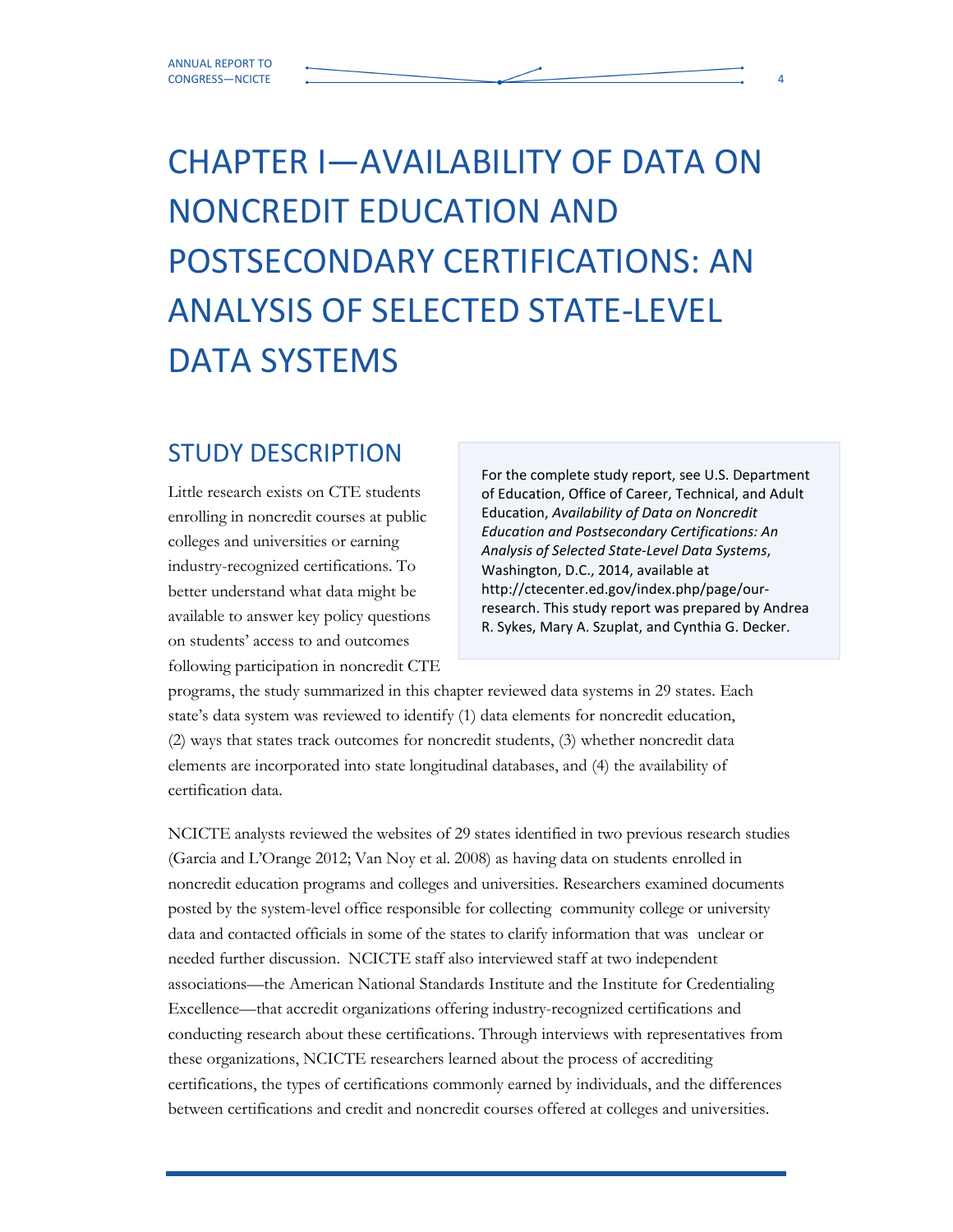It should be noted that a number of noncredit courses and programs, including military training, apprenticeships, employer-based on-the-job training, and others, are offered outside of public colleges and universities. These offerings were not included in the review of noncredit data due to the focus on CTE at public colleges.

#### KEY FINDINGS

 $\overline{a}$ 

Among the 29 state systems reviewed, there were variations in (1) the breadth and depth of data elements related to noncredit education and (2) the little data collected on industryrecognized certifications. Twenty-three of the states collected data on noncredit student enrollment; however, there were differences in the units of measurement and the availability of enrollment data over time. Nine of the states collected enrollment data that included student characteristics, allowing for a description of student gender and race/ethnicity. Nineteen states collected or reported data that allowed for a description of the type of noncredit courses in which students enrolled and the extent to which students were enrolled in noncredit workforce education.

However, states took different approaches for categorizing and defining noncredit workforce education—with some states using broadly defined categories and others using the federal Classification of Instructional Program (CIP) codes,<sup>5</sup> making aggregation and meaningful comparisons across states challenging. Although several state data systems had data elements that could be used to describe noncredit student enrollment, there were limitations in the reliability and completeness of the data. State systems often lacked unique student identifiers for noncredit students. Moreover, colleges also offer noncredit workforce education programs directly to local businesses, and state agencies may or may not collect student enrollment data for those courses.

The state data systems reviewed collected limited data on noncredit student outcomes, such as earning certifications, obtaining employment, or experiencing wage gains. Outcomes for students who enrolled in and completed noncredit courses at public colleges and universities are not as well defined as they are for students completing credit-based courses. Although some institutions award certificates of completion for finishing a noncredit course or record noncredit course completions on student transcripts, such standards are not consistently adopted across courses or institutions. Reviews of data-reporting manuals showed that a few states had processes in place to report some outcome data for students enrolling in and completing noncredit courses; however, there were no publicly available reports using this

<sup>&</sup>lt;sup>5</sup> The CIP is a federal taxonomy for categorizing programs of study and is used in reporting awards in the Integrated Postsecondary Education Data System. For more information, see http://nces.ed.gov/ipeds/cipcode/Default.aspx?y=55.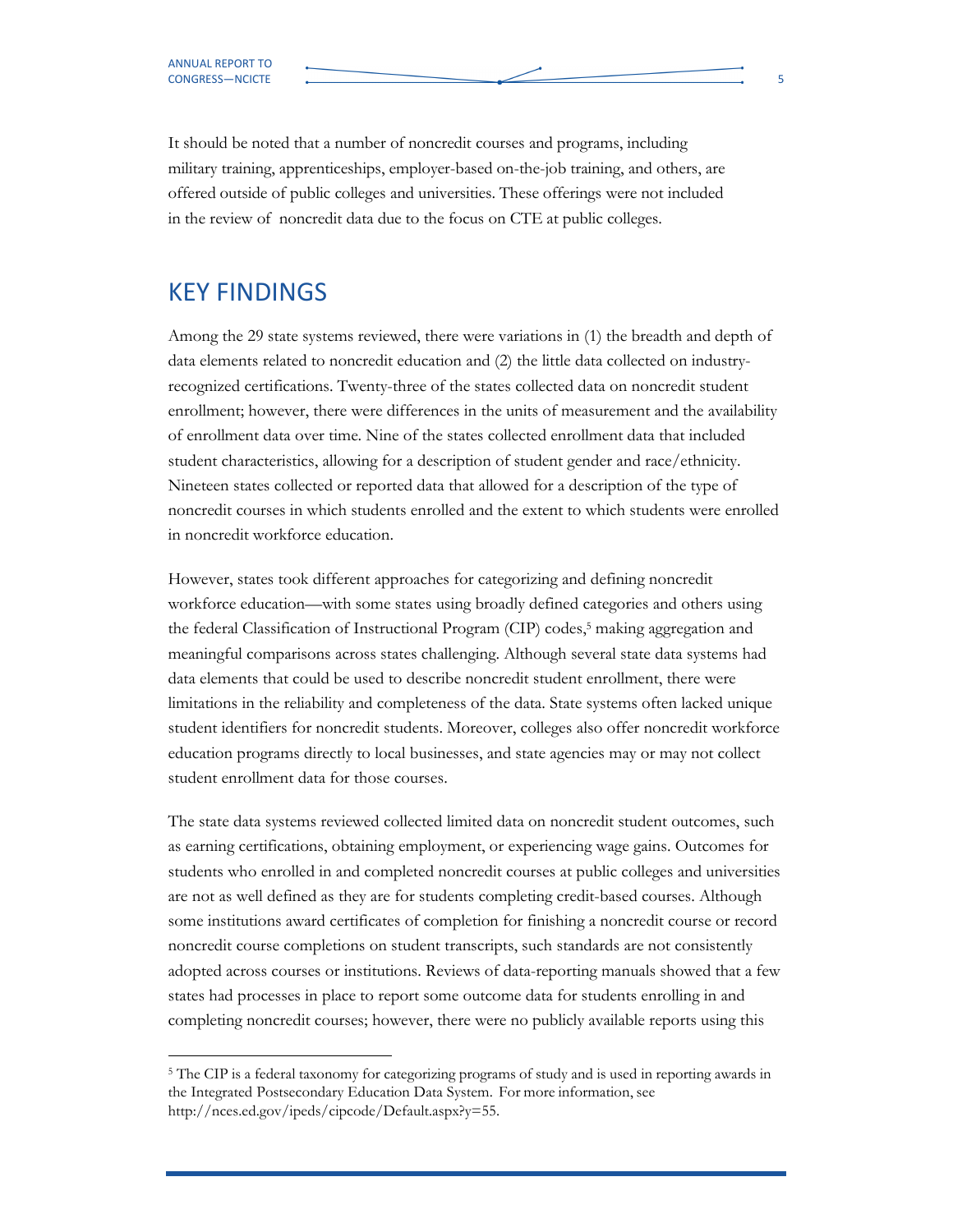information. Only one state—California—had the potential for analysis of outcomes for students enrolling in and completing noncredit courses. In this state, the community college system collects student-level data that can be linked to other postsecondary data systems or state wage records. As part of the system's Student Success Scorecard, students who begin in noncredit courses are tracked for six years to determine what percentage earn a certificate or degree, or transfer during that timeframe.

Several states reported that statewide initiatives were underway to address data collection on noncredit courses, but these initiatives were not necessarily part of their statewide longitudinal data systems. Because data on noncredit students were limited, these states were focusing on improving systems for noncredit student data collection within the community college system before linking them to other state data systems. Two states—Florida and Iowa—incorporated noncredit course student data in their statewide longitudinal data systems.

Data on industry-recognized certifications were also limited at the state and national levels. No statewide efforts were in place to specifically link students enrolled in noncredit courses to certification exam data. While postsecondary institutions must report the certificates earned through formal credit programs to the National Center for Education Statistics and state agencies, neither they nor certification agencies are required to report industryrecognized certifications to any governmental agency. Three states—Maryland, North Carolina, and Oregon—did publish reports showing the enrollment or performance of students in credit-based programs. Officials at organizations that represent certification agencies confirmed that there are no national data systems that include the numbers or types of certifications awarded; typically, these data are collected by each certification agency.

The study summarized in this chapter indicated that data collections on students who enroll in noncredit education at public colleges and universities are still in the nascent stages. Most states that collect data on noncredit instructional activity do so in a limited manner, allowing only for headcounts of students and, for several states, a more detailed description of the characteristics of these students. However, comparing student enrollment across states is problematic because each state collects data differently and defines noncredit workforce education in a different way. Thus, it is challenging to draw conclusions about the extent to which students are enrolled in noncredit workforce education nationwide. Understanding the prevalence of earning industry-recognized credentials is also thwarted by a lack of access to data. Recent federal efforts to collect data on certifications held by the adult population will provide important insights into the extent to which adults have these credentials.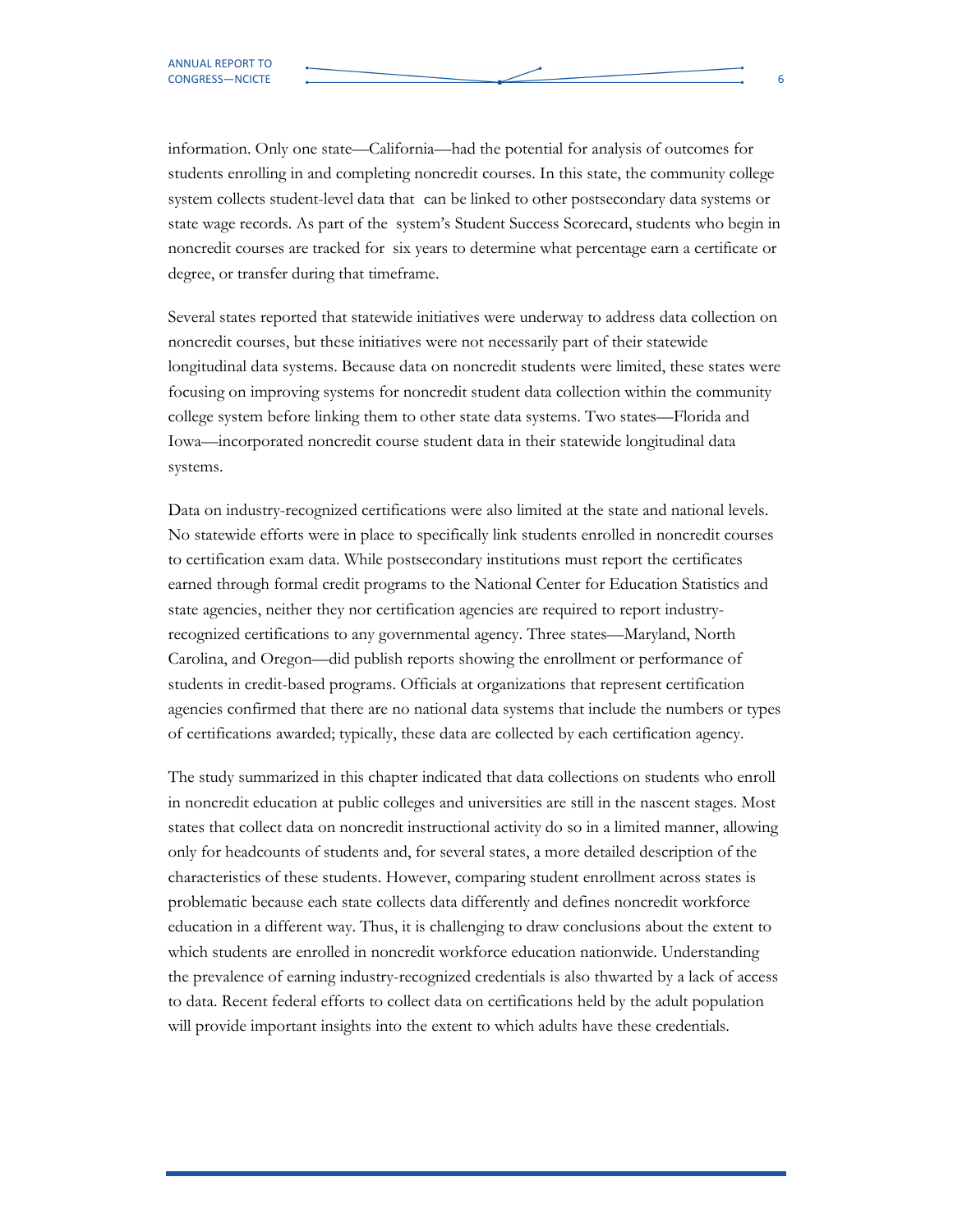## CHAPTER II—NONDEGREE CREDENTIALS IN CORRECTIONAL EDUCATION: STATUS, CHALLENGES, AND BENEFITS

### STUDY DESCRIPTION

The study described in this chapter was designed to document information currently available on programs that prepare individuals for nondegree credentials in adult corrections facilities. These programs include CTE programs, or vocational training,<sup>6</sup> which the U.S. Department of Justice, Bureau of Justice Statistics, defines as "special programs

For the complete study report, see U.S. Department of Education, Office of Career, Technical, and Adult Education, Nondegree Credentials in Correctional Education Status, Challenges, and Benefits. Washington, D.C., 2016, available at http://ctecenter.ed.gov/index.php/page/ourresearch. This study report was prepared by Michelle Tolbert with support from Laura Rasmussen Foster, Matthew DeMichele, and Stacey Cataylo. An Interactive Report is also available.

designed to train participants for a job" (Harlow 2003, 4).<sup>7</sup> The study focused on nondegree credentials, which the federal Interagency Working Group on Expanded Measures of Enrollment and Attainment defines as follows:

- Certification. A credential awarded by a certification body based on an individual demonstrating through an examination process that he or she has acquired the designated knowledge, skills, and abilities to perform a specific job. Certification is a time-limited credential that is renewed through a recertification process.
- License. A credential awarded by a government agency that constitutes legal authority to do a specific job. Licenses are based on some combination of degree or certificate attainment, certifications, assessments, or work experience; are timelimited; and must be renewed periodically.
- Educational certificate. A credential awarded by an educational institution based on completion of all requirements for a program of study, including coursework and

 6 Correctional institutions commonly use the terms "vocational training" or "vocational education" to describe job training or CTE programs.

<sup>7</sup> Although the U.S. Department of Justice, Bureau of Justice Statistics' definition of vocational programs does not delineate the type of credentials awarded to incarcerated students who complete these programs, the states interviewed for this study indicated that prison-based vocational programs typically result in nondegree credentials.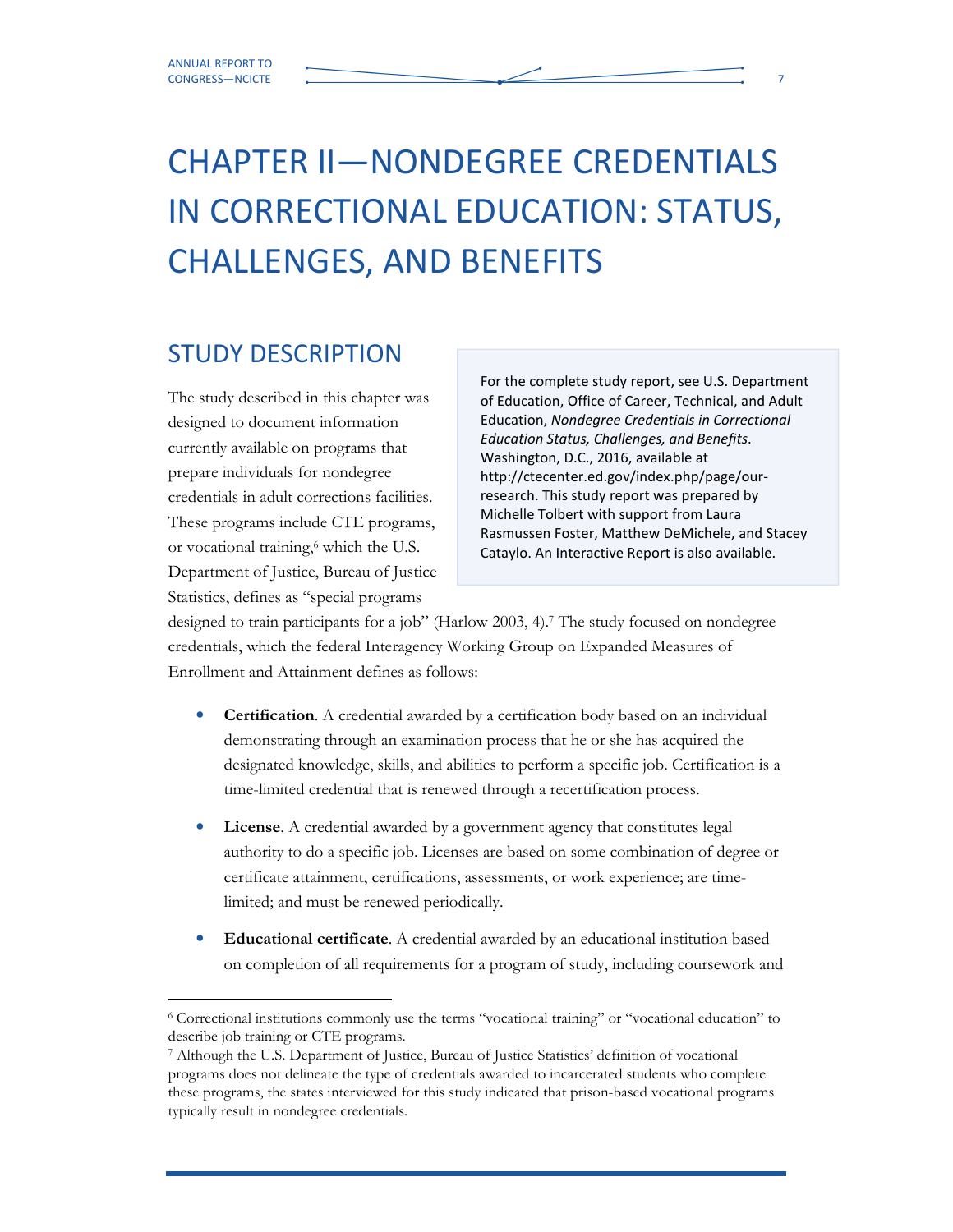test or other performance evaluations. Certificates are typically awarded for life (like a degree). Certificates of attendance or participation in a short-term training (e.g., one day) are not in the definitional scope for educational certificates (U.S. Department of Education n.d.).

The study consisted of a literature review to document existing research on nondegree credentials and telephone interviews with state correctional education administrators, employers, and employment placement specialists who work with formerly incarcerated individuals. NCICTE researchers interviewed state correctional education directors or vocational program coordinators in eight states (Indiana, Kansas, Maryland, Michigan, North Carolina, Ohio, Oregon, and Vermont) that have well-established prison-based programs that prepare individuals for nondegree credentials, as identified by the Department's Office of Career, Technical, and Adult Education (OCTAE). Participating states then recommended employers or employment placement organizations that have successfully worked with formerly incarcerated adults for interviews.

#### KEY FINDINGS

The need for correctional education programs, including those that lead to nondegree credentials, is great. Although 40 percent of incarcerated adults lack a high school diploma, by some estimates less than one-quarter of adults incarcerated in federal and state correctional institutions participate in adult secondary education programs. Moreover, only 13 percent of federal prisoners and 10 percent of state prisoners participate in postsecondary education and training programs before release (Crayton and Neusteter 2008; Harlow 2003).

All of the states interviewed for the study regularly review their nondegree credential programs to ensure they are current and meet accreditation standards by national certification organizations or state licensing boards. They also reported that their programs typically articulate with community college programs. Across the states interviewed for the study, the most common correctional education programs that lead to nondegree credentials, among the male population, are in the construction trades and those required for in-demand jobs (e.g., heating, ventilation, and air conditioning; welding; and automotive repair). The most common programs among the female population vary because of capacity issues (e.g., the size of the female population can make it difficult to meet the class size requirements for some of the programs) but include custodial service, computer technician, cosmetology, and culinary arts.

The diversity among programs that lead to nondegree credentials offered in prison and variations in how states calculate program costs (e.g., although most states cover exam and licensing fees, some do not) make it difficult to provide a general range for the cost of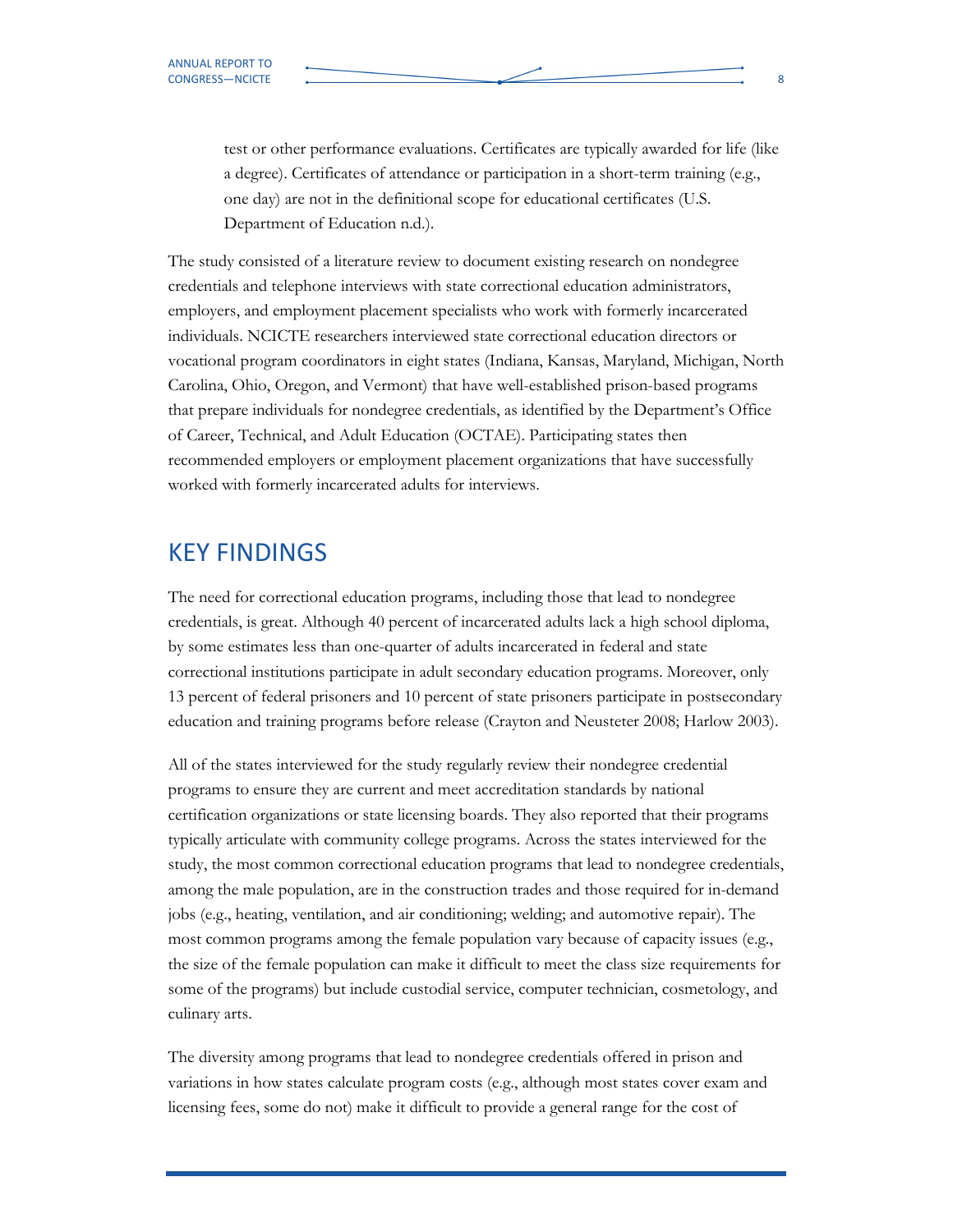administering programs. States typically pay for programs using Department of Corrections budgets with some supplemental funding coming from CTE state grants, adult education state grants, and vocational rehabilitation grants.

According to the states interviewed for the study, incarcerated adults typically must meet several requirements related to their educational attainment (e.g., must have a high school credential) and correctional status (e.g., must have no disciplinary infractions) to participate in nondegree credential programs. Those who participate are perceived by state administrators to be more motivated than those who do not. Their motivation may be influenced by various incentive structures (e.g., time off sentence) that some state Department of Corrections offer. State administrators also believe that motivation and maturity may positively affect student persistence in, and completion of, a correctional education program. A student's prior educational level is also a factor, as are a range of environmental conditions that can positively or negatively affect persistence and completion, such as being removed from a program because of facility transfer.

Studies have been conducted to determine the post-release outcomes of correctional education; however, only a few of these studies focus on the outcomes of nondegree credential programs. Of those that do make a distinction between the different types of education programs offered in prisons, CTE programs were shown to have more positive effects on recidivism rates and prison costs than other education programs, such as adult basic education (Aos, Miller, and Drake 2006; MacKenzie 2006; Wilson, Gallagher, and MacKenzie 2000).

Obstacles that correctional facilities face in offering programs leading to a nondegree credential include competing demands for students' time, class disruptions, facility transfers, technology and other resource restrictions, space limitations, and recruitment of qualified teachers. These challenges are common across most correctional education programs, however, and are not specific to CTE programs in correctional settings. Incarcerated students also face a number of challenges with persisting in and completing nondegree credential programs and earning credentials. These include personal obstacles (e.g., low educational skills when entering the program and poor study skills), institutional obstacles (e.g., competing demands for students' time and class disruptions), and post-release obstacles (e.g., difficulty securing a job to help pay for college tuition, housing, and transportation).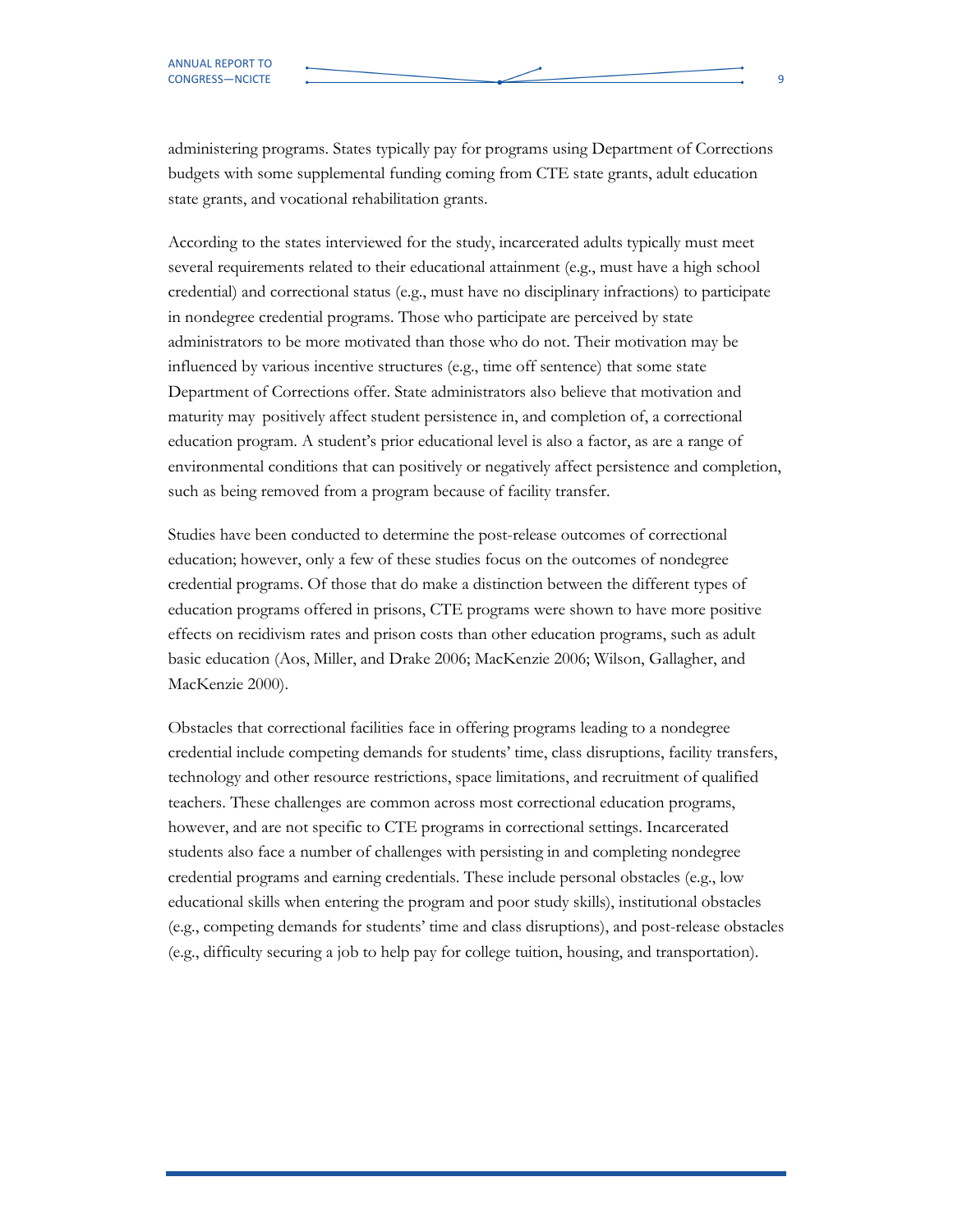## CHAPTER III—STATE STRATEGIES FOR FINANCING CAREER AND TECHNICAL EDUCATION

### STUDY DESCRIPTION

Perkins IV authorizes federal funding for CTE and specifies a formula for distributing those funds. Allocations at the secondary level are based on the number of youth ages 5–17 who reside within the boundaries of a local educational agency (LEA) and live in poverty. Funds for institutions of higher education (IHEs) are distributed

For the complete study report, see U.S. Department of Education, Office of Career, Technical, and Adult Education, State Strategies for Financing Career and Technical Education. Washington, D.C., 2014, available at http://ctecenter.ed.gov/index.php/ page/our-research. This study report was prepared by Laura Rasmussen Foster, Steve Klein, and Barbara Elliott. An Interactive Report is also available.

proportionally to the number of students who receive Pell grants or aid from the Bureau of Indian Affairs.

To offset the higher cost of providing technical instruction,<sup>8</sup> some states choose to allocate categorical funding for CTE programs outside of general state kindergarten to grade 12 (K– 12) or postsecondary education funding formulas. In August 2013, the National Association of State Directors of Career Technical Education Consortium (NASDCTEc)<sup>9</sup> surveyed CTE directors responsible for administering their states' Perkins IV grants to assess the operation of state CTE resource distribution formulas. The survey asked CTE directors to report (1) whether their states provided categorical funds for CTE during academic year (AY) 2011–12 and, if so, how they were distributed to secondary local education agencies (LEAs) and institutions of higher education (IHEs); and (2) on their states' uses and perceptions of

 $\overline{a}$ 

<sup>8</sup> Costs are higher for CTE programs, on average, because instruction typically occurs in smaller class settings than traditional academic classes. As a result, LEAs must hire additional instructors to generate a similar number of student contact hours for CTE programs. The need for specialized equipment and supplies also increases CTE instructional costs relative to academic classrooms. While the magnitude of these added expenses has yet to be conclusively documented, it is estimated that CTE costs may be 20–40 percent higher than those for academic instruction, with expenditures varying by program area and level of training (Klein 2001).

<sup>9</sup> Now known as ADVANCE CTE.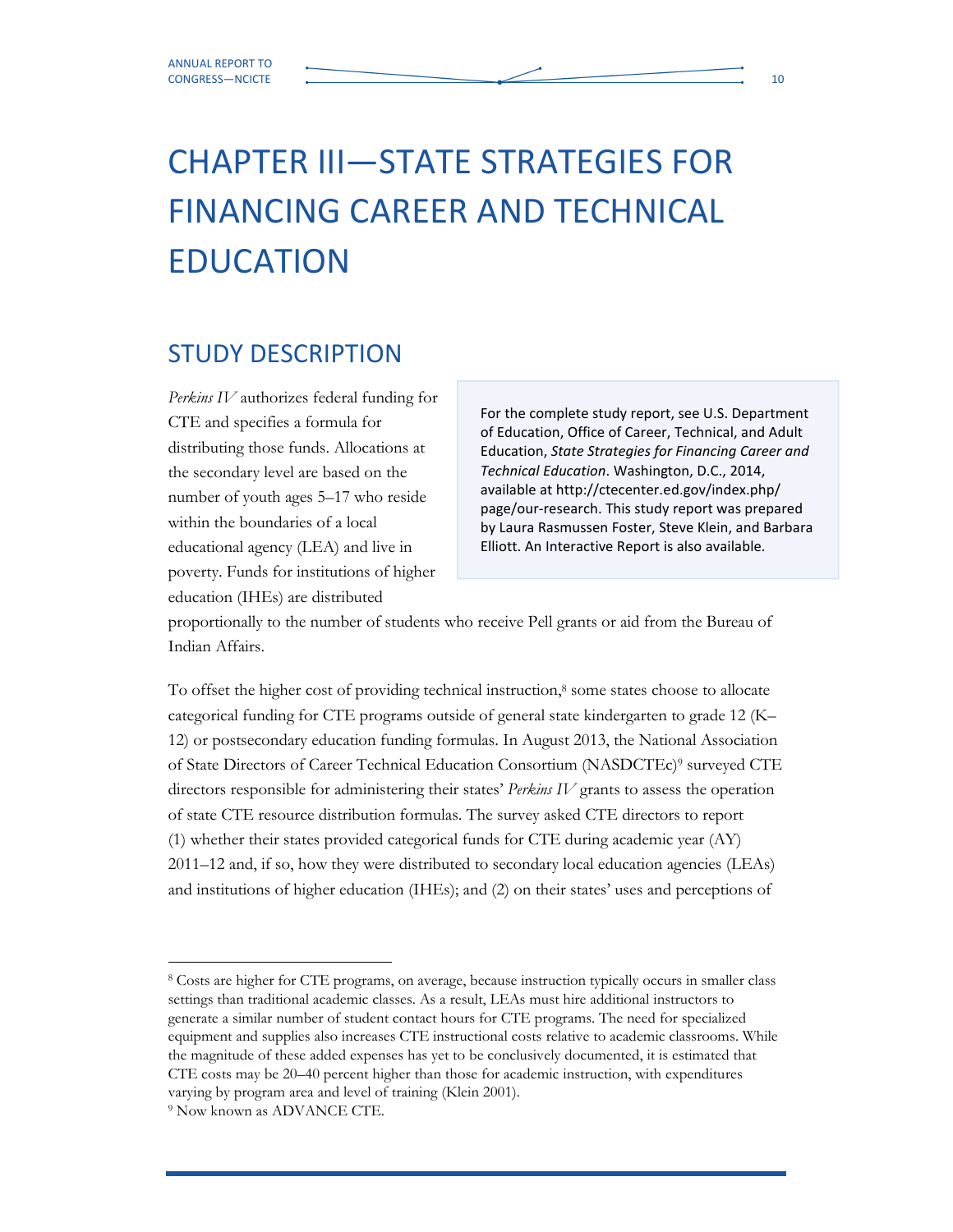performance-based funding (PBF)—a competitive resource distribution strategy that rewards local programs for achieving state-identified performance outcomes.

The study described in this chapter drew on data collected from the NASDCTEc survey (included in the study report appendix) and a review of state educational agencies' websites and their statutes to identify whether and, if so, how states distribute categorical funds for CTE programs. It also documented states' PBF strategies and their interest in integrating competitive funding into their state education resource distribution formulas.

#### KEY FINDINGS

-

State approaches for funding CTE programs. State approaches vary in their emphasis and complexity. Some states provide no dedicated funding for CTE. Others allocate state funds to area CTE centers<sup>10</sup> or to all service providers in the state on a formula basis. State approaches fall into one of three categories:

- Foundational funding<sup>11</sup> only. Local CTE programs are financed out of general state aid formulas that provide no earmark for CTE. Because allocations to LEAs and IHEs are independent of student participation in CTE, local administrators must decide how funds should be distributed across instructional priorities.
- Funding for area CTE centers. Dedicated funds are provided to support programming at area CTE centers that deliver CTE services to part-time students. CTE services offered at other locations in these states, such as comprehensive high schools<sup>12</sup> or community or technical colleges, are supported through the state's foundational funding formula.
- Categorical funding—Dedicated funding for CTE programs is distributed to LEAs and IHEs to support career-related instructional services. These approaches— which may include student-, cost-, or unit-based formulas, typically target state funding for the exclusive use of CTE programming and are described below.

<sup>&</sup>lt;sup>10</sup> "Area CTE centers," as defined in the study described in this chapter, are stand-alone schools or facilities that deliver CTE services to part-time students — drawn from surrounding high schools or LEAs — who receive all or a majority of their academic instruction at their home school.

<sup>&</sup>lt;sup>11</sup> State "foundational funding" as used in this the study described in this chapter means general state funding or basic state aid funding.

<sup>&</sup>lt;sup>12</sup> "Comprehensive high schools" describes schools that typically have an academic focus but also offer CTE either on- or off-site, the latter often at an area CTE center.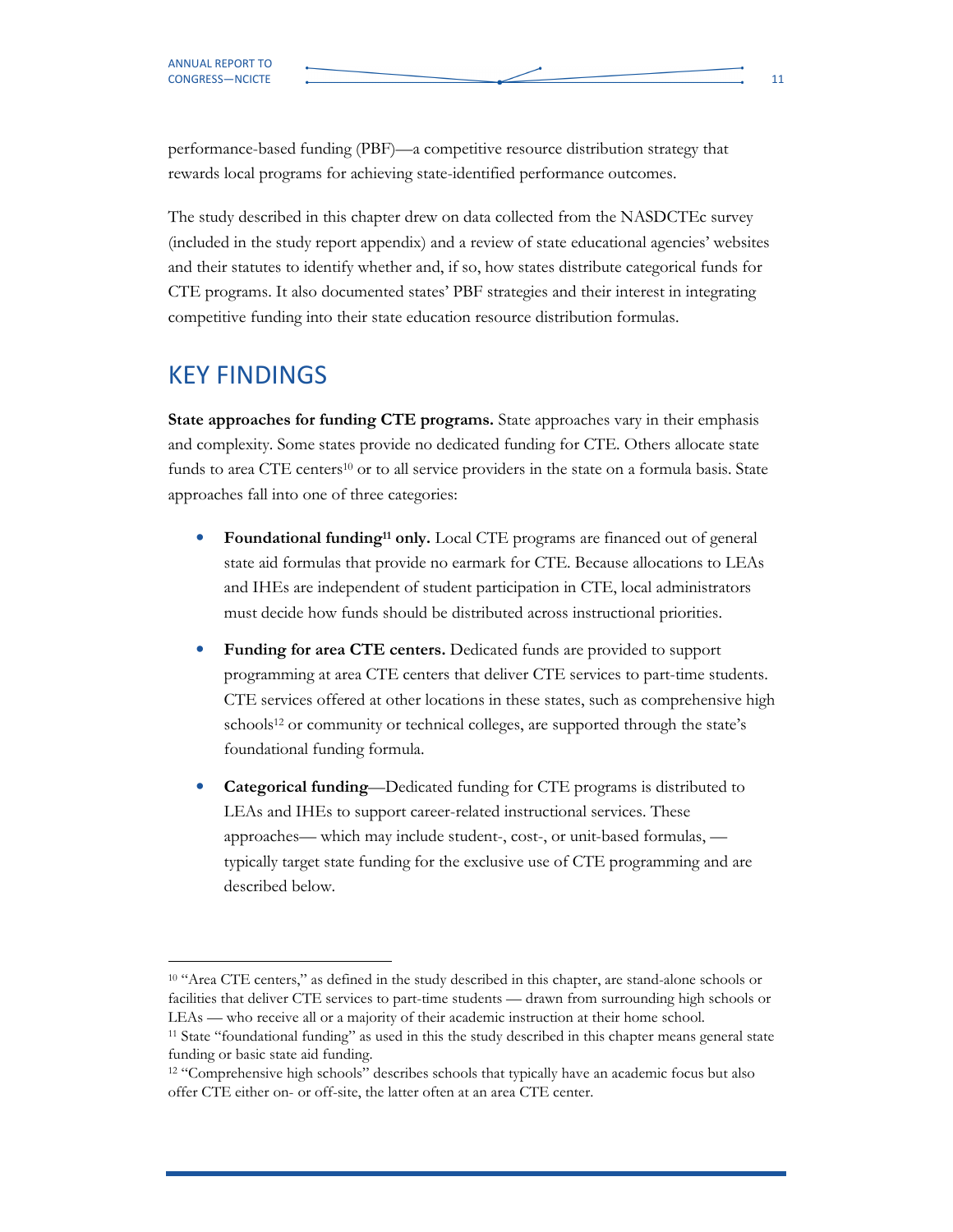Among those states that used the K–12 funding formula to support CTE programs, eight states did not provide categorical funding for CTE, and seven states allocated categorical funding to area CTE centers in AY 2011–12. The majority of states (37) did earmark state funds for CTE in AY 2011–12, using the following methods to distribute funds to local programs:<sup>13</sup>

- Student-based formulas (21 states). Funds are distributed relative to the number of CTE students enrolled in an LEA. States typically use one of three approaches: (1) proportional allocations, in which LEAs or programs receive funding allocations relative to the number of students enrolled; (2) weighted student funding, which provides supplemental funding for CTE students in state basic aid formulas; or (3) differential weighting, which allocates funding for CTE students based on the type of program in which they participate or to align with state instructional priorities.
- Unit-based formulas (7 states). Allocations are based on a set of educational inputs used to deliver CTE services, such as the number of instructors or administrators employed by an LEA or the equipment used to deliver instruction.
- Cost-based formulas (9 states). LEAs are compensated for CTE services based on their actual reported costs from the prior AY. States may cap or limit the rate at which eligible expenses are reimbursed, meaning that only a portion of an LEA's expenditures may be covered.

Survey results indicate that just five of the 37 states for which information was available provided categorical funding at the postsecondary level in AY 2011–12, with the majority (30 states) relying on foundational funding to support instructional programming at IHEs. Two states reported directing some categorical funds to area CTE centers.14 The absence of categorical funding for CTE does not mean that technical training is not valued within states; rather, it simply means that funding for CTE at the postsecondary level is not differentiated from the state's basic aid for community and technical colleges. Within the categorical

<sup>13</sup> Information on K–12 allocations (primarily from the survey, augmented by online research) was available for 50 states, the District of Columbia, and the outlying area of the Republic of Palau. <sup>14</sup> Information on postsecondary allocations was available for the following 37 states based on survey data and online research: Alaska, Arizona, Arkansas, California, Colorado, Connecticut, Georgia, Hawaii, Idaho, Illinois, Indiana, Iowa, Kansas, Maine, Maryland, Michigan, Minnesota, Mississippi, Missouri, Nebraska, New Jersey, New Mexico, New York, North Dakota, Ohio, Oklahoma, Oregon, Pennsylvania, Rhode Island, South Carolina, South Dakota, Tennessee, Texas, Utah, Virginia, West Virginia, and Wisconsin. Postsecondary allocation data were unavailable for 15 states or territories: Alabama, Delaware, District of Columbia, Florida, Kentucky, Louisiana, Massachusetts, Montana, Nevada, New Hampshire, North Carolina, Republic of Palau, Vermont, Washington, and Wyoming.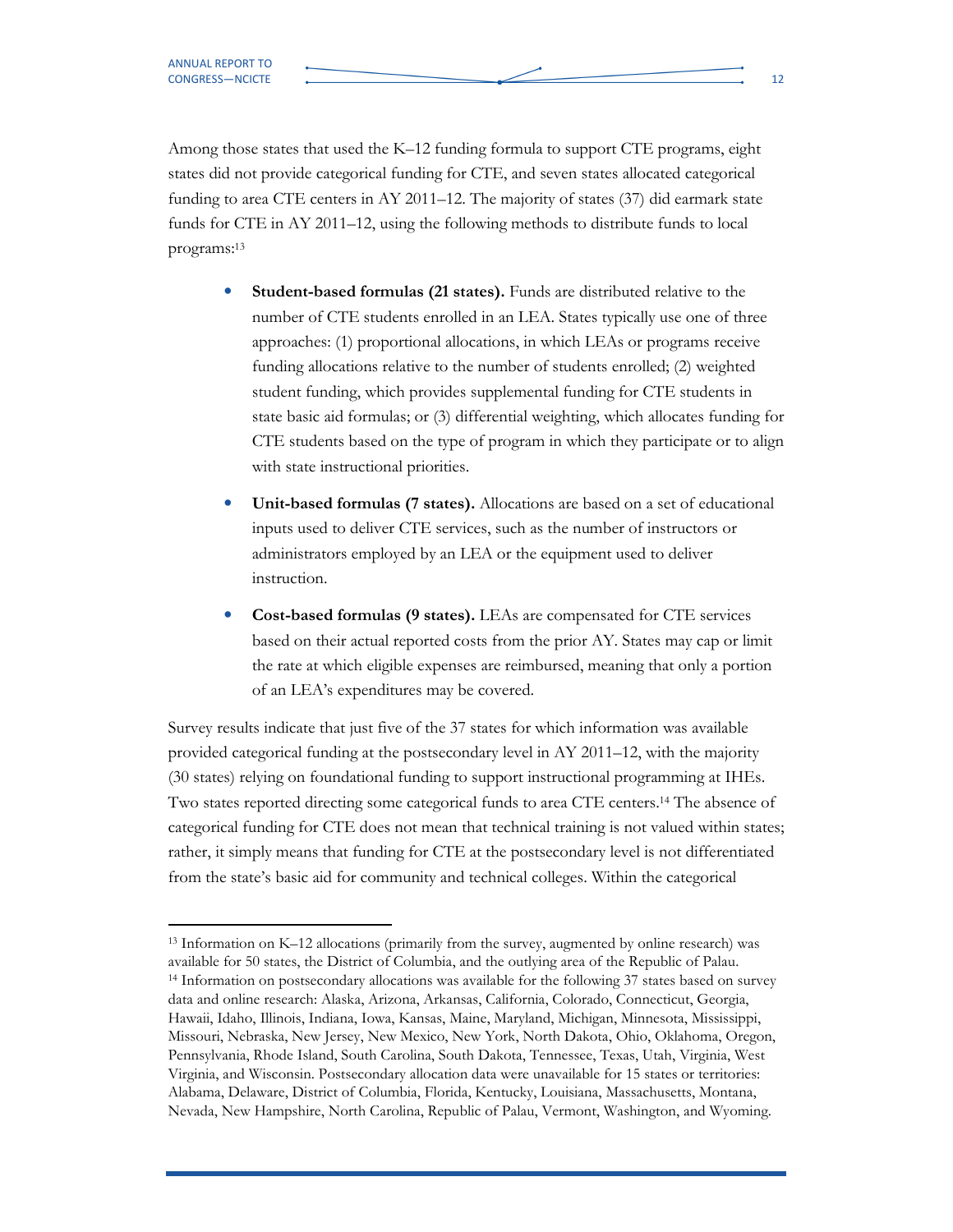funding group, states used one of two approaches at the postsecondary level to distribute funds:

- Student-based formulas (2 states). As in secondary education, states use this approach to distribute funds based on the number of students enrolled in CTE programs. Both states weight CTE student participation according to program type.
- Unit-based formulas (3 states). Three states tie state funding to CTE instructional units as a way to fund the differential costs of course delivery. An instructional unit is defined as the ratio of CTE instructors to student credit hours.

#### STATES' USES AND PERCEPTIONS OF PERFORMANCE-BASED FUNDING.

Two states reported using PBF to allocate Perkins IV funds, with five states using PBF to allocate *state* CTE funds. These seven states condition funding for CTE programs based on LEA performance on federal or other performance measures, such as placement of CTE students into postsecondary education or employment, attainment of industry-recognized credentials, or CTE completion rates.

At the postsecondary level, no state reported using PBF to allocate *Perkins IV* funds, while four states reported using PBF to allocate *state* funds. Some states that used PBF reported its application to the performance of the entire community or technical college system rather than tying it specifically to CTE participation rates or outcomes. Instead, they used PBF at the system level as a strategy for improving community or technical college performance. Examples of the performance measures used to distribute postsecondary PBF funds include graduation rates and credential or degree attainment.

The NASDCTEc survey collected additional information from states on their interest in adopting PBF and related training needs. Findings included the following:

States' reasons for not adopting PBF varied, with a lack of interest among state leaders being the most common reason reported by secondary respondents.<sup>15</sup> Postsecondary respondents also selected this as the most common reason for not adopting PBF to allocate their *federal Perkins IV* funds.<sup>16</sup> However, postsecondary respondents selected "other" as the most common reason for not adopting PBF to allocate their state funds, with their write-in responses indicating that many states were currently exploring the use of PBF.

 <sup>15</sup> There were 38 respondents at the secondary level.

<sup>16</sup> There were 35 respondents at the postsecondary level.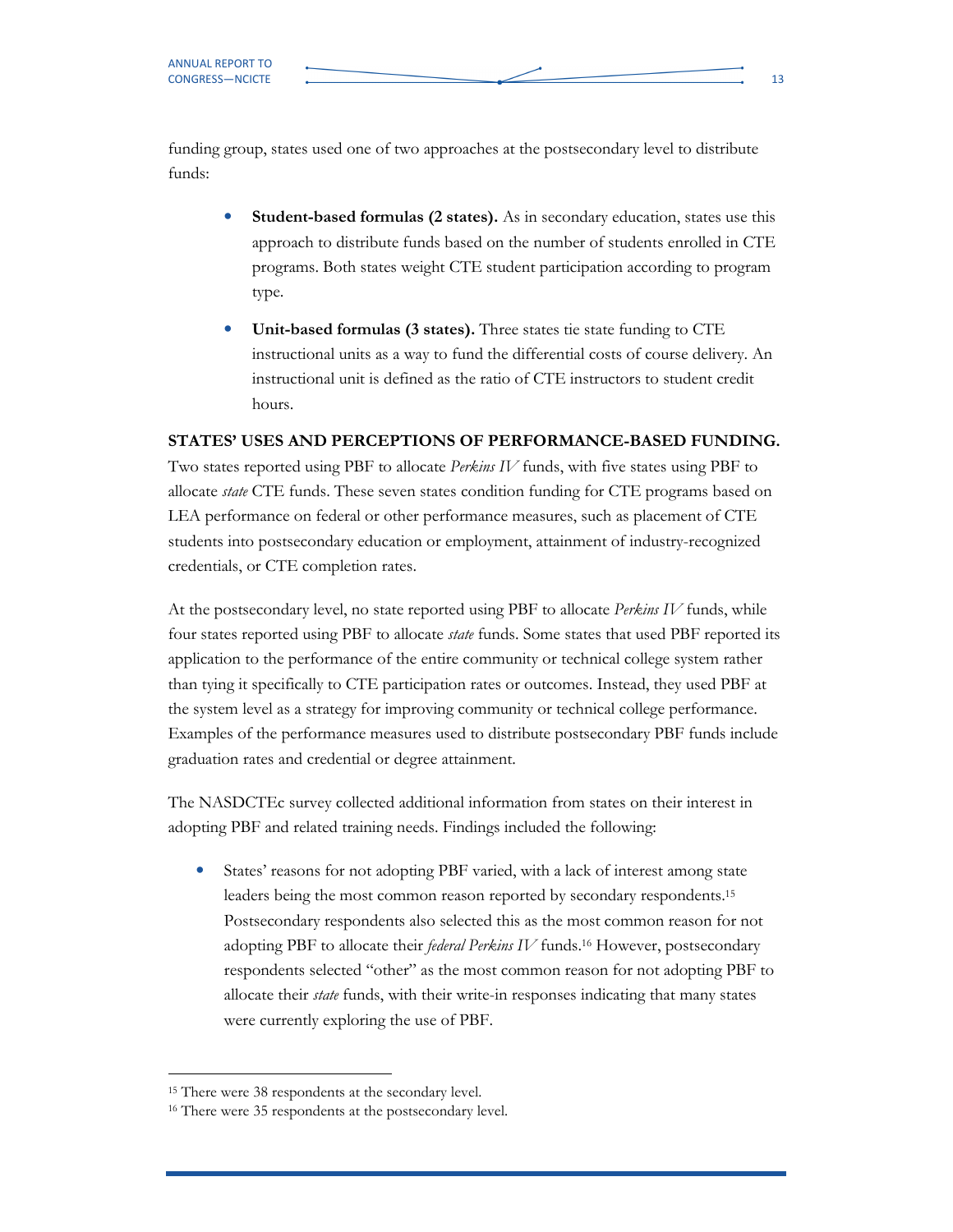- Forty-six percent of the state respondents at the secondary level and 43 percent of the state respondents at the postsecondary level expressed interest in adopting PBF to allocate a portion of their federal Perkins IV funds. Sixty-eight percent of the secondary respondents and 65 percent of the postsecondary respondents expressed a need for training on PBF formula development and implementation if PBF were to be required by the legislation.
- Pay-for-success (PFS) or social impact bond (SIB) programs are intended to provide an incentive for private investment in public programs. States have limited to no experience with PFS or SIB programs. While no state reported currently using a PFS model for CTE, two state respondents from the secondary level and one from the postsecondary level were aware of PFS models in other educational contexts within their states. No states are currently using PFS to promote investment in CTE programs, although about one-third of respondents at both the secondary and postsecondary educational levels expressed interest in learning more about the potential applications of PFS and SIB models.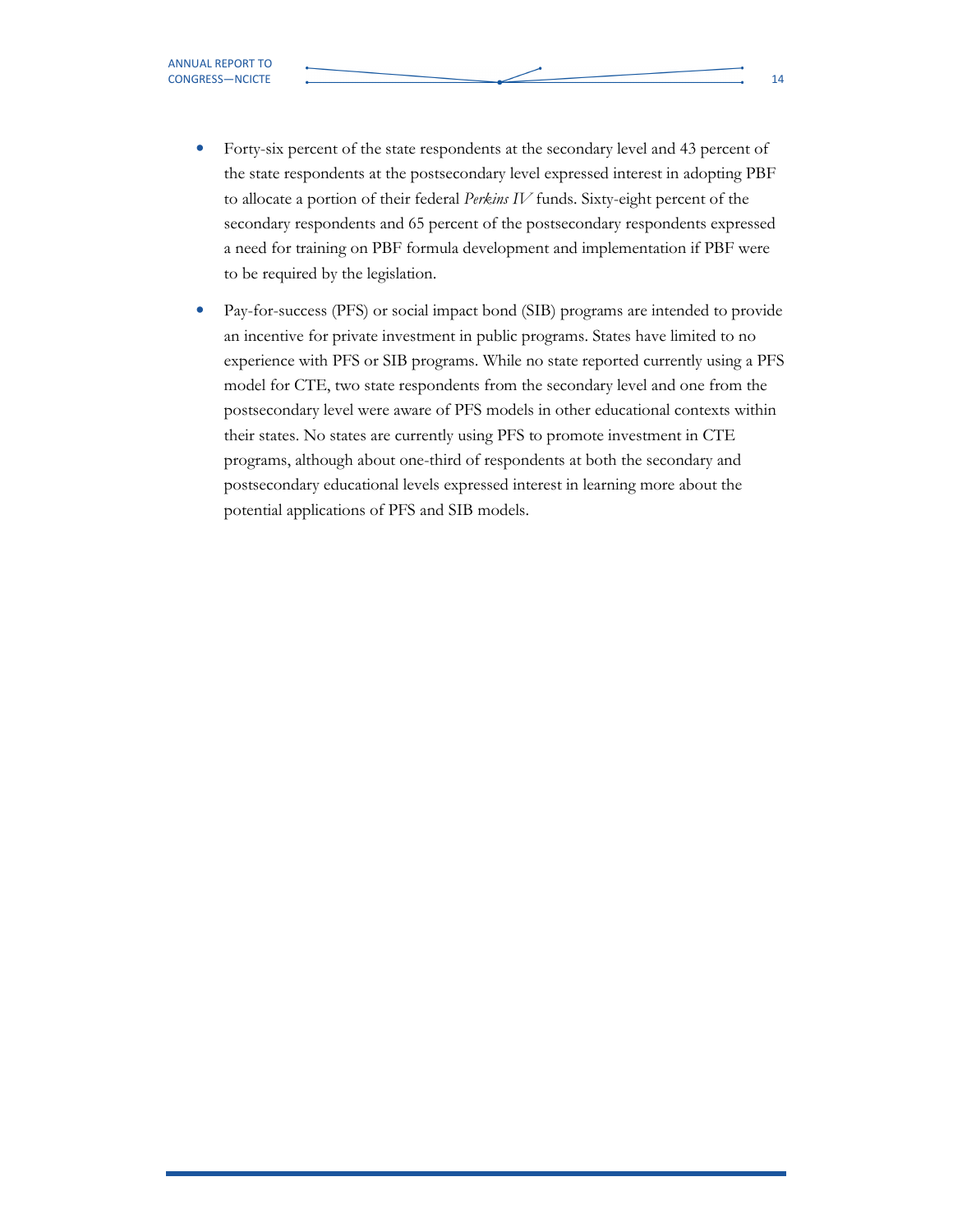# CHAPTER IV—CONSORTIA FORMATION AND CHARACTERISTICS UNDER THE CARL D. PERKINS CAREER AND TECHNICAL EDUCATION ACT OF 2006

### STUDY DESCRIPTION

Perkins IV sets a minimum allocation requirement that secondary and postsecondary CTE subgrantees must achieve to receive federal financing. In some instances, an eligible recipient with an allocation below the funding threshold may obtain a state waiver that qualifies it to participate as a stand-alone

For the complete study report, see U.S. Department of Education, Office of Career, Technical, and Adult Education, Consortia Formation and Characteristics Under the Carl D. Perkins Career and Technical Education Act of 2006. Washington, D.C., 2014, available at http://ctecenter.ed.gov/index.php/ page/our-research. This study report was prepared by Sandra Staklis and Steve Klein. An Interactive Report is also available.

subgrantee, or an eligible recipient may enter into a consortium with other subgrantees.<sup>17</sup> A consortium's funds must be used for purposes and programs that are mutually beneficial to all of its members; Perkins IV prohibits the reallocation of funds for uses benefiting only one member (see Sec. 131(f)(2) and Sec. 132(a)(3)(B) of *Perkins IV*). Congress authorized the consortia provision to enable small or rural applicants to access federal funds sufficient to support quality CTE programming.<sup>18</sup>

The study summarized in this chapter described the prevalence of consortia under Title I of Perkins IV, examined the characteristics of these entities, and explored whether and how they promote collaboration between and across secondary and postsecondary educational levels. Findings were based on data collected for the National Assessment of Career and Technical Education (NACTE), information contained within states' Perkins IV five-year state plans, and interviews with state CTE directors. The study provided information about

<sup>&</sup>lt;sup>17</sup> "Funding threshold" or "minimum funding threshold" in the study summarized in this chapter mean the minimum allocation requirement of \$15,000 for secondary subgrantees, referenced in Sec. 131(c) of Perkins IV, and the minimum grant amount for postsecondary subgrantees of \$50,000, referenced in Sec. 132(c) of Perkins IV.

<sup>&</sup>lt;sup>18</sup> The provision also provides the option for subgrantees located in rural or sparsely populated areas and public charter schools that demonstrate an inability to enter a consortium to apply for waivers. See Sec. 132(a)(4) of Perkins IV.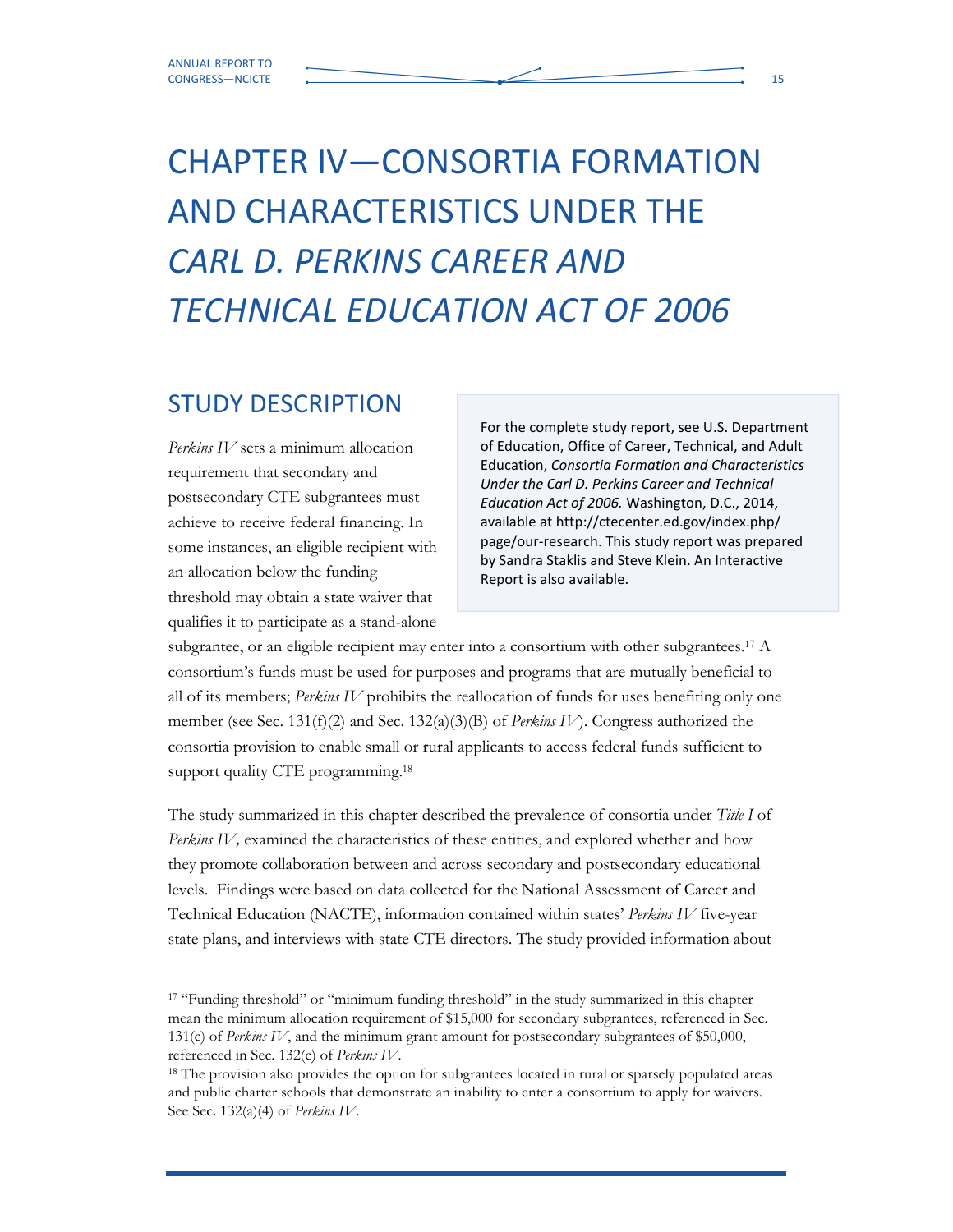the scale of consortia formation and states' approaches to consortia formation. Examples of consortia organization and operations illustrated in the text should not be generalized to all of the states and consortia included in the analytical categories presented.

### KEY FINDINGS

The analysis of consortia formation revealed the following information about the prevalence of consortia nationwide and the configuration and financing of these entities within states (Klein et al. 2014).<sup>19</sup>

- Consortia were more prevalent at the secondary than at the postsecondary level. This was due in part to the smaller size of secondary subgrantees, the need for an LEA and an area CTE school or an educational service agency to fund such an entity that serves the LEA (see Sec. 131(c) of *Perkins IV*), and the comparatively larger number of secondary entities applying for funding. At the secondary level, nearly three-fifths (59 percent) or 5,570 of the 9,385 subgrantees that received funding in program year (PY) 2009–10 participated in Perkins IV as consortia members. Nationwide, 32 states provided funds to at least one secondary consortium, compared to just 10 states that reported funding postsecondary consortia. At the postsecondary level, the 191 consortia members accounted for roughly 16 percent of the 1,197 postsecondary *Perkins IV* subgrantees in that year (Klein et al. 2014).
- On average, secondary consortia members enrolled fewer students than did stand-alone subgrantees. For grades eight to 12, consortia members enrolled an average of 708 students, compared with an average of 3,110 students in stand-alone subgrantees. The difference in enrollments between the two groups suggests that the consortia provision, in accordance with legislative intent, is largely applied to small secondary subgrantees with allocations below the minimum requirement.
- Secondary consortia members were concentrated in rural areas. Rural secondary subgrantees tended to be located in areas with smaller populations than suburban and urban subgrantees, which affected their ability to achieve the minimum allocation requirement. Rural secondary subgrantees accounted for just over one-half (55 percent) of 9,385 Perkins IV subgrantees, but nearly two-thirds (66 percent) of 5,570 consortia members in PY 2009–10.

<sup>19</sup> The study summarized in this chapter (Staklis and Klein 2014) and the findings cited in this section draw on secondary data collected for the NACTE study (Klein et al. 2014) for 49 states and the District of Columbia. Data for Delaware and postsecondary consortia allocation data for Indiana and New York were not submitted.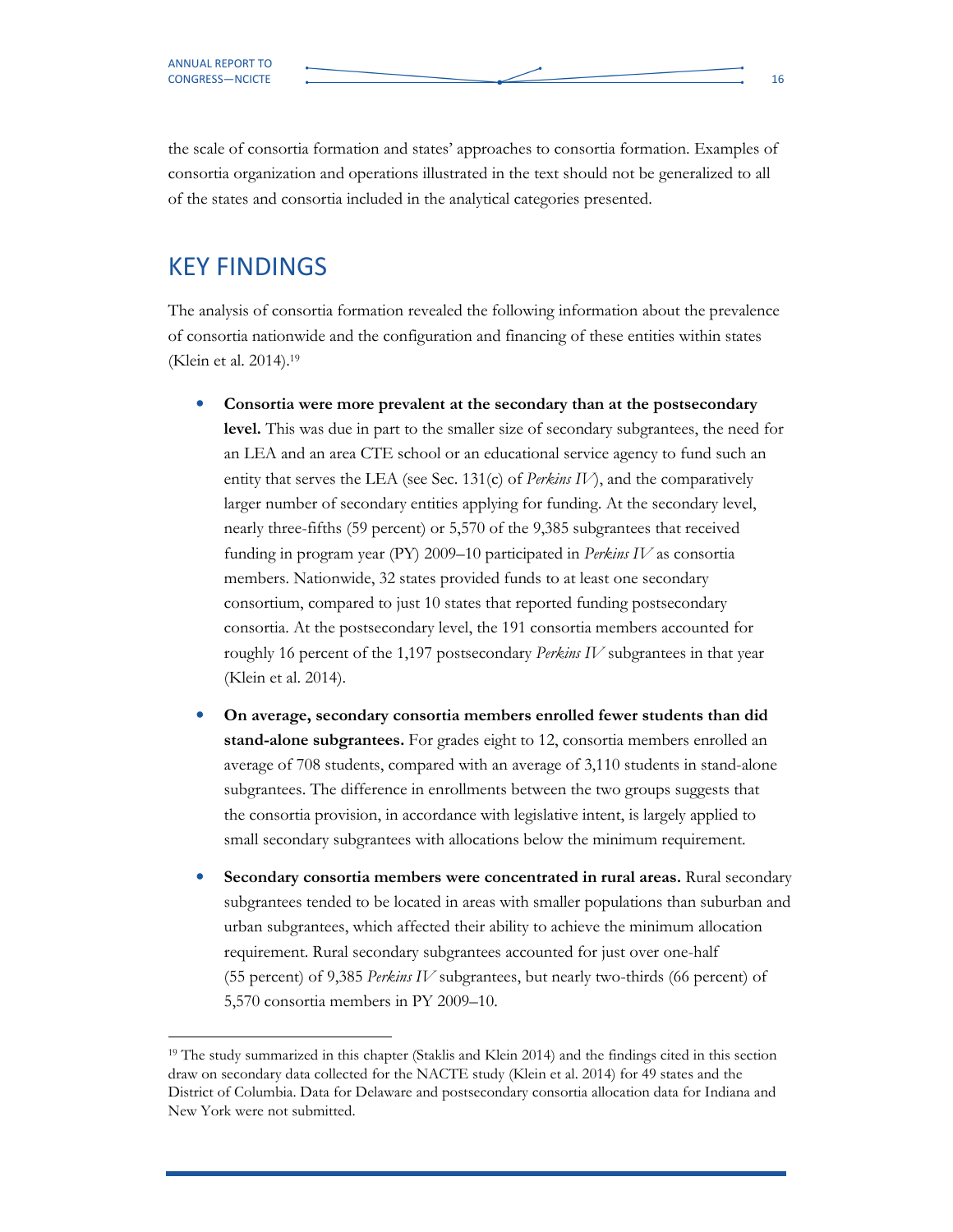$\overline{a}$ 

- Secondary consortia members enrolled proportionately fewer students eligible for free or reduced-price lunches. Some 40 percent of the 9,460,800 students who attended subgrantees in consortia were eligible for a free or reducedprice lunch, compared with 51 percent of the 30,865,600 students enrolled in standalone subgrantees.<sup>20</sup>
- Not all consortia members had allocations below the minimum allocation requirement. In all of the states with 10 or more consortia, consortia included a mix of secondary subgrantees with grants under and over the minimum allocation requirement.
- Consortia received 22 percent of *Perkins IV Title I* grants allocated to the secondary level. In PY 2009–10, consortia grants accounted for about 22 percent of the total reported Perkins IV subgrantee allocations at the secondary level (or about \$129 million of the \$580 million allocated to secondary subgrantees). Rural subgrantees accounted for 29 percent of the \$129 million that was allocated to consortia members but 17 percent of the \$450 million allocated to subgrantees that were not consortia members.

The composition, operation, and financing of consortia varied across and within states. Some states had few locally directed consortia that operate with minimal state guidance, whereas in other states all or nearly all *Perkins IV* subgrantees were consortia members. States with Perkins IV consortia fell into one of four categories:

- Category 1: Cross-Level Consortia. Four percent, or two of the 49 states included in this study, either required (Minnesota) or encouraged (Oregon) consortia to include both secondary and postsecondary subgrantees. Consortia members collaborated on the development and implementation of joint local plans that detailed how funds would be used to support and improve CTE programs offered at both the secondary and postsecondary educational levels.
- Category 2: Near-Universal Consortia. Ten percent, or five, of the 49 states in this study allocated virtually all secondary grant funds to regional consortia made up of secondary subgrantees. These included Indiana, New Hampshire, and Rhode Island, which required consortia engagement for all secondary subgrantees, and Illinois and Michigan, which funded consortia for all but two large urban districts located in the Chicago area and Detroit, respectively. (The "Chicago area" for the purpose of the study summarized in this chapter refers to the J. Sterling Morton High School District and the Chicago Public Schools.)

<sup>&</sup>lt;sup>20</sup> Percentages represent the number of students who were eligible for a free or reduced-price lunch at any grade level attending school districts in the areas of the subgrantees.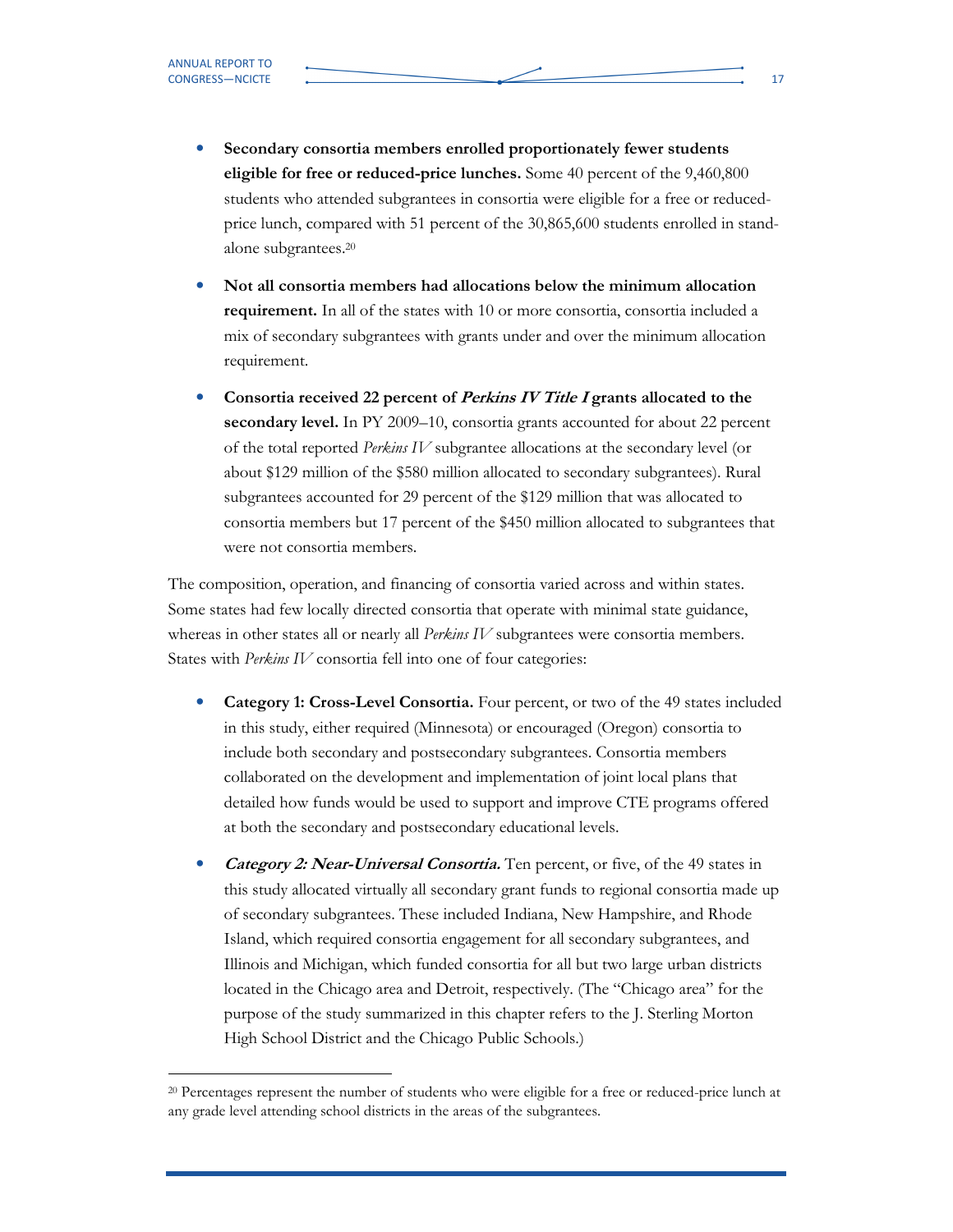- Category 3: Majority Consortia. Consortia in 13 states, which comprise roughly 27 percent of the states in this study, accounted for at least 59 percent but not more than 94 percent of their states' secondary subgrantees in PY 2009–10. Consortia in these states were composed exclusively of either secondary or postsecondary subgrantees.
- Category 4: Limited Consortia. Twelve states, or roughly 24 percent of the states included in this study, had secondary consortia that engaged 1 to 40 percent of secondary subgrantees.

The formation of consortia composed exclusively of secondary or postsecondary subgrantees may be a function of the *Perkins IV* statutory scheme. Grant allocation formulas are contained within different sections of *Perkins IV* (see Sec. 131(a)(1) and Sec. 132(a)(2) of Perkins IV) and offer no explicit options for distributing combined funding. States must allocate the majority of funds based on the student populations served by the subgrantees, which may contribute to a perception that funds are intended only for those enrolling within a given educational level.

While consortia formation itself does not guarantee connections among members, engaging secondary and postsecondary CTE subgrantees in joint planning ensures that some communication will take place across educational levels. Input from state directors suggests that when states provide opportunities for secondary and postsecondary consortia members to meet, they also enable members to connect with other stakeholders, such as representatives from business and industry. State directors noted that these opportunities particularly benefit rural and small secondary subgrantees with limited staff and remote locations that can impede connections with employers.

Encouraging and supporting collaboration among CTE providers and stakeholders need not occur through the formation of consortia alone. Although study activities focused on consortia formed to allocate federal funds under Title I of Perkins IV, states and stakeholder organizations also developed other networks that encouraged collaboration in CTE. These included systems for cooperation between and among educational levels that were organized through regional CTE service providers, community college efforts for adult learners, and employer-led initiatives to connect CTE with industry needs. In contrast to the consortia discussed in the study summarized in this chapter, these arrangements reflect the varied ways that CTE is organized across states, rather than the Perkins IV requirements.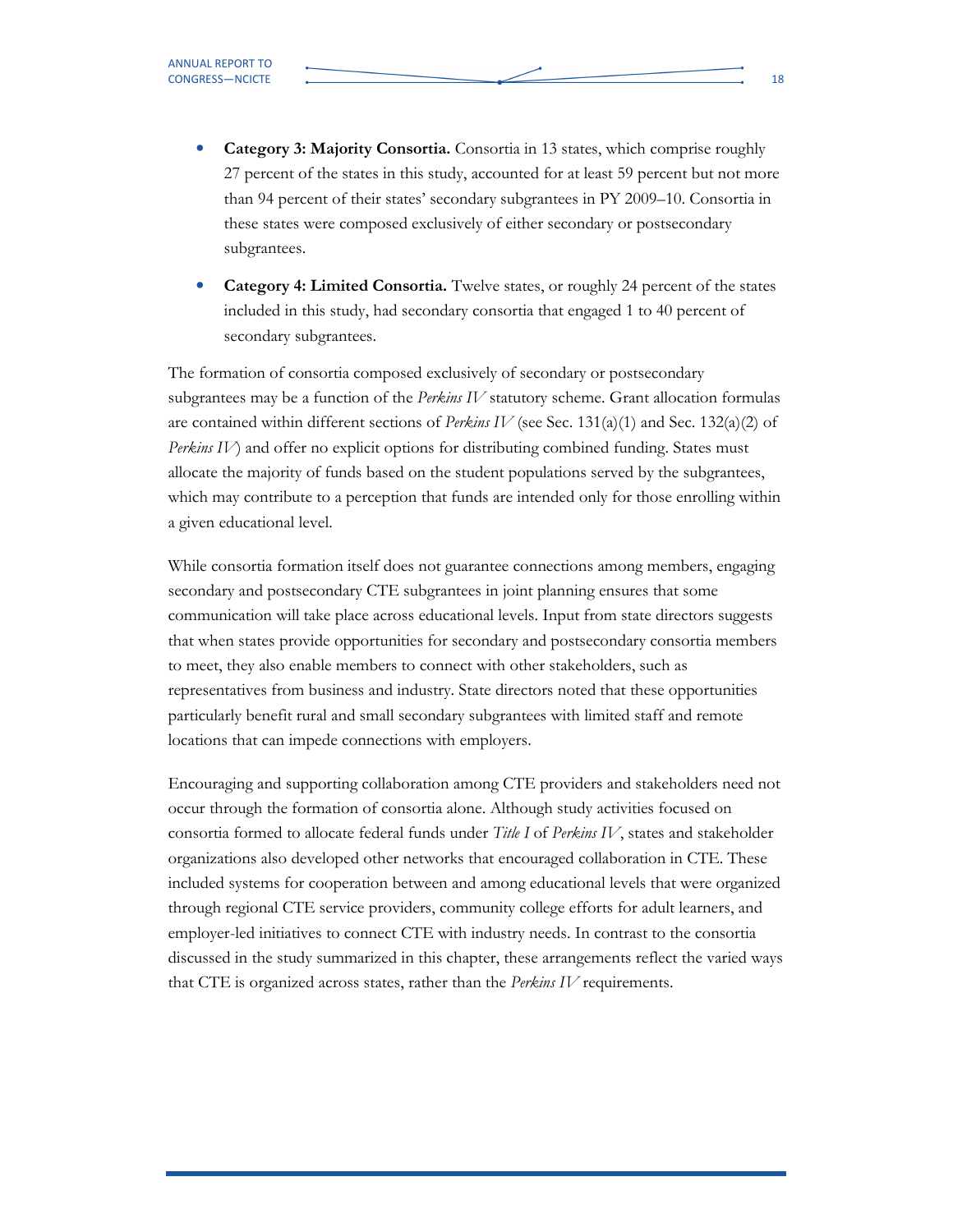## CHAPTER V—THE EFFECT OF LINKED LEARNING CERTIFIED PATHWAYS ON SELECTED STUDENT OUTCOMES

### STUDY DESCRIPTION

In California, LLCPs are offered in California Partnership Academies, National Academy Foundation academies, small theme-based high schools, and small learning communities within comprehensive high schools. LLCP programs may elect to undergo a certification process that involves the submission of documentation on

For the complete study report, see U.S. Department of Education, Office of Career, Technical, and Adult Education, The Effect of Linked Learning Certified Pathways on Selected Student Outcomes. Washington, D.C., 2016, available at http://ctecenter.ed.gov/index.php/page/ourresearch. This study report was prepared by Robert Fitzgerald, Randolph Ottem, and Justine Hufford.

program implementation, staff characteristics and practices, student selection, and program outcomes as well as on-site classroom observations and interviews with students and their parents, staff, and local business partners. Outcomes for students attending an LLCP in California were the focus of the study summarized in this chapter.

Specifically, the study summarized in this chapter examined outcomes for grade-12 students in AYs 2010–11, 2011–12, and 2012–13. Outcomes included student engagement in learning, measured by high school attendance and discipline events, as well as college readiness and postsecondary enrollment. The analyses were conducted using observational data. Therefore, quasi-experimental statistical methods and crosstabular analysis were used to compare outcomes for these students with outcomes for similar students who did not participate in an LLCP program.

Data for the analyses were drawn from the Linked Learning District Initiative (LLDI), which provides grants to nine California school districts for the development and implementation of LLCPs.21 The LLDI collects data about student academic and demographic characteristics and a variety of high school and postsecondary outcomes. These student-level data were supplemented by school-level information from the California

<sup>&</sup>lt;sup>21</sup> Data for six of the nine LLDI districts were used in the analyses conducted for the study summarized in this chapter.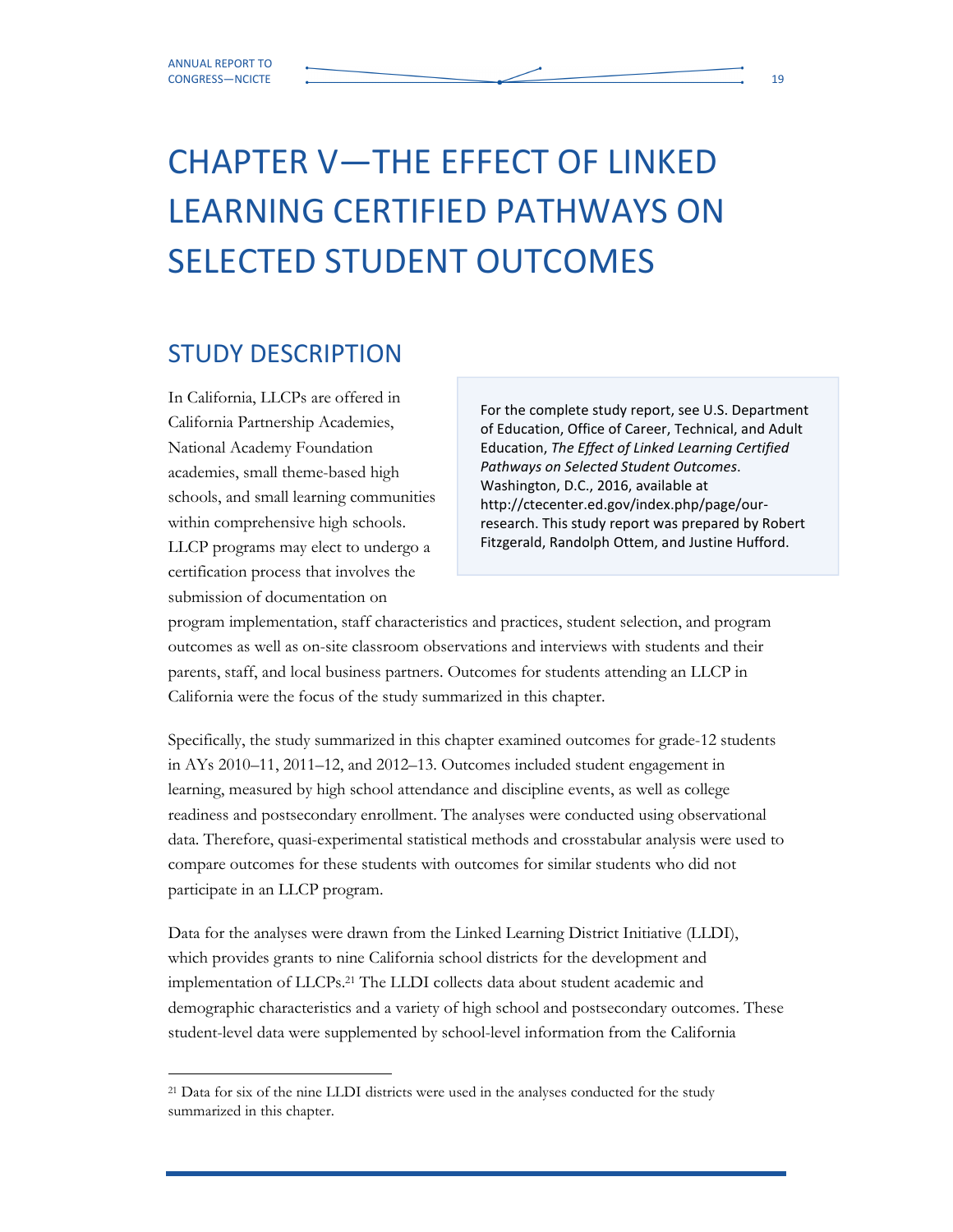Department of Education on school enrollment, the percentage of students eligible to participate in the National School Lunch Program (an indicator of family poverty), the percentage of English language learner enrollment, the percentage of racial and ethnic minority students, and teachers' average number of years of experience. The federal Common Core of Data provided information on the urbanicity of the schools.

Because student participation in an LLCP is voluntary, the characteristics of the students who participate are likely different from the characteristics of those who do not. Propensity score matching, a quasi-experimental statistical method, was used to correct for these differences by matching intervention participants to students who did not participate in the intervention, based on the probability of participation.22 Propensity scores (i.e., the probability of participating in an LLCP) were estimated for all students and then used to match LLCP students with other students with similar propensities for participation. The result of this matching process was a group of LLCP students who were similar on observable characteristics, such as pre-high school academic achievement and demographic characteristics.

Outcomes reported here are suggestive, but not conclusive, because other factors not included in the models may account for both participation in an LLCP and the differences in outcomes. Readers should keep this limitation in mind when evaluating the evidence of the efficacy of the LLCPs reported here. Gaps resulting from missing data may affect some of the results. In addition, students in the LLCPs and the matched comparison group were not necessarily enrolled in the same high schools, so participation in an LLCP may be confounded with school quality. Further, three of the LLCPs may use grade eight grade point average (GPA) as an admissions requirement, so the results for these LLCPs may be confounded with students' preexisting academic ability.

#### KEY FINDINGS

Propensity score matching and regression adjustment13 for differences in baseline characteristics between the LLCP and the matched comparison group that fell between .05 and .25 standard deviations were used to compare the two groups of grade-12 students (those in an LLCP and those who were not) in three AY cohorts. Among the highlights of the analyses conducted for the study summarized in this chapter are the following:

There were mixed findings for the association between participation in an LLCP and measures for student engagement as measured by attendance and disciplinary

<sup>22</sup> PSM was described by Rosenbaum and Rubin in their 1983 article, "The Central Role of the Propensity Score in Observational Studies for Causal Effects." Biometrika, 70: 41-55.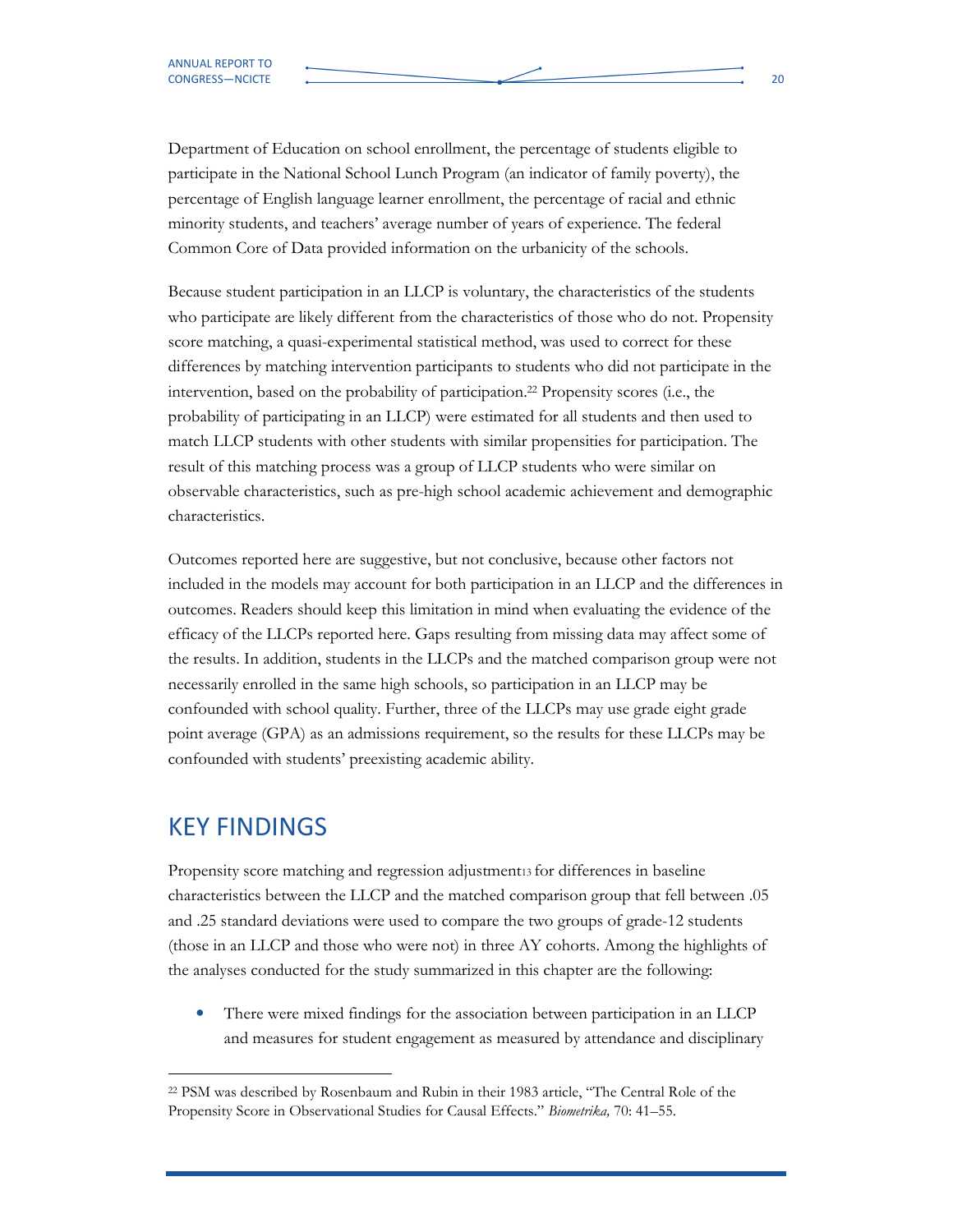events in grade 12. LLCP students had better attendance in AY 2011–12, but there was no difference between these students and the matched comparison group of students in 2010–11 or 2012–13. In AY 2011–12, LLCP students were less likely to be suspended during their senior year. Although LLCP students appeared to be less likely to be suspended compared to their matched comparison group peers in AY 2012–13, the difference was not statistically significant at the .05 level (but was at the .08 level).

- Grade-12 students in all three cohorts who participated in an LLCP had a higher probability of graduating from high school than students in the matched comparison group. However, both LLCP and matched comparison groups had relatively high graduation rates (89.5 and 89.3 percent, respectively).
- Completion of the a-g admissions requirements (a set of 15 high school courses) and a related GPA required for admission to the University of California (UC) and California State University (CSU) public university systems were available only for the AY 2011–12 and AY 2012–13 cohorts. Analyses including two districts with large proportions of missing information showed that grade 12 LLCP students in the AY 2011–12 cohort were more likely to complete the course work and GPA requirements for admission to both UC and CSU than matched comparison-group students; among AY 2012–13 students, LLCP participants were more likely to complete these requirements for admission to a CSU than the comparison group. Excluding these two districts showed that LLCP students in the AY 2011–12 cohort were still more likely than the comparison group to meet the CSU course and GPA requirements, but there was no difference between the two groups in UC eligibility. Among the AY 2012–13 cohort, LLCP participants had a lower probability of completing the a-g requirements for UC.
- There were contradictory findings for UC and CSU GPAs calculated without respect to whether a student completed the 15 courses necessary for admission. Though the differences were small, the UC and CSU GPAs for the AY 2011–12 LLCP senior cohort were higher than those of the matched comparison-group students, regardless of whether the two districts with large proportions of missing information were included or excluded from the analyses. This relationship was reversed for students in the AY 2012–13 cohort. Again, regardless of whether the districts with large proportions of missing information were included or excluded, LLCP participants had lower GPAs than students in the comparison group.
- Postsecondary enrollment data were only available for 2011 and 2012 graduates. There was no difference in the probability of enrolling in postsecondary education for AY 2010–11 LLCP graduates and matched comparison-group students.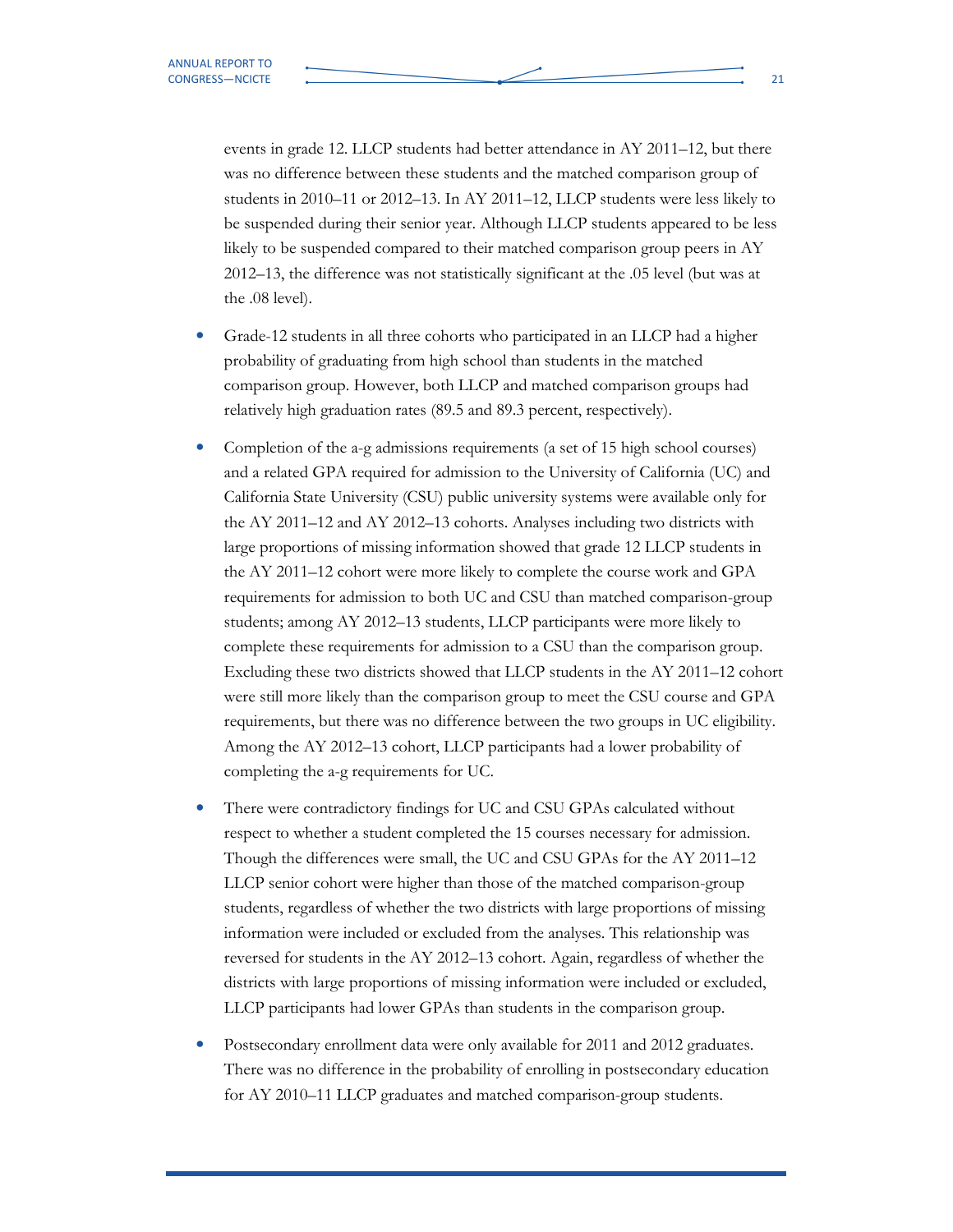However, AY 2011–12 LLCP students were more likely than comparison-group students to have enrolled in postsecondary education. There were no differences between the two groups in immediate enrollment after high school graduation, a factor associated with successful postsecondary degree completion, nor was there any difference in short-term (one-year) persistence.

LLCPs provide an alternative to the traditional high school experience by allowing students to focus their coursework around a specific career field. LLCPs in California have broad support from policymakers, educators, and businesses as a means of focusing students' education in specific fields. Linked Learning also has a well-developed infrastructure to support its growth and development. Because these pathways are certified, districts in other states may use the LLCPs in the study summarized in this chapter as templates to implement pathways.

Although the study summarized in this chapter demonstrated that the LLCPs in the LLDI had some positive effects on student outcomes, the data used were collected during the early stages of LLCPs in California, and the number of students included in this study did not allow for analyses of individual LLCPs by CTE field. As the number of pathways, student awareness of pathways, and support among policymakers and businesses for pathways increase, future research should examine the effects of individual types of LLCPs on student outcomes.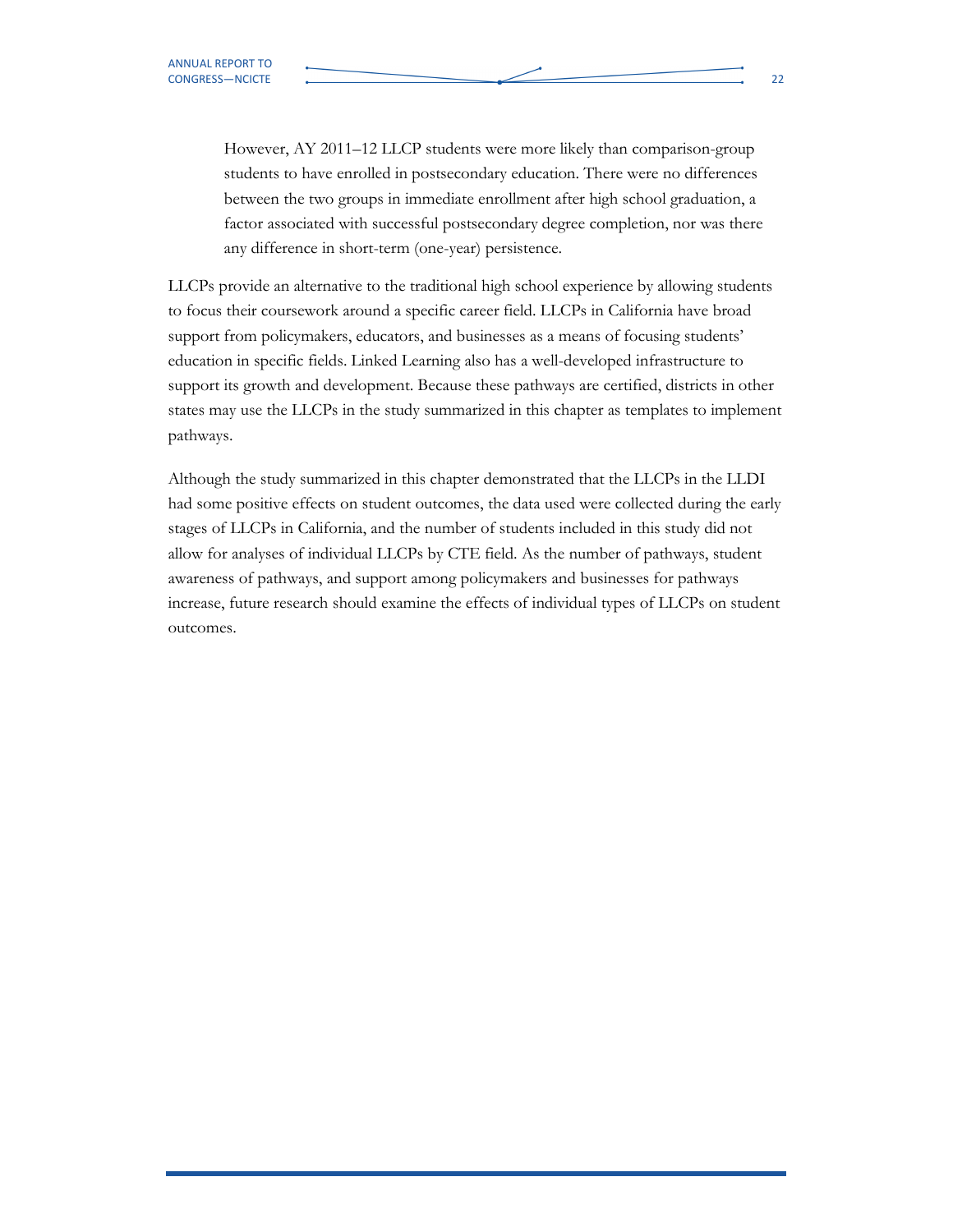# CHAPTER VI—CONNECTING SECONDARY CAREER AND TECHNICAL EDUCATION AND REGISTERED APPRENTICESHIP: A PROFILE OF SIX STATE SYSTEMS

### STUDY DESCRIPTION

Secondary CTE programs support high school students in gaining the academic, technical, and employability skills necessary to pursue entry-level employment and to enroll in postsecondary education or advanced workforce training. Students typically begin to concentrate their CTE studies late in their junior or senior year, with some completing three or more courses in a

For the complete study report, see U.S. Department of Education, Office of Career, Technical, and Adult Education, Connecting Secondary Career and Technical Education and Registered Apprenticeship: A Profile of Six State Systems. Washington, D.C., 2016, available at http://ctecenter.ed.gov/ index.php/page/our-research. This study report was prepared by Olivia Rice, Jordan Hudson, Laura Rasmussen Foster, and Steven Klein. An Interactive Report is also available.

specific program area. Instructional content begins with career exploration and becomes progressively more occupation-directed as students specialize in their coursework. Some have the opportunity to participate in a work-based learning (WBL) placement, where they learn and apply skills in an industry setting.

By connecting students seeking new skills with employers seeking qualified workers, Registered Apprenticeship (RA)23 programs provide individuals with advanced technical skills and the training needed to find employment in a specific occupation. The U.S. Department of Labor's (DOL's) Office of Apprenticeship (OA), working in conjunction with State Apprenticeship Agencies (SAAs), is responsible for administering the system nationwide.24 Programs recognized by OA must meet stringent guidelines that ensure that they are of high quality and conform to national industry standards. RA programs are sponsored by an employer, employer association, labor organization, or intermediary, such as

<sup>&</sup>lt;sup>23</sup> The study summarized in this chapter used the term "RA" to describe RA programs officially recognized by OA. The term "apprenticeship" refers to all types of apprenticeship programs, including non-federally recognized training programs similar to RA programs. <sup>24</sup> For a description of the role of OA and SAAs, see

http://www.doleta.gov/OA/apprenticeship.cfm.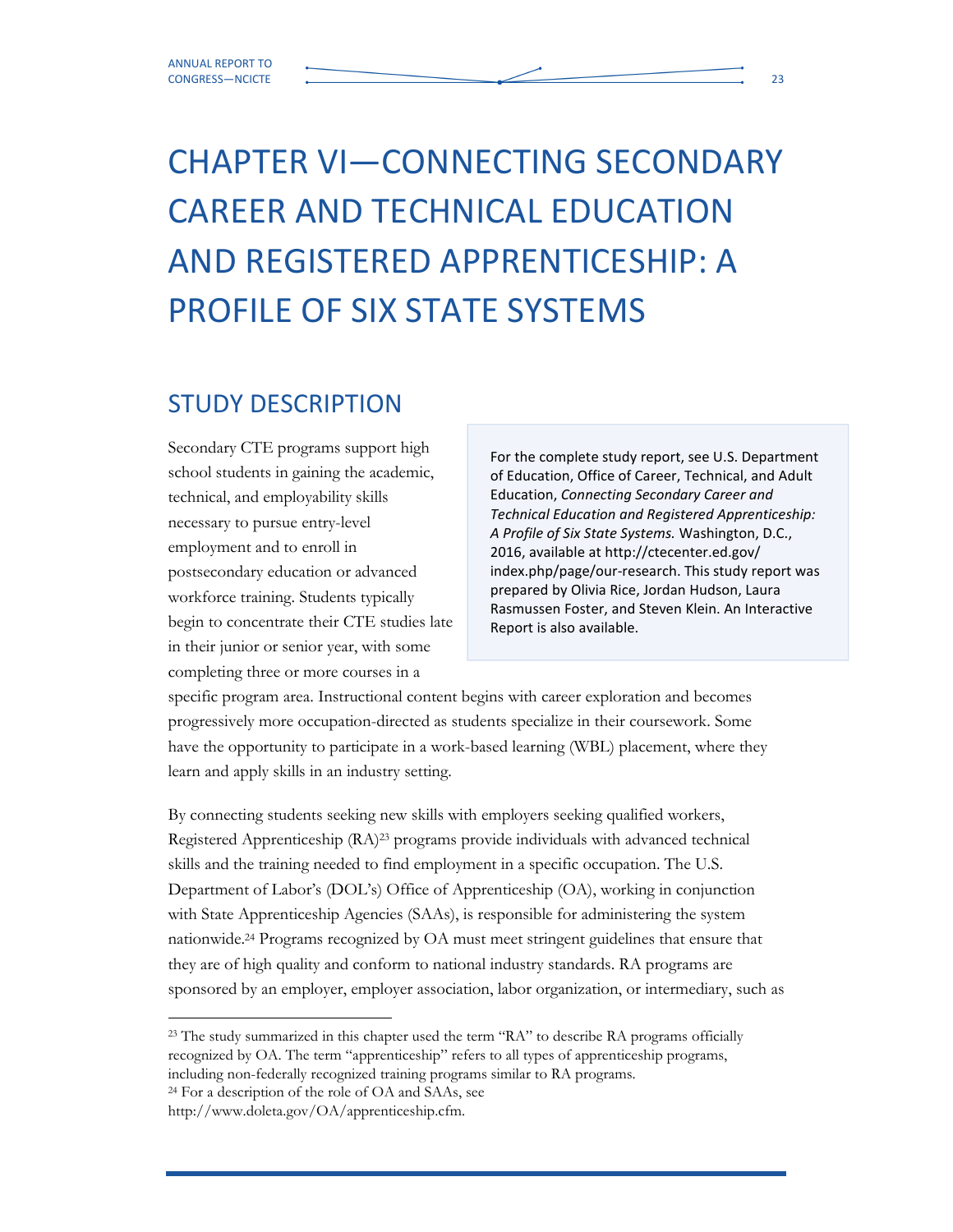a community-based organization or community college. The sponsor registers the program with the SAA or OA (depending on how the state administers its RA programs) to ensure that it adheres to federal and state standards and then manages its day-to-day operation. Apprentices generally are employed from the first day of their apprenticeship and receive technical instruction in combination with on-the-job training (OJT). There are other models where apprentices may take courses before starting OJT or even stagger coursework and OJT for several months at a time. This latter model is more prevalent among high school students. At the end of training, apprentices receive a nationally recognized, portable industry credential from DOL.

CTE and RA programs have many similarities. Each is structured to include classroombased instruction and work experiences, with technical training becoming progressively more advanced to prepare individuals for career entry. Experiential learning in CTE programs comes in the form of WBL placements that, although generally less time intensive than the OJT required of an apprentice, expose them to the real-world applications of technical skills. The two programs also have overlapping content, with CTE coursework at the secondary level tending toward career exploration, and RA programs providing more specialized and intensive training to prepare individuals for a specific occupation.

To help clarify the association between CTE and RA, NCICTE undertook a systematic review of the programmatic, administrative, and financial policies that six states— Connecticut, Florida, Kentucky, North Carolina, Rhode Island, and Washington—have developed to link the two programs. NCICTE identified these six states based on input from OA and OCTAE. Study activities were directed at answering the following questions:

- What are the *program features* that define states' efforts to align secondary CTE programs with RA, including information related to curriculum development and delivery, options for WBL participation, student recruitment, transition to postsecondary education and employment, and the scale and scope of program offerings?
- What *program supports* exist at the state and local levels to promote system coordination between secondary CTE and RA programs, including the roles of state agencies and other key partners, state legislation and administrative policies governing program operations, employer and parental engagement, financing, and the collection of data?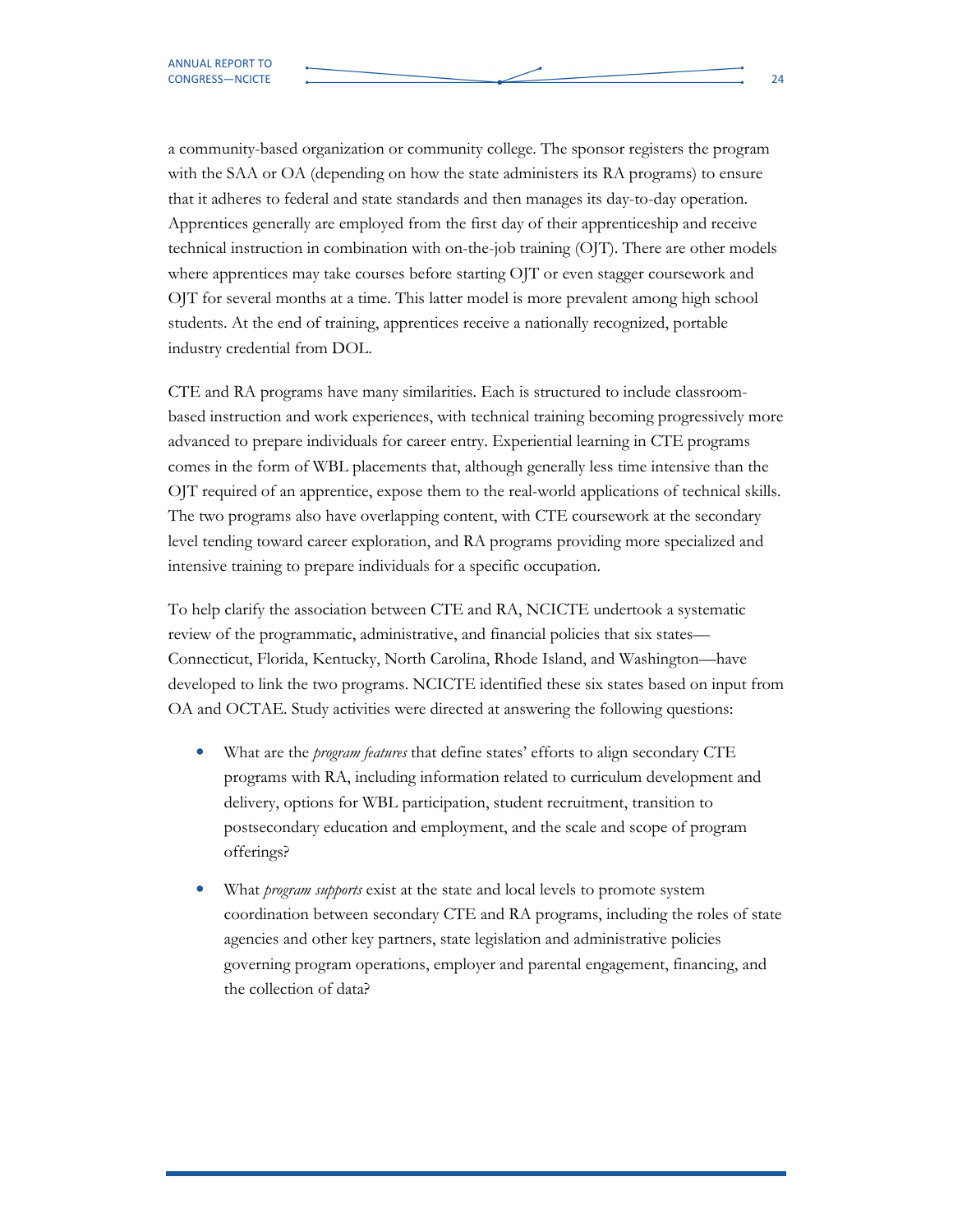### KEY FINDINGS

The six states profiled in this study used a range of approaches to align secondary CTE with RA and differing terminology to describe their efforts. While programmatic components varied, states' approaches generally fell into one of three categories:

- **RA.** High school students participate directly in RA programs and are registered as apprentices with OA. Accommodations may be made for students' age and ability to work in some industry settings, with CTE coursework applied toward RA requirements and RA participation applied toward high school graduation requirements (North Carolina).
- Pre-apprenticeships. High school students participate in programs designed to prepare them for an RA program, with related technical instruction provided as part of their CTE coursework. Students often participate in WBL placements with an RA sponsor and receive preferred or enhanced entry with credits earned toward RA program requirements (Connecticut, Florida, Kentucky, North Carolina,25 and Washington).
- Registered CTE curriculum. High school students enroll in CTE coursework that the state has aligned to RA programs in high-demand industries. All enrolling students earn credits toward an RA program following high school completion (Rhode Island).

The state CTE and RA administrators interviewed in the study states identified several challenges to growing programs that align CTE with RA. Insufficient resources and limited opportunities for cross-agency collaboration made it difficult for state staff to coordinate efforts and effectively market programs. A lack of awareness about RA programs within schools also adversely affected enrollments. Students and parents frequently associate RA with manual jobs in traditionally male-dominated careers that do not require a postsecondary credential or degree. Employers have their own misperceptions, with many lacking information on how high school linkages might be developed or the potential payback that sponsorship might offer. Finally, liability concerns affected employers' willingness to participate in RA programs. Insurance programs in many states are unwilling to write policies to allow youths under the age of 18 to engage in physically demanding work on a job site, and policies that are available can be cost prohibitive.

The six states in this study developed strategies to address these identified challenges. While these approaches have yet to be rigorously studied to assess their efficacy, they may help inform states' efforts to expand the pipeline into RA through the alignment of CTE and RA

<sup>&</sup>lt;sup>25</sup> North Carolina offers both RA and pre-apprenticeship programs at the secondary level.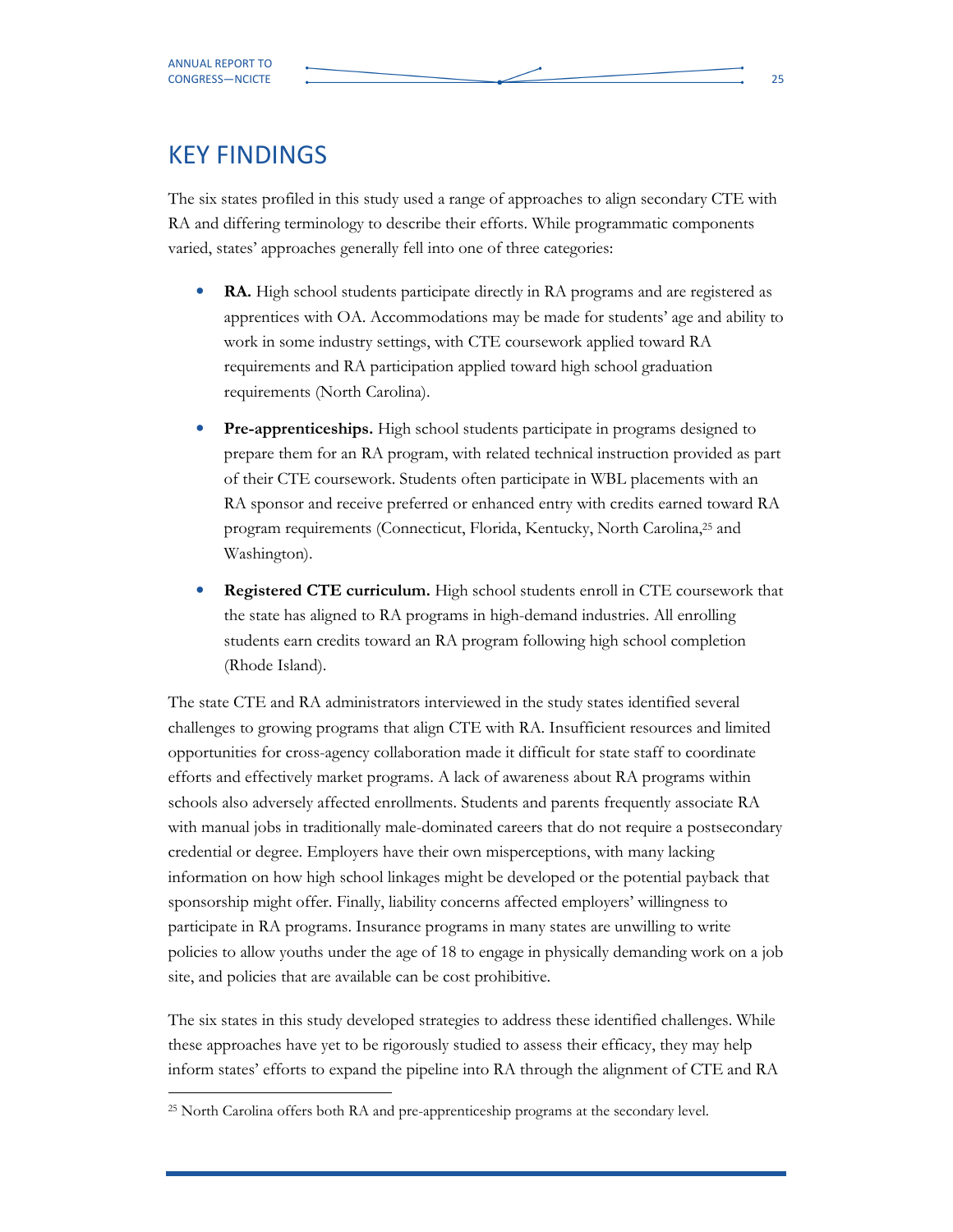programs and increase the career options of high school students. The strategies included the following:

- 1. Provide cross-agency support to align CTE and RA programs. Improving programmatic linkages requires building strong partnerships across state agencies, with state policies and legislation providing an effective way to promote RA as an option for students.
- 1. Deliver technical assistance at the regional and local levels to promote program linkages between CTE and RA programs. Connections between CTE and RA programs in most of the six study states were initiated at the local or regional levels by motivated employers, who approached secondary CTE programs with the goals of expanding their existing RA program or creating new training opportunities. Because employers and educators often lack information about one another's capacities and needs, each of the study states developed strategies to coordinate program development, often by leveraging existing state or regional staff from both CTE and RA to market program options and assist in program startups and sustainability.
- 2. Create resource tools and guides to support program alignment. Aligning CTE with RA programs requires that educators and employers work together in new ways. For example, employer sponsors must work with secondary CTE educators to identify where programs overlap and how CTE course credits and WBL experiences can be applied toward meeting RA requirements. Educators, in turn, must determine how RA and pre-apprenticeship can be integrated into programming and how to ensure that students are able to meet high school graduation requirements. Study states developed tools to support employers in developing programs, including how-to guides, websites, and guidebooks.
- 3. Conduct outreach to publicize the benefits of RA programs. To counter commonly held misperceptions about apprenticeships, study states created and disseminated information on how RA programs can help high school students advance their careers. These outreach efforts, which were targeted at parents, educators, and policymakers, sought to explain how these programs operate and describe the benefits that program participation offers. Engaging with parents was noted as particularly important because parental consent is required for minors to participate in some RA and preapprenticeship programs.
- 4. Address barriers to student and employer involvement. Bringing high school-aged youths to the workplace can create liability issues that make it difficult for employers to offer them WBL opportunities. Study states found innovative ways to reduce the risk and cost of sponsors employing youths, including partnering with third-party agencies to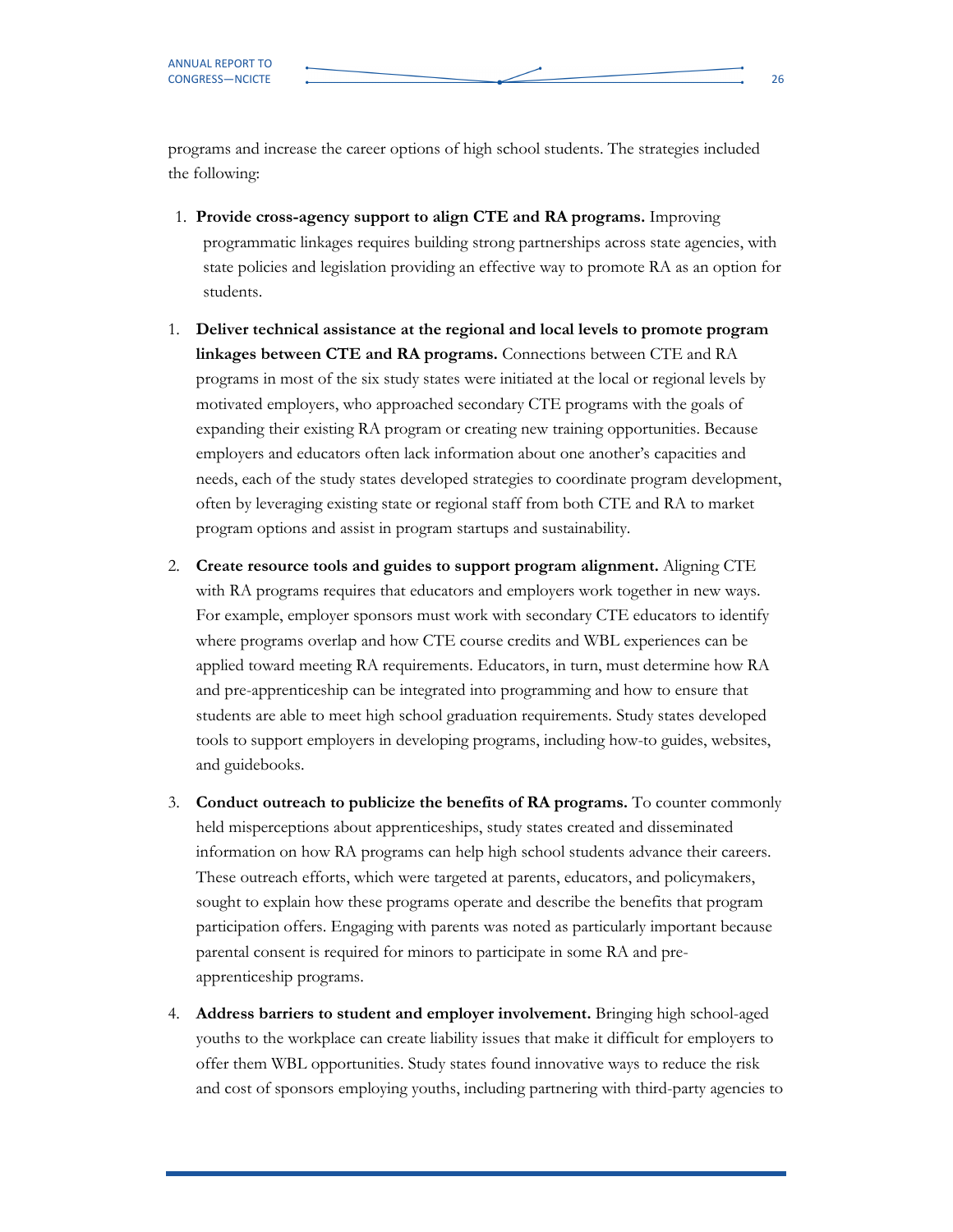serve as a student's official employer, creating tax incentives to encourage employers to sponsor RA programs in high-growth sectors, and offering tuition reduction that can apply toward the required related technical instruction.

Apprenticeship programs offered within secondary CTE give students access to high-quality, occupation-directed training that combines classroom instruction with applied and, in some cases, intensive WBL opportunities. In some states, program completers can apply the time spent in instruction toward meeting the related technical instruction and OJT requirements of an affiliated RA program. This can reduce the time required for students to complete the program, as well as ensure them entry into a well-paying, highly skilled job. If the experience of the study states' experiments with a range of approaches for connecting CTE with RA can be applied to the nation at large, then it appears that there is considerable room for expanding the pipeline from CTE to RA by increasing program options for secondary students.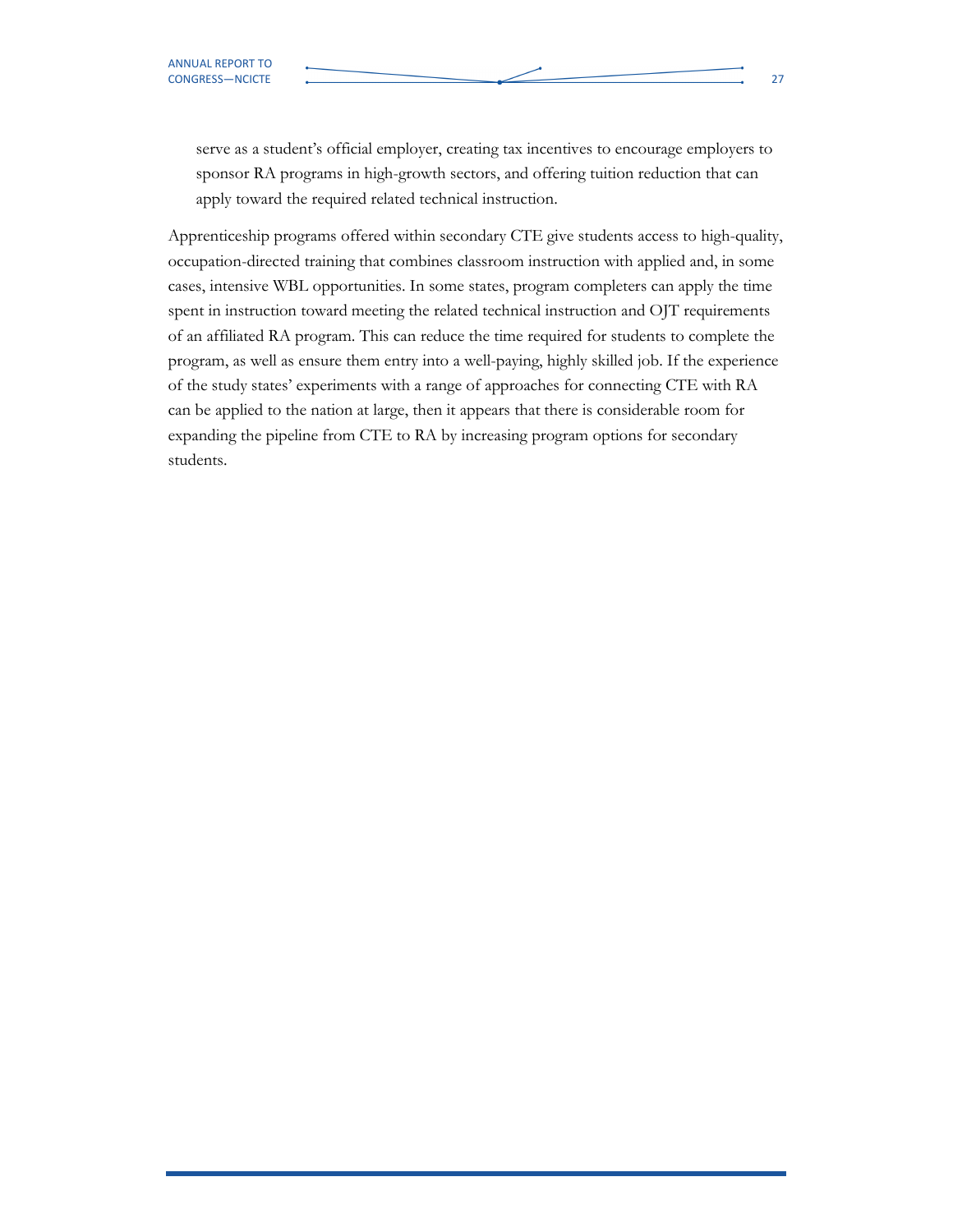# CHAPTER VII—EIGHT-YEAR POSTSECONDARY OUTCOMES OF CAREER AND TECHNICAL EDUCATION STUDENTS FROM THE HIGH SCHOOL CLASS OF 2004

### STUDY DESCRIPTION

The study summarized in this chapter examined the labor market outcomes of high school CTE students. Using nationally representative data from the Education Longitudinal Study of 2002 (ELS:2002), the study analyzed data for a recent cohort of high school graduates (the class of 2004) as of 2012, eight years

For the complete study report, see U.S. Department of Education, Office of Career, Technical, and Adult Education, Eight-Year Postsecondary Outcomes of Career and Technical Education Students from the High School Class of 2004, Washington, DC, 2015, available at http://ctecenter.ed.gov/index.php/ page/our-research. This study report was prepared by Ben Dalton. An Interactive Report is also available.

after they had completed high school. This group of students entered college and the labor force at a time of significant economic challenges — challenges that CTE has often been called upon to help address. By understanding the characteristics of these high school CTE participants and examining their employment status and earnings relative to nonparticipants, the study summarized in this chapter provided a portrait of the extent to which CTE may help high school students succeed in the workforce beyond the first few years of secondary school. It also took a rare opportunity to compare the labor market outcomes of high school CTE students in two different decades by examining data from ELS:2002 and its predecessor study, the National Education Longitudinal Study of 1988 (NELS:88), whose study participants were in grade 12 in 1992 and were also surveyed eight years later, in 2000.

The study summarized in this chapter provided national statistics about labor market outcomes of CTE participants at different levels, including those who concentrate on a particular field of study in high school, as well as detailed study results for concentrators by their specific field. Results were presented overall and were often broken down by postsecondary education attainment and background factors, such as gender, race/ethnicity, and socioeconomic status (SES).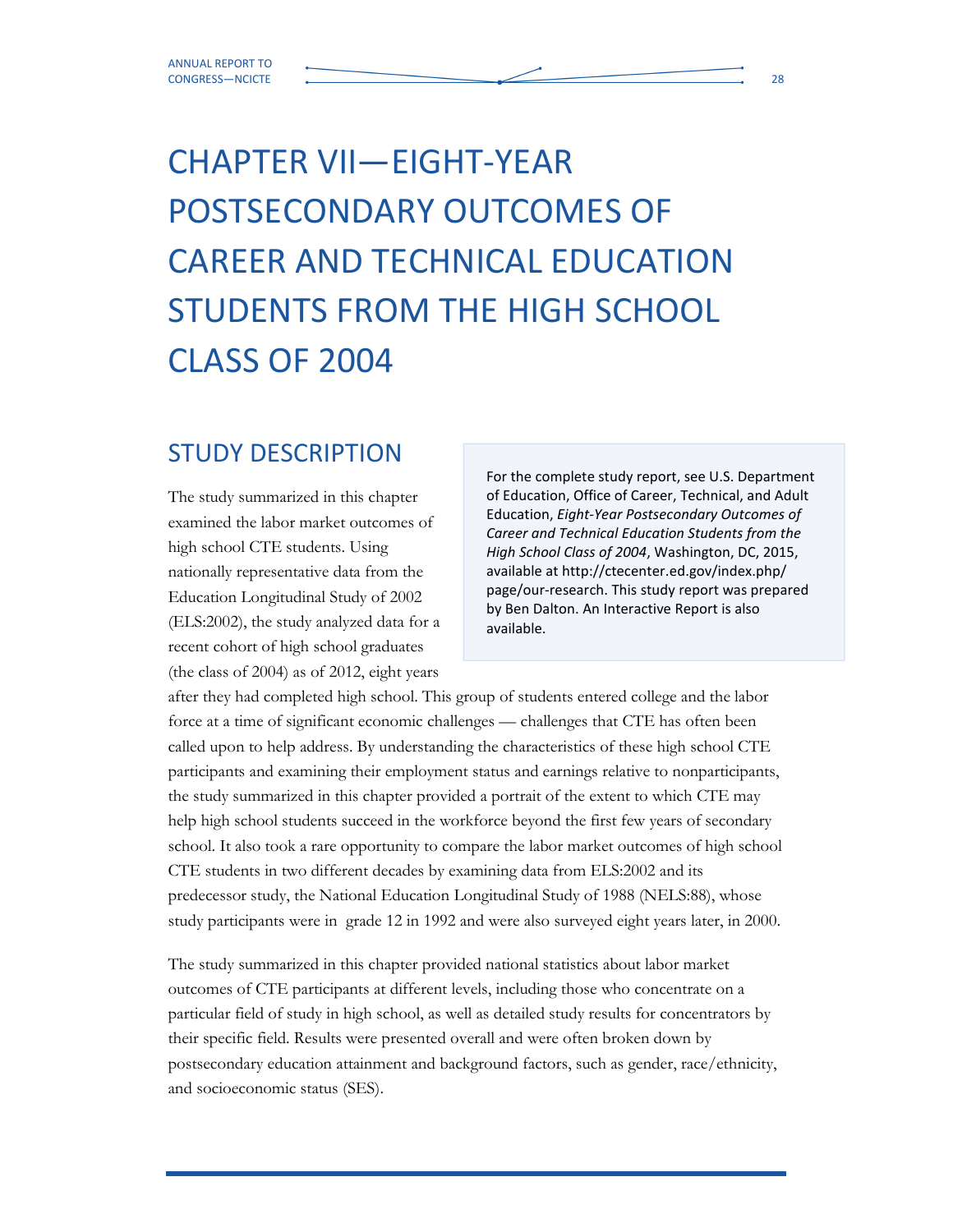It is important to note that the findings of the study summarized in this chapter cannot be used to draw conclusion about *Perkins IV* because the students described in the study summarized in this chapter graduated from high school two years prior to its enactment. The Carl D. Perkins Vocational and Technical Education Act of 1998 was the law in effect at the time the class of 2004 attended high school and participated in secondary CTE courses.

### KEY FINDINGS

Characteristics of high school CTE students. Students who earn CTE credits especially students whose focus is CTE — differ from other students in terms of background and academic preparedness.

For the purposes of this study, high school CTE students were divided into four groups based on the number of occupational credits they earned during high school (Dalton et al. 2013). Occupational credits refer to credits in courses designed for specific labor market preparation in a field or area of study. Examples include business, computer and information sciences, manufacturing, and repair and transportation. The study focused on the following four groups:<sup>26</sup>

| Nonparticipants: | Earned less than one occupational CTE credit                                                                |
|------------------|-------------------------------------------------------------------------------------------------------------|
| Samplers:        | Earned one to two occupational CTE credits in one or more fields                                            |
| Explorers:       | Earned three or more occupational CTE credits, but no three credits<br>in any single occupational CTE field |
| Concentrators:   | Earned three or more occupational CTE credits in at least one<br>occupational CTE field                     |

The study focused on comparing CTE concentrators to nonparticipants, although results were presented for all groups.<sup>27</sup>

• Eighteen percent of students from the high school class of 2004 concentrated in one or more CTE fields of study. Forty-two percent earned at least three CTE credits but did not concentrate in a single area.

 <sup>26</sup> Note that these are not official designations of the U.S. Department of Education.

<sup>&</sup>lt;sup>27</sup> Only data for public school students were analyzed. The analysis sample consisted of public high school completers with complete transcript data who met minimum credit criteria. The total number of cases analyzed for the study summarized in this chapter was 6,988 for ELS:2002 and 7,046 for NELS:88.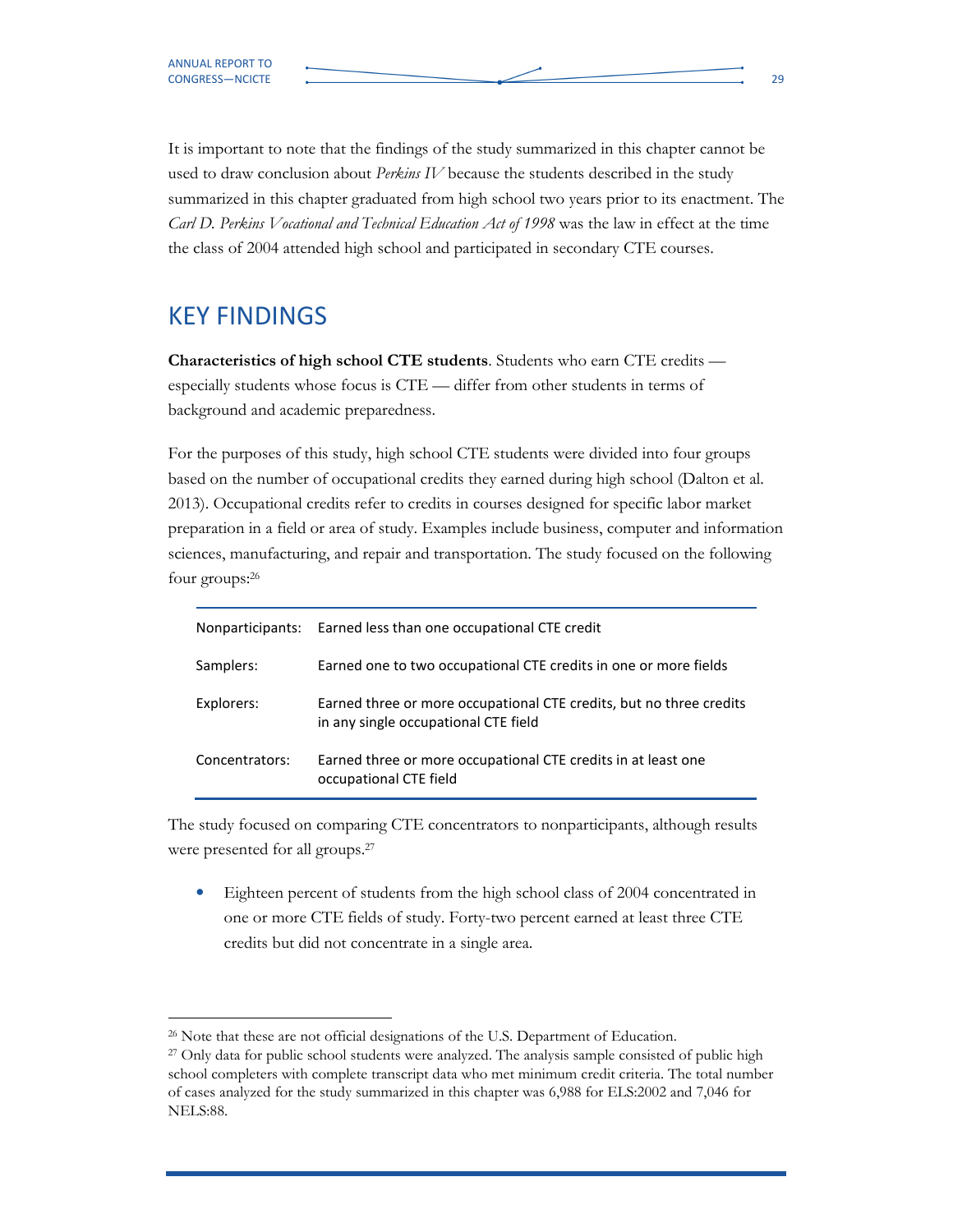-

- Among the largest groups of CTE concentrators were those focusing on business studies, composing 16 percent of all concentrators, more than all areas except agriculture and natural resources, and communications and design. Among the smallest groups of concentrators were those focusing on public services (e.g., protective services, legal studies, or teaching).
- The following groups were more likely to be CTE concentrators: males (57 percent versus 43 percent of females), students from the lowest SES quartile (26 percent versus 17 percent from the highest SES quartile), and students who scored in the bottom quartile of ELS:2002's math assessment (31 percent versus 18 percent who scored in the top quartile).
- The most heavily female field of study was consumer and culinary services, with 89 percent of all concentrators being female. The most heavily male fields of study were repair and transportation, and manufacturing (both 93 percent male).
- A lower percentage of CTE concentrators earned a bachelor's degree or higher within eight years of completing high school than nonparticipants (27 percent versus 49 percent, respectively). CTE concentrators were more likely to have completed only a high school education than nonparticipants (17 percent versus 6 percent).

Employment and earnings outcomes<sup>28</sup> of high school CTE students from the class of 2004 in 2012. The study found that:

- There were no statistically significant differences in employment status among students with different levels of high school CTE participation. Between 75 and 77 percent of high school completers from 2004, depending on CTE participation level, were working full time in 2012; another 8 to 11 percent were either working part time or unemployed.
- Labor force participation rates (the total of working full-time, part-time, or unemployed) were also high and consistent across CTE fields of study. However, some groups were more likely than others to have a particular employment status. For example, CTE concentrators in engineering technologies were more likely (92 percent) than peers in consumer and culinary services (54 percent) to be working full time.

<sup>28</sup> Employment and earnings were reported for those not currently enrolled in college.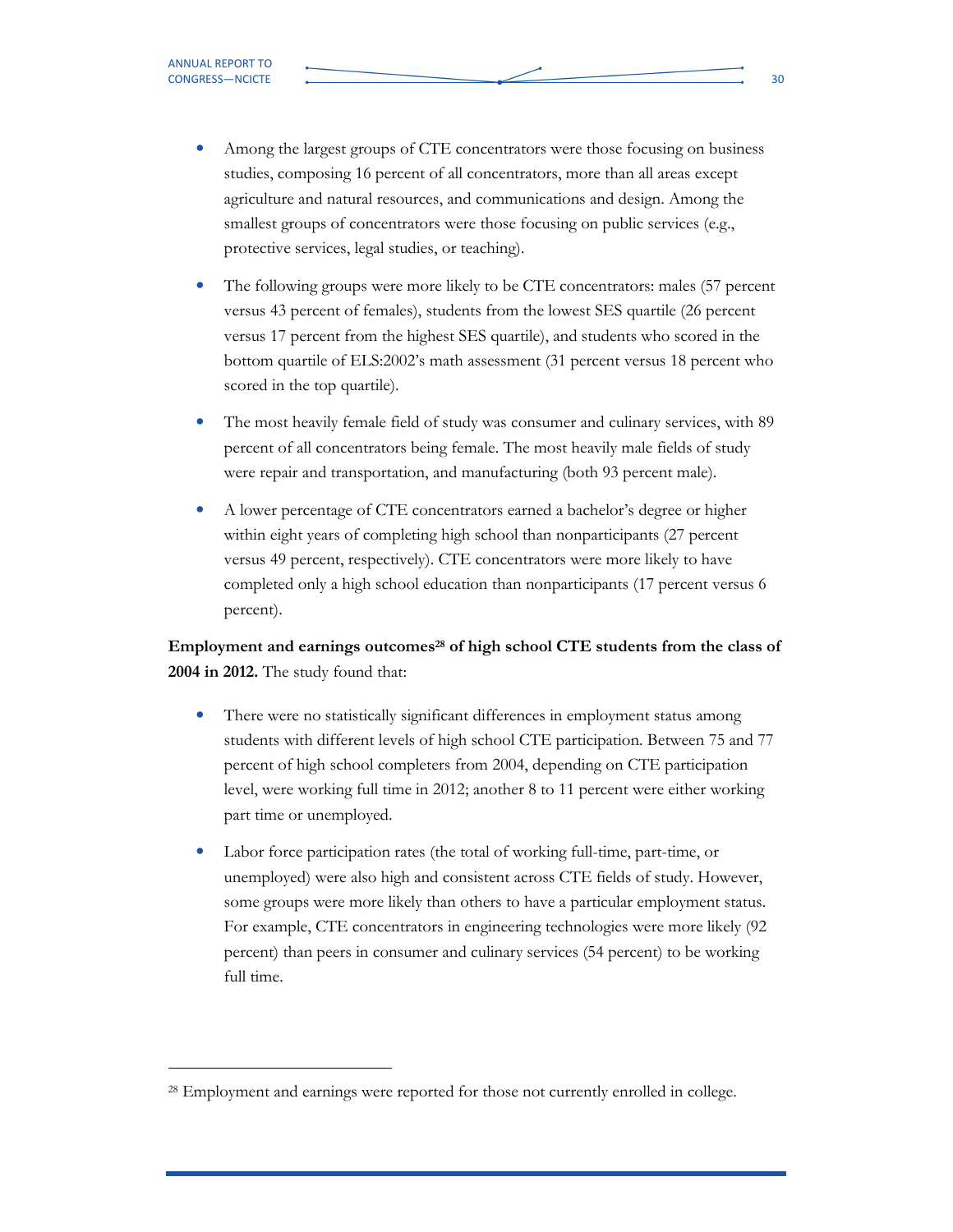- There was little variation in the percent of the high school class of 2004 that was ever unemployed, or in the average number of months unemployed since 2009, by CTE participation level or concentrator field of study.
- Although results show that high school CTE concentrators have a nominally higher median income (\$29,000) than nonparticipants (\$26,000), the differences were not statistically significant. Hourly wages were also no different across CTE participation levels.
- However, CTE concentrators who had earned an associate degree had a higher median annual income (\$34,000) than nonparticipants with an associate degree  $(\$22,000)$ .

The high school class of 2004, surveyed in 2012, was compared to the high school class of 1992, surveyed in 2000. These cohorts experienced postsecondary life in the eight years after high school under very different circumstances:

- When comparing the class of 2004 to the class of 1992, there were no statistically significant differences in labor force participation rates by CTE participation level or concentrator field of study.
- There were some differences in the percent working full time and the percent unemployed, however. In 2012, 77 percent of CTE concentrators were working full time, compared to 85 percent in 2000. Computer and information science concentrators were less likely to work full time in 2012 versus 2000 (75 percent versus 99 percent). Computer and information science concentrators were the only concentrators for whom a significant difference was observed.
- Students at all CTE participation levels were more likely to be unemployed in 2012 than in 2000. Eight to 10 percent of the class of 2004 were unemployed in 2012, but only 2 to 4 percent of the class of 1992 were unemployed in 2000.
- As with employment status, there were no differences in median annual income or median hourly wage by CTE participation level within the class of 1992 in 2000 or within the class of 2004 in 2012. All CTE groups—nonparticipants and participants alike—saw a decline in their median annual income.

The class of 2004 versus the class of 1992. Overall, the study found that, despite differences in background and postsecondary education and training, high school CTE participants were remarkably similar to nonparticipants in their employment and earnings outcomes at the time the follow-up surveys were administered. There were no significant differences in employment status, experiences of unemployment, or annual earnings by level of CTE participation.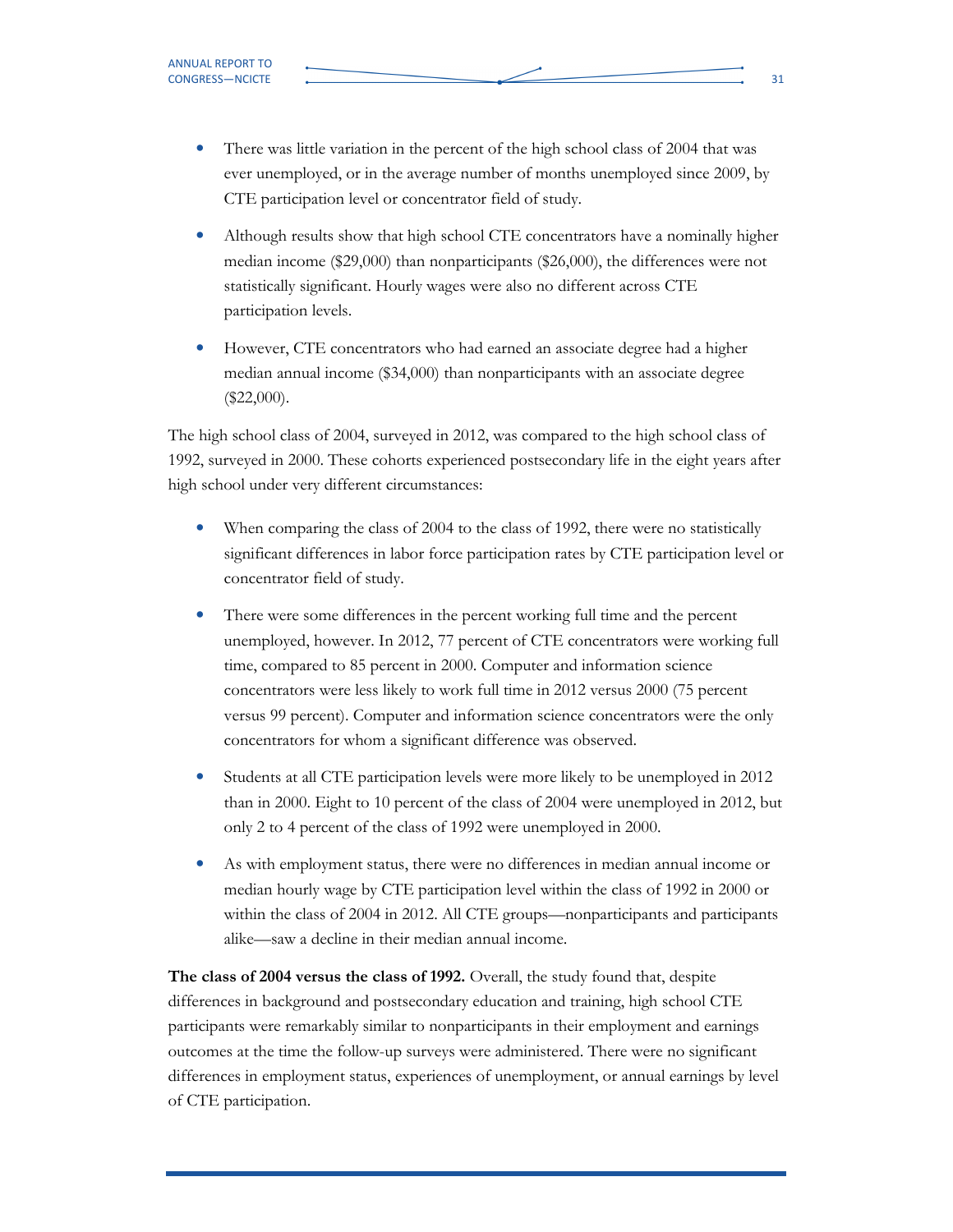These results are encouraging but also provide sober reminders that recent high school and postsecondary graduates face challenging economic conditions. In both cohorts studied, results clearly indicate that, despite less advantaged backgrounds, CTE students fare just as well as their nonparticipating counterparts. At the same time, the findings show that recent CTE students and nonparticipants face an unfriendly economic climate that is markedly worse than that experienced by their peers a dozen years before. Further, while it is encouraging that CTE participants from 2004 were not more adversely affected than nonparticipants by the Great Recession, as their skills age, they may be at risk of falling behind due to economic restructuring that favors high-skill, nonautomated work. To the extent that higher education can help protect high school CTE participants' achievements and improve their long-term outcomes — as seen in the wage premium observed for CTE

concentrators with an associate degree — policy can be geared toward ensuring access to college and building on the futures that CTE students established for themselves in high school.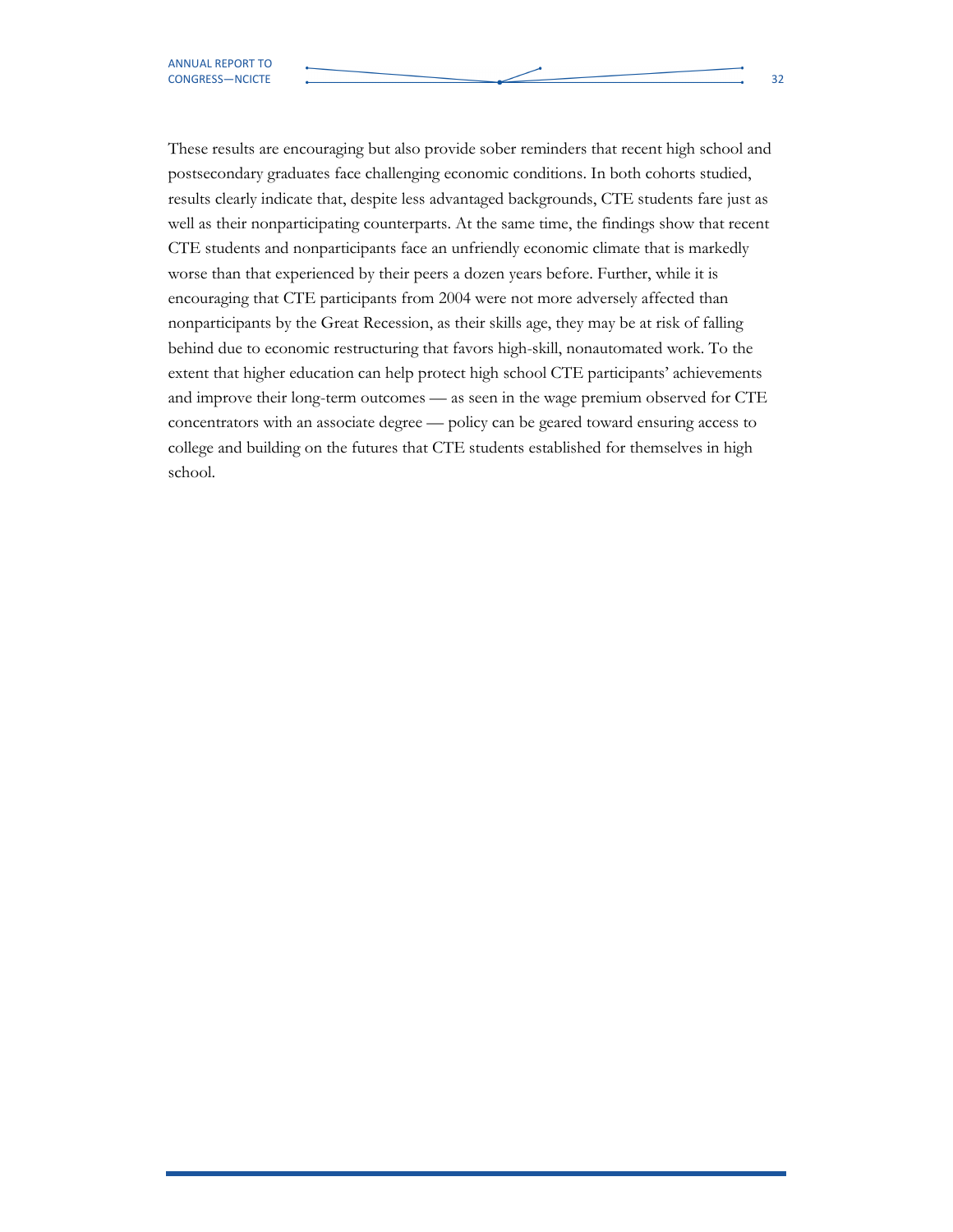# CHAPTER VIII—CONCEPT PAPER: APPLYING HUMAN CAPITAL PERFORMANCE BONDS TO CAREER AND TECHNICAL EDUCATION

The concept of social impact investing is based on the idea that human service providers generate economic value to society, and that value can be used to fund their services. Some of the social and financial benefits created by these providers can be measured and have actual cash value to the public sector (or other entities, such as health care organizations). These future cash savings can be used to finance the upfront services that providers deliver.

Social impact investments, often referred to as SIBs, have two components: (1) a pay-forperformance payment system and (2) a financing mechanism. Both can be, and are, used separately. Pay-for-performance shifts the focus from paying for activities to paying for specified results, bringing about increased accountability in contracting or payment systems. The financing mechanism adds the element of time, recognizing that value of the investment often requires time to materialize. In this way, it is possible to finance high-return programs that fall outside of a normal budgeting cycle.

Most SIBs, like those in place in New York City and the United Kingdom, are not really bonds at all. Investors provide the cash for services and are repaid by the municipality or state. Because investors take most of the risk, they demand a higher return on their investment than they do for investing in municipal bonds.

The state of Minnesota authorized a pilot of a unique SIB financing structure known as HUCAP. The two key design features that distinguish HUCAP from other social impact investing models are (1) bond funds that are used for capital and (2) payments to nonprofits that vary with their performance. These design features are intended to provide a number of incentives considered important to the long-term success of HUCAP by (1) shifting the focus from cost to value; (2) paying providers for the value they create, which encourages them to continually strive to improve performance; and (3) diminishing the common problem of "cherry-picking" (choosing to serve only the easiest cases because the payment does not vary). Because providers are paid for their value added, they are compensated more for good results with harder-to-serve clients.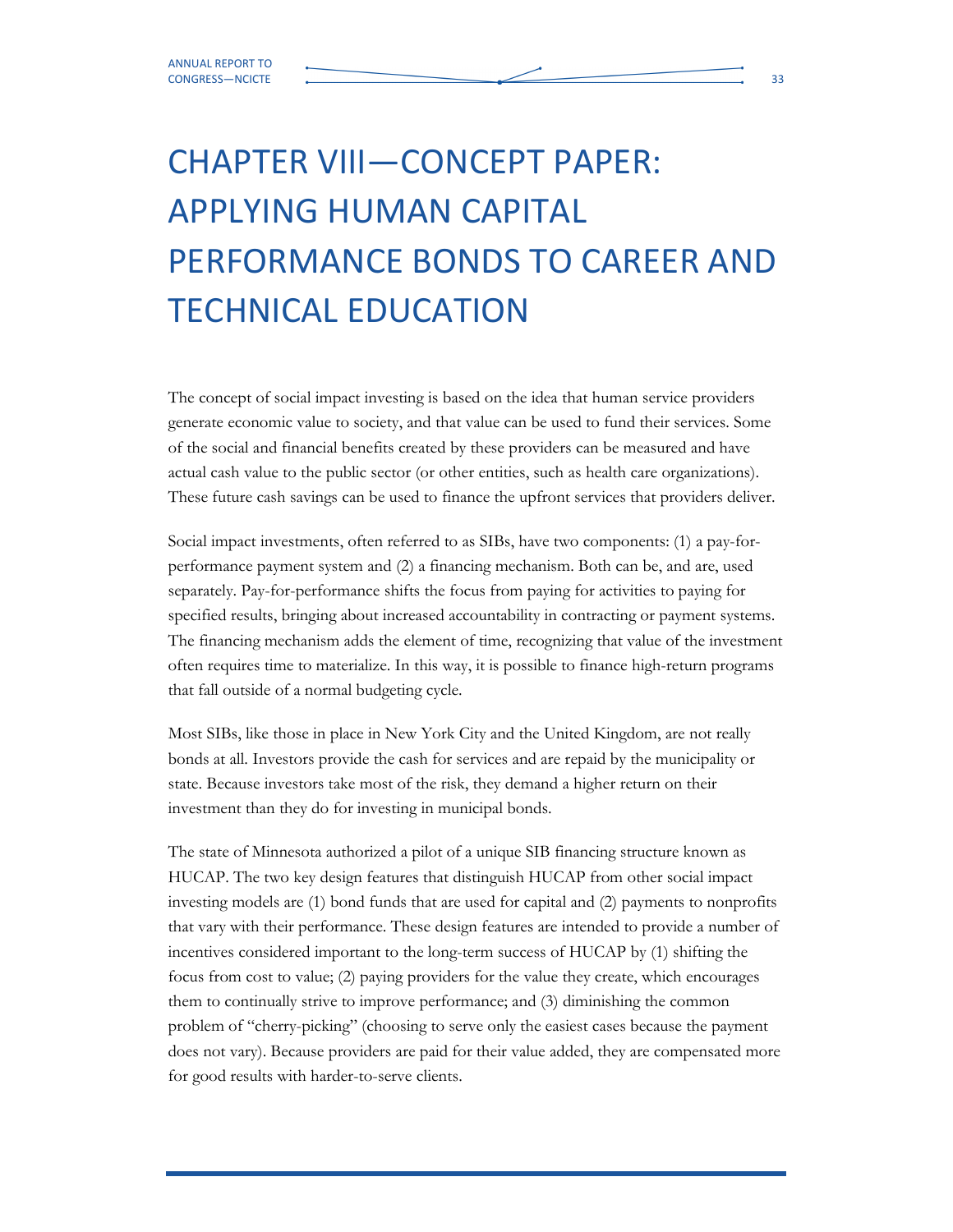Although HUCAP has the potential for widespread replication and great scale, not all services are good candidates for HUCAP. At its heart, HUCAP is a set of contracts, which together comprise the deal. The deal can be transacted only if a set of key conditions are met. Those conditions are (1) a tested and proven program, (2) a sufficient stream of financial benefits, (3) the means and willingness to capture financial savings, (4) the means to collect valid and reliable data, and (5) a stream of benefits that accrue over time.

The paper summarized in this chapter described the HUCAP model and considered how it could be applied to CTE. Two hypothetical examples — contextualized math and career academies — that highlight the key conditions in different ways, were presented.

Contextualized math. This example was about a school district whose goal was to reduce its students' need for developmental education in the state's community colleges. Evidence suggests that contextualized math can help students attain this result. If a district wants to invest in the Math-in-CTE model but has no funds available to implement it, it can decide to use HUCAP. The district and community colleges would need to determine whether the expected savings were great enough to cover the implementation costs. Following this path requires developing a cooperative working relationship between the school district and the local community colleges, and also determining if the community colleges are willing to recognize, capture, and return the savings to the school district. Furthermore, because state standards may make it difficult to implement Math-in-CTE, the state may need to be a partner, perhaps through providing waivers or adopting legislation that allows Math-in-CTE to be expanded.

In this hypothetical case, the school district and community college conduct financial and data analyses. They find that savings for each student accrue in the first year of community college and that it will take about five graduating classes of high school students to yield enough savings to cover the implementation costs. The school district agrees to implement the program, and the community college agrees to capture all of the savings from the first five years and remit them to the school district. All of this assumes that they can track students (both in the experimental and control/comparison groups) from high schools into postsecondary schools. The community college may or may not have to sell bonds to realize savings.

Career academies. Career academies are defined, for the purpose of this paper, as schoolswithin-schools or small learning communities that provide a postsecondary-preparatory curriculum with a career-related theme. A review of the evidence of career academies suggests that students of career academies achieve higher graduation rates, better attendance and grades, more credits in high school, and higher participation and performance in postsecondary education than their peers in other types of high schools. The strongest and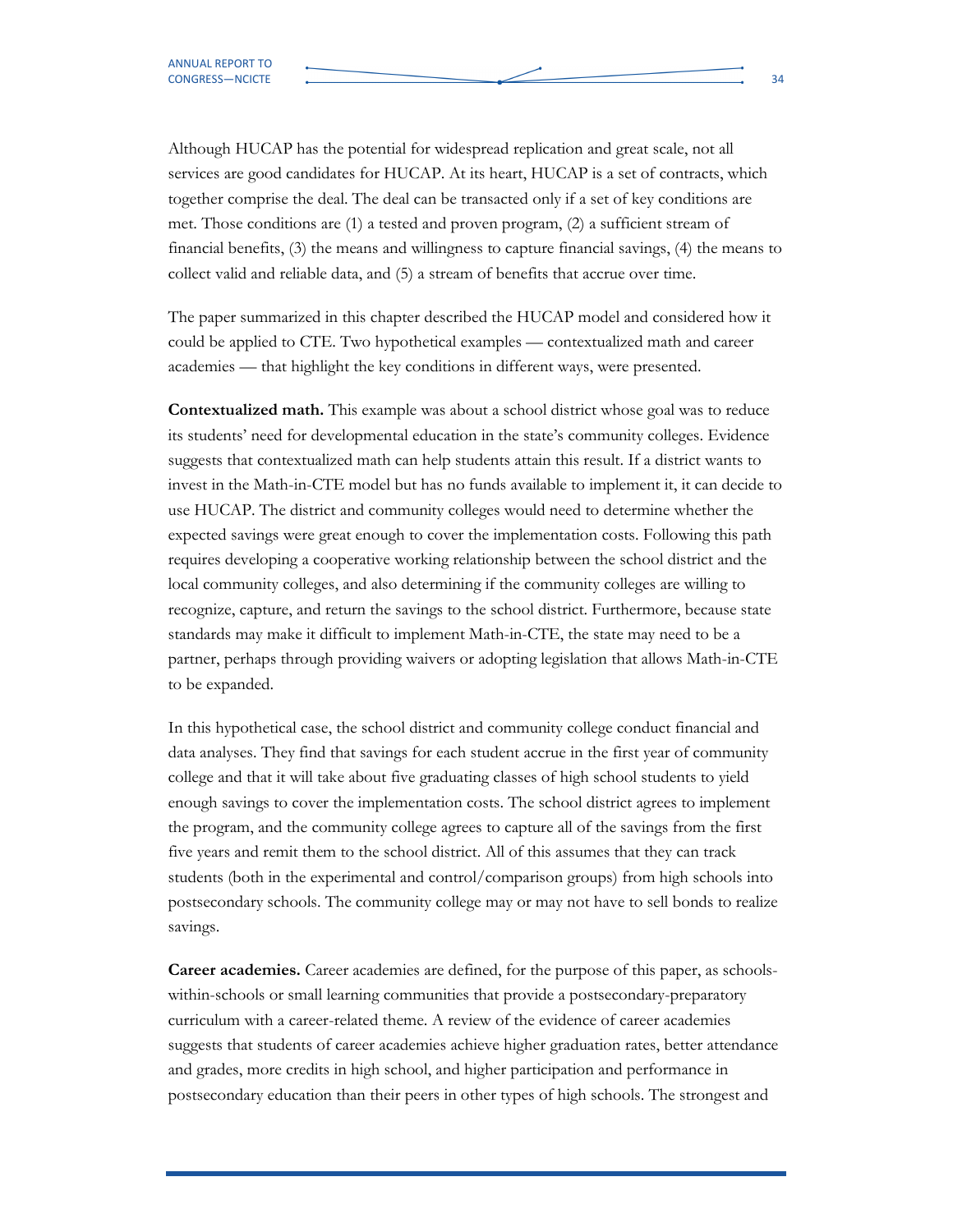most persuasive differences were found among students at the highest risk of school failure. Compared to this group, there was also evidence of lower arrest rates.

Any of these metrics could be used in a pay-for-performance scheme. Few, with the exception of the lower arrest rates, directly produce financial savings, although they lead to other outcomes, such as higher wages, that can be monetized. To fund career academies as HUCAP, alternative, measurable outcomes need to be specified. For example, one study found large, sustained, and statistically significant differences in labor market outcomes (Kemple 2008). These increased wages translate to higher income and sales tax for state governments. The question is whether they generate enough to defray any incremental costs of implementing career academies. Alternatively, the program could be restricted to at-risk students if additional savings in law enforcement or public assistance could be added to the equation.

All of these aspects of the career academies program assume that the state agencies are willing parties to the deal, including willingness to provide data. Such a deal is unlikely to come about without significant commitment and leadership from a party, such as a governor's office, that can command the engagement of potential partners. The more parties added to the contractual structure, the more tracking and data collection are needed, making the evaluation more complex and costly. But, ostensibly, all of the students could be tracked in state data systems using their social security numbers and student identification numbers. However, a major challenge is time lags. If income gains occur eight years after high school graduation, at what point should monitoring for results start and for how long? At what point might it be assumed that the data that are captured today will carry forward into the future (i.e., that it is reasonable to project future results from today's data)? Answers to these questions, based on the capacity for evaluation and the willingness to take on risk, will determine the structure of the contracts and indeed the appetite for structuring the deal in the first place.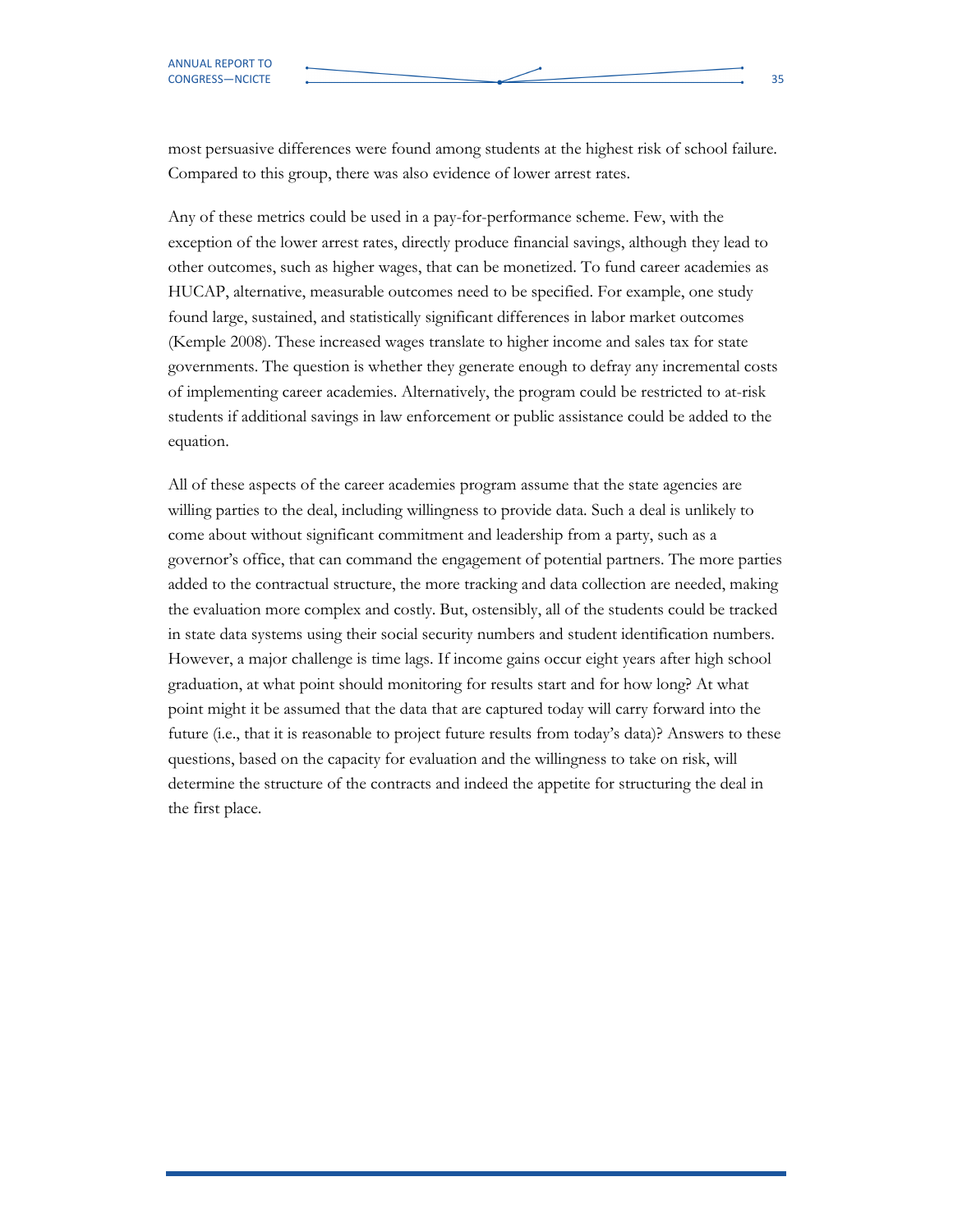## CHAPTER IX—CONCEPT PAPER: USING COMMUNITY BENEFIT AGREEMENTS TO SUPPORT CAREER AND TECHNICAL EDUCATION

Community benefit agreements (CBAs) are legally binding contracts that secure private-sector funding for improvements within neighborhoods affected by proposed real estate developments. A community coalition engages area residents in identifying community needs that become the subject of negotiations between developers and community

For the complete concept paper, see U.S. Department of Education, Office of Career, Technical, and Adult Education, Using Community Benefit Agreements to Support Career and Technical Education. Washington, D.C., 2016, available at http://ctecenter.ed.gov/index.php/page/ourresearch. This concept paper was prepared by David A. Marcello.

groups. In a successful CBA negotiation, developers provide concessions in exchange for the community coalition's support of the project.

The paper summarized in this chapter provided information for state and local policymakers regarding the potential use of CBAs to support the delivery of high-quality CTE services in schools and colleges serving their surrounding communities. CBAs can serve as a potent tool for delivering comprehensive CTE programs that benefit a broad population of resident youths and adults. This desired outcome can be accomplished only if those charged with negotiating CBAs understand the benefits of well-designed CTE programs and the importance of engaging CTE educators from the secondary and postsecondary levels in planning discussions.

The paper is organized as a series of FAQs about CBAs and their corresponding answers. FAQs address the distinguishing characteristics of CBAs, their potential benefits, key considerations in structuring these agreements, and internal and external impediments to successful CBA negotiations.

What types of benefits do CBAs provide? CBAs can support CTE programs that offer great value to community members, enabling young people and adults to engage in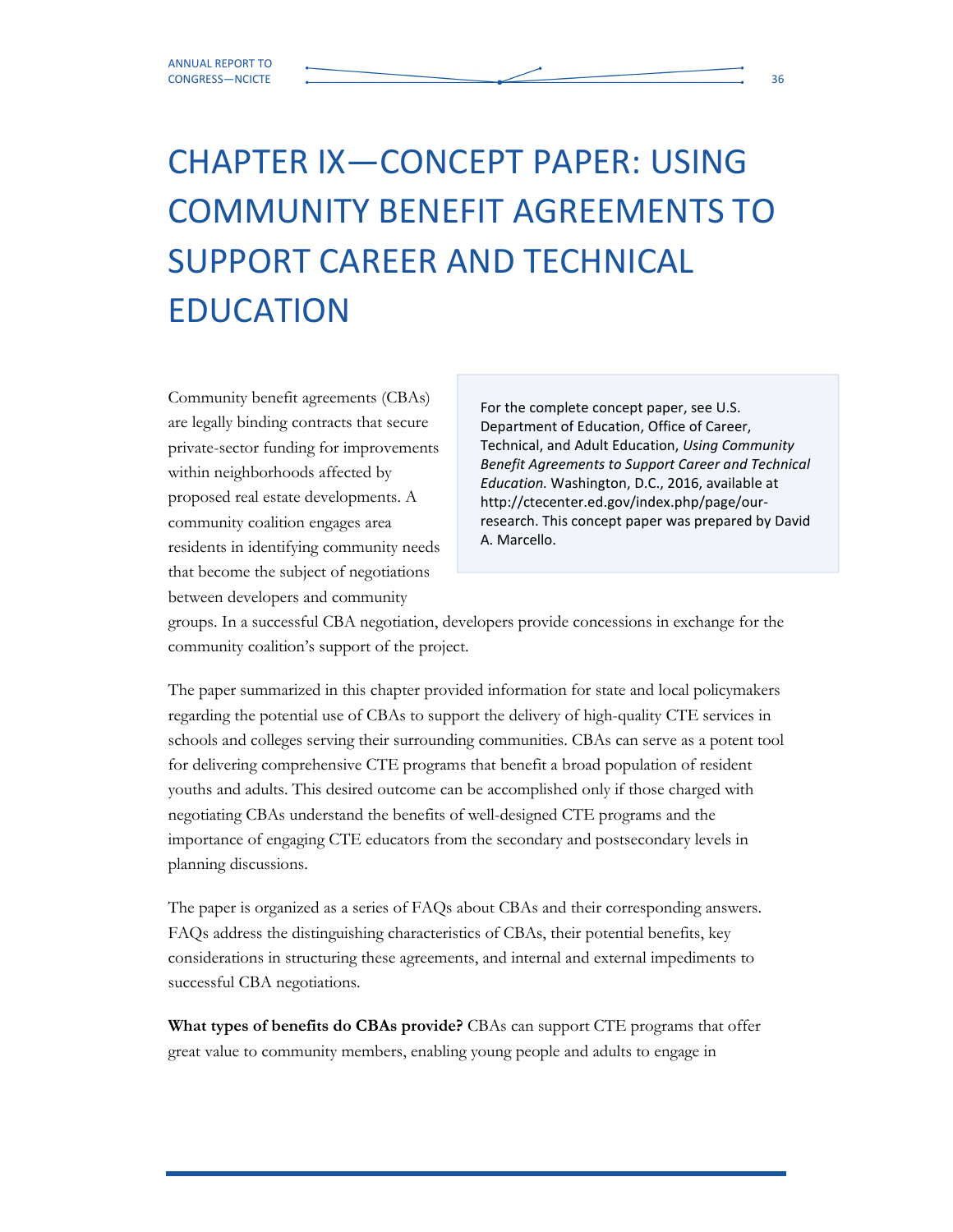workplace learning where academic and technical skills may be applied in context.29 One of the most obvious links between CBAs and CTE may be the potential for money from developers to fund CTE programs. CBAs can foster CTE by providing an income stream of supporting revenue that extends the benefits of CTE courses of study to under-resourced neighborhood residents. CBA funding can also be used to purchase CTE instructional equipment and supplies. Money need not be the only benefit, however; institutional arrangements between businesses and CTE providers afford another rich opportunity for community gains.

How are CBAs negotiated? The first step in a CBA negotiation is to establish a community benefits coalition (CBC) that incorporates the broadest possible representation from the affected community and that is authorized to speak on behalf of the community.<sup>30</sup> CBA negotiations are carried out between a developer and a community coalition and may involve business executives, community members, and lawyers. The public sector often plays no role at all.<sup>31</sup> When cities negotiate directly with a developer, the negotiations result in a public-private partnership (PPP) that embodies in an enforceable agreement of the public and private parties' commitments to each other.<sup>32</sup>

What do developers get out of a CBA? Developers seek to minimize risk. CBAs help developers by diminishing their exposure to one type of risk — a lack of community support for their proposed development or even, potentially, outright opposition to it. CBAs create a shared interest between the developer and the community in seeing that the proposed project will come to fruition. Introducing CTE into a CBA negotiation may appeal to developers who want to serve the educational needs of the community and assist in developing a better-prepared workforce.

What are the obstacles to a successful CBA negotiation? Potential pitfalls are plentiful in the path toward a successful CBA negotiation. Conflict of interest is one of the most predictable (and perhaps inevitable) challenges faced by CBCs at some point in their negotiations. These conflicts may be either internal to the coalition or external among key

<sup>&</sup>lt;sup>29</sup> To date, however, most CBA concessions for apprenticeships or on-the-job training programs have not been structured as part of a comprehensive CTE program or more rigorous CTE program of study that aligns secondary and postsecondary educational programming to prepare youths and adults for college entry and career readiness.

<sup>30</sup> See The Public Law Center's website for a rudimentary draft:

http://www.law.tulane.edu/tlscenters/PublicLawCenter/index.aspx (accessed November 15, 2014). <sup>31</sup> In most instances, the "public sector" will be municipal government, and it will play no role at the table in negotiations between community members and the developer. Exceptions to this rule do exist, however.

<sup>&</sup>lt;sup>32</sup> The PPP may become a public document when it is presented to the City Council for approval, but negotiations are usually conducted "off the radar screen" between a developer and executive branch officials, leaving no room for the public to observe or participate (Bezdek 2006). See also Marcello (2007), 660–63.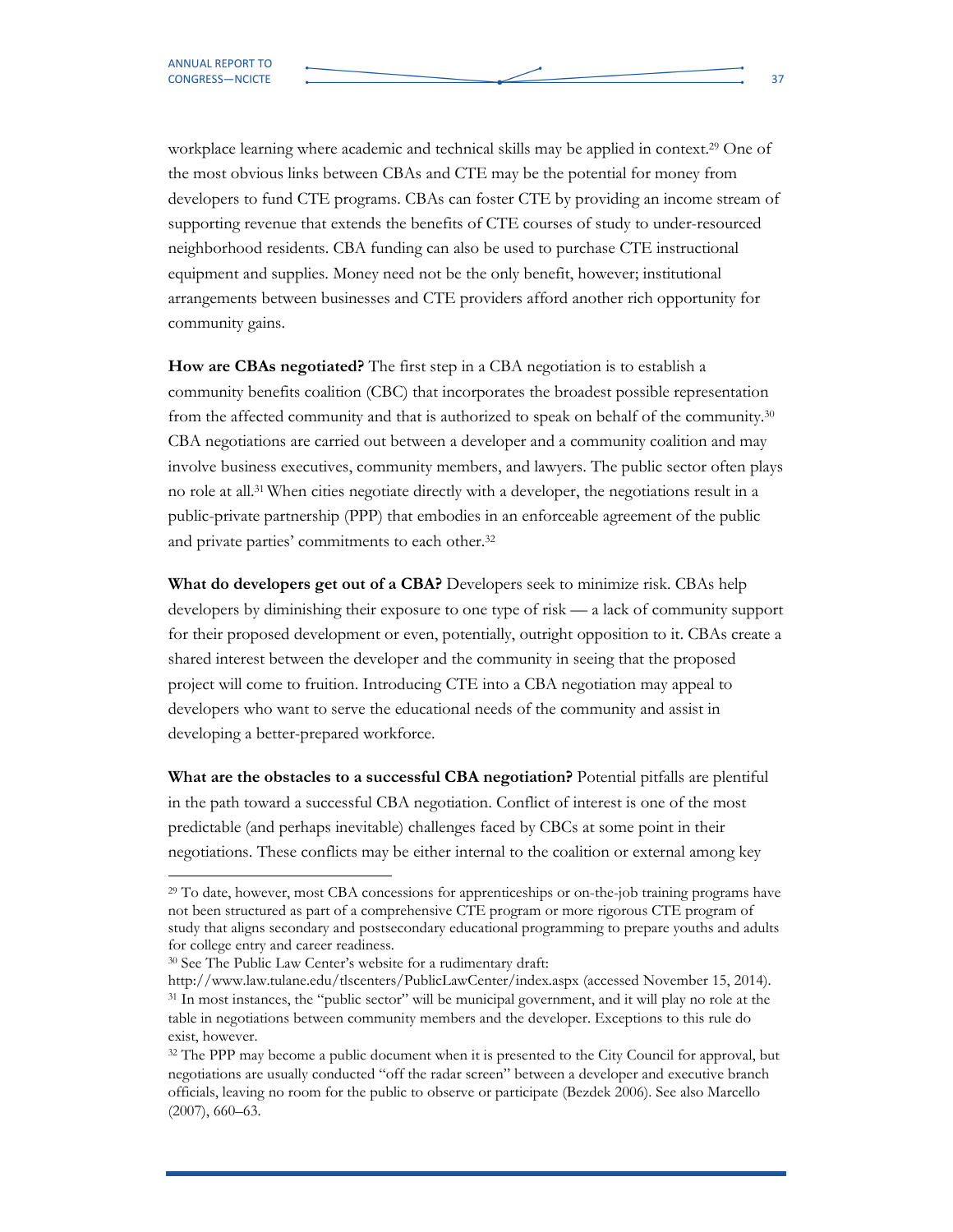public officials, who often hold the power to facilitate or subvert CBA negotiations. CBCs can establish prohibitions and procedures to deal effectively with the former type of conflict. Regarding the latter, they can be vigilant but not omniscient, as hard experience has demonstrated.

What is the link between CBAs and CTE? CBA negotiations typically involve businesses within the community. The proximity of these businesses to educational facilities in the community opens the possibility for student WBL placements structured as part of regular school programming. Working with educators, businesses may be able to create a range of workplace experiences for students and instructors that provide authentic learning experiences aligned with the school curriculum. A well-formulated CBA would connect workplace opportunities with classroom curriculum to provide a more robust learning experience, where work experiences complement or reinforce CTE programming.

What can CTE do for CBAs? CTE experts can help the parties to a CBA secure the most "bang for their buck" in designing and delivering an important community benefit — CTE for community residents. The typical actors in a CBA negotiation are poorly equipped to design or deliver CTE; they need the guidance of CTE professionals. The most efficient use of resources in designing and delivering CBA-based educational benefits would be to tap into existing expertise among CTE professionals. Their track record of educational outcomes will lend credence to CBC requests for a commitment of resources from the developer during the front-end negotiations. Providing in the CBA for collection of valid and reliable data on the implementation of CTE programs will give both the developerinvestor and the community-beneficiaries comfort after the fact that the money is being well spent, based on quantifiable results.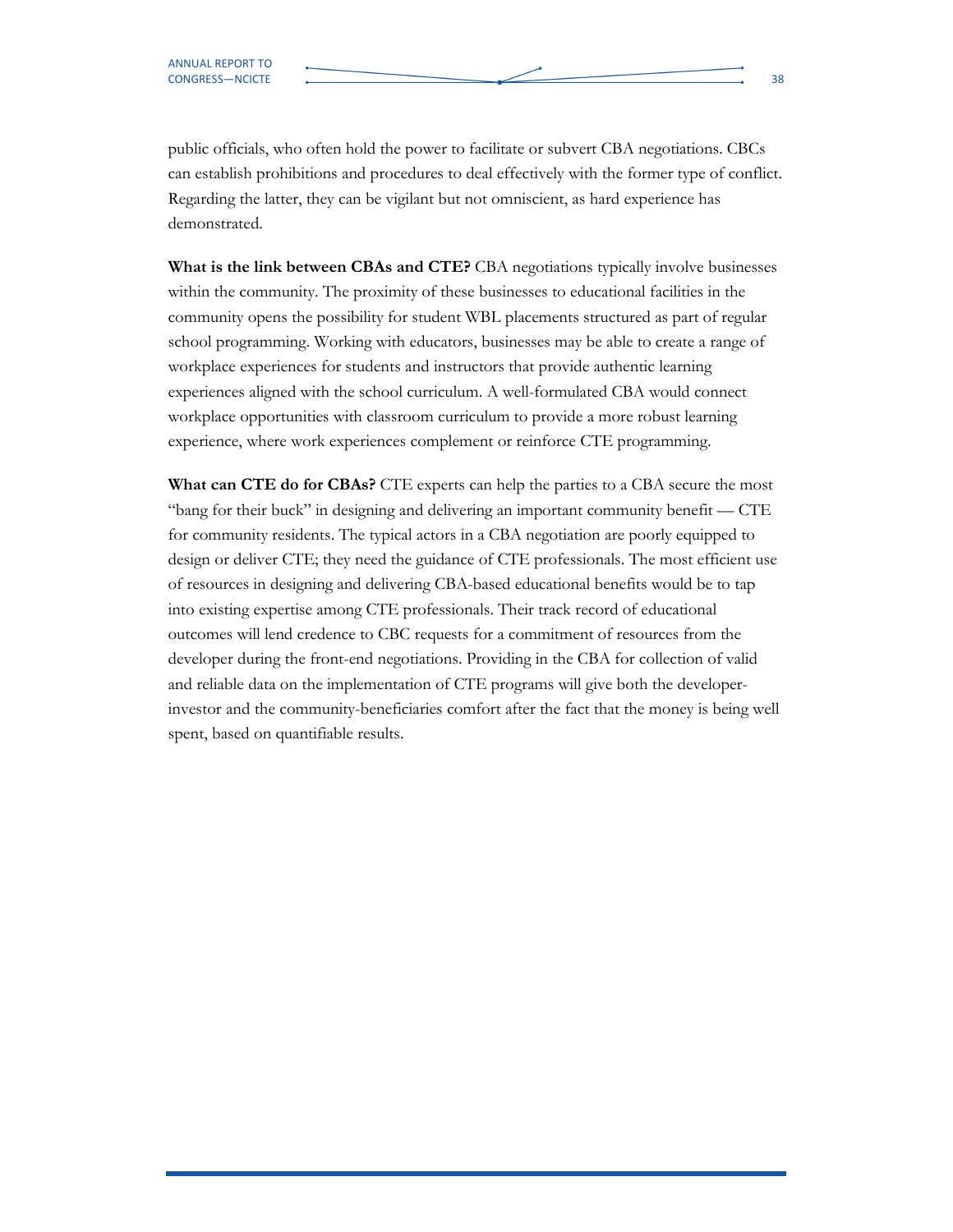# CHAPTER X—CONCEPT PAPER: THE POTENTIAL ROLE OF SOCIAL INNOVATION FINANCING IN CAREER AND TECHNICAL EDUCATION

A new class of financial tools is being developed to promote human capital investments that

benefit society. SIF entails raising private capital to support promising social interventions, with the expectation that those providing the funding will eventually be repaid. Funds are allocated based on service providers' achievement of measurable improvements in social conditions, under what is termed a PFS contracting model. SIBs provide the upfront working capital for PFS

For the complete concept paper, see U.S. Department of Education, Office of Career, Technical, and Adult Education, The Potential Role of Social Innovation Financing in Career and Technical Education. Washington, D.C., 2015, available at http://ctecenter.ed.gov/index.php/page/ourresearch. This concept paper was prepared by George Overholser and Steven Klein.

contracts. This working capital is needed because a delay in payments is inherent in the PFS approach because it can take years to determine if it has achieved successful outcomes.

The paper summarized in this chapter introduced the PFS and SIB concepts, described their applications nationwide, and explored their potential for generating resources that can be used to finance the delivery of high-quality CTE programming. State and local policymakers can use the principles presented in the paper summarized in this chapter to develop new applications for this innovative, yet still emerging, method of social service procurement.

The PFS and SIB concepts. PFS and SIBs operate by changing the way that government agencies at the federal, state, and local levels allocate and invest resources — shifting the focus from process to results. This new approach to financing human capital investment, termed SIF, entails raising private capital to support promising social interventions, with the expectation that those providing the funding will eventually be repaid.

PFS describes an approach in which government pays for services based on the achievement of measurable improvements in social conditions. Service providers develop evidence-based interventions that are designed to address a pressing societal issue, then enter into a multiyear contract in which an oversight body, typically a state or local government, agrees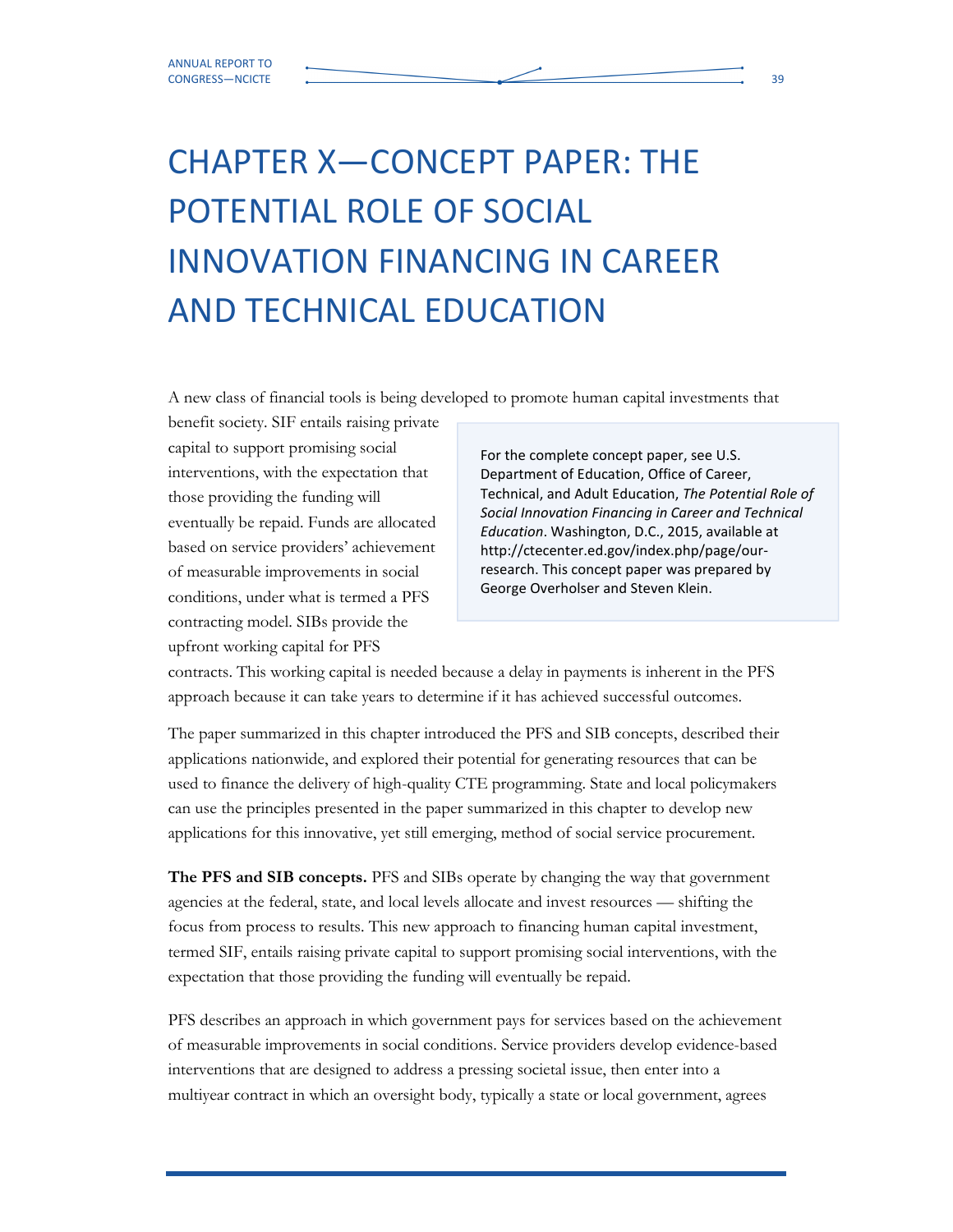to make payments for success to the extent that measurable outcomes are achieved.33 SIBs are a means of providing private upfront working capital for PFS contracts. This working capital is needed because a delay in payments is inherent in the PFS approach because it can take years to determine if it has achieved successful outcomes. Typically SIBs weave philanthropic grants or loans, or for-profit loans, into an integrated working capital structure that is offered in exchange for a share of the government payments if performance targets are met.

Performance funding offers a number of unique benefits that make it particularly well suited for financing public services or interventions that offer a positive return on investment but might not otherwise be launched due to a lack of resources. Potential benefits fall into three broad categories:

- Performance advantages, including the incentive to innovate, impetus to improve administrative data systems, and access to private talent
- Fiscal advantages, including improved allocation of social spending resources, transfer of financial risk, and access to private capital
- Political advantages, including projects that are both fiscally conservative and socially progressive, and that outlast typical political time frames

Applying social innovation funding to CTE. CTE may be particularly well suited for PFS-SIB financing. First, CTE efforts are often associated with educational and workforce outcomes that generate the "cashable" savings for governments that make for economically attractive PFS arrangements. Second, because there are hundreds of testable innovations and providers serving millions of students, CTE is well suited for an outcomes-driven reward system. Third, with several large-scale databases already well established, CTE is positioned to take advantage of available data to gauge key outcomes.

At the high school level, SIF could create greater incentives for CTE programs to focus on aligning secondary school and postsecondary course work within broadly defined career pathways that expose youths to a range of professions. It could be used to confirm the value of rigorous standards-based academic instruction that is anchored within industryrecognized technical content or to reward CTE programs that allow students to earn college credit while still enrolled in high school, thereby accelerating the path to employment. If the inclusion of CTE instruction in such programs of study34 can be shown through rigorous evaluation to bring about a measurable educational benefit to students, then there may be

 <sup>33</sup> See http://www.thirdsectorcap.org/pay-for-success/what-is-pay-for-success/.

<sup>&</sup>lt;sup>34</sup> The content areas to be included in as program of study are described in Sec.  $122(c)(1)(A)$  of Perkins IV.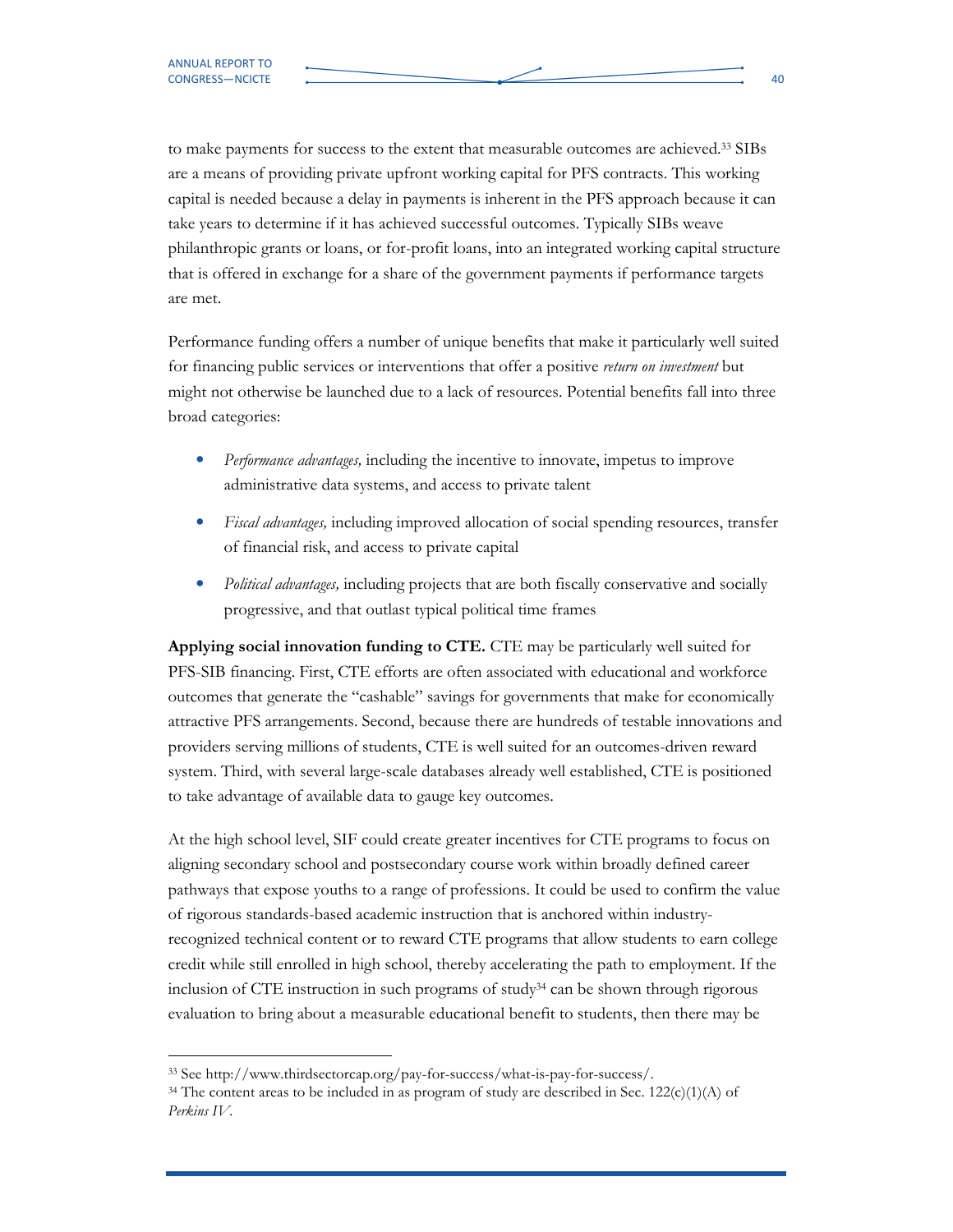value in using PFS-SIB offerings to expand student access to CTE programs. In lieu of investing in CTE as a stand-alone program, investments could be made in programs that seek to harness CTE as an instructional design strategy for the delivery of academic content. This could include investing in career academies, which operate as schools-within-schools offering college-prep studies organized around an industry specialty, such as health or computer technologies. Options also exist for financing occupationally focused training. For example, a PFS-SIB could be developed by expanding work-based job placements or providing for competency-based learning that engages students in real-world applications.

As CTE programs weigh the benefits of PFS-SIB funding, the programs must consider several potential challenges, including the relative absence of:

- High-quality, valid, and reliable data to allow for a comprehensive assessment of project outcomes
- Methodologically rigorous evaluation protocols to ensure that outcomes can be accurately quantified
- Knowledge of CTE program benefits among transaction coordinators, who need to understand how CTE programs function if they are to provide technical advising to help structure grant programs
- *Compelling cost-benefit analyses* that can be used to show the economic return on an investment in CTE programs.

Despite these challenges, PFS projects present great potential for CTE programs and may help pave the way for successful and sustainable educational impacts and funding streams.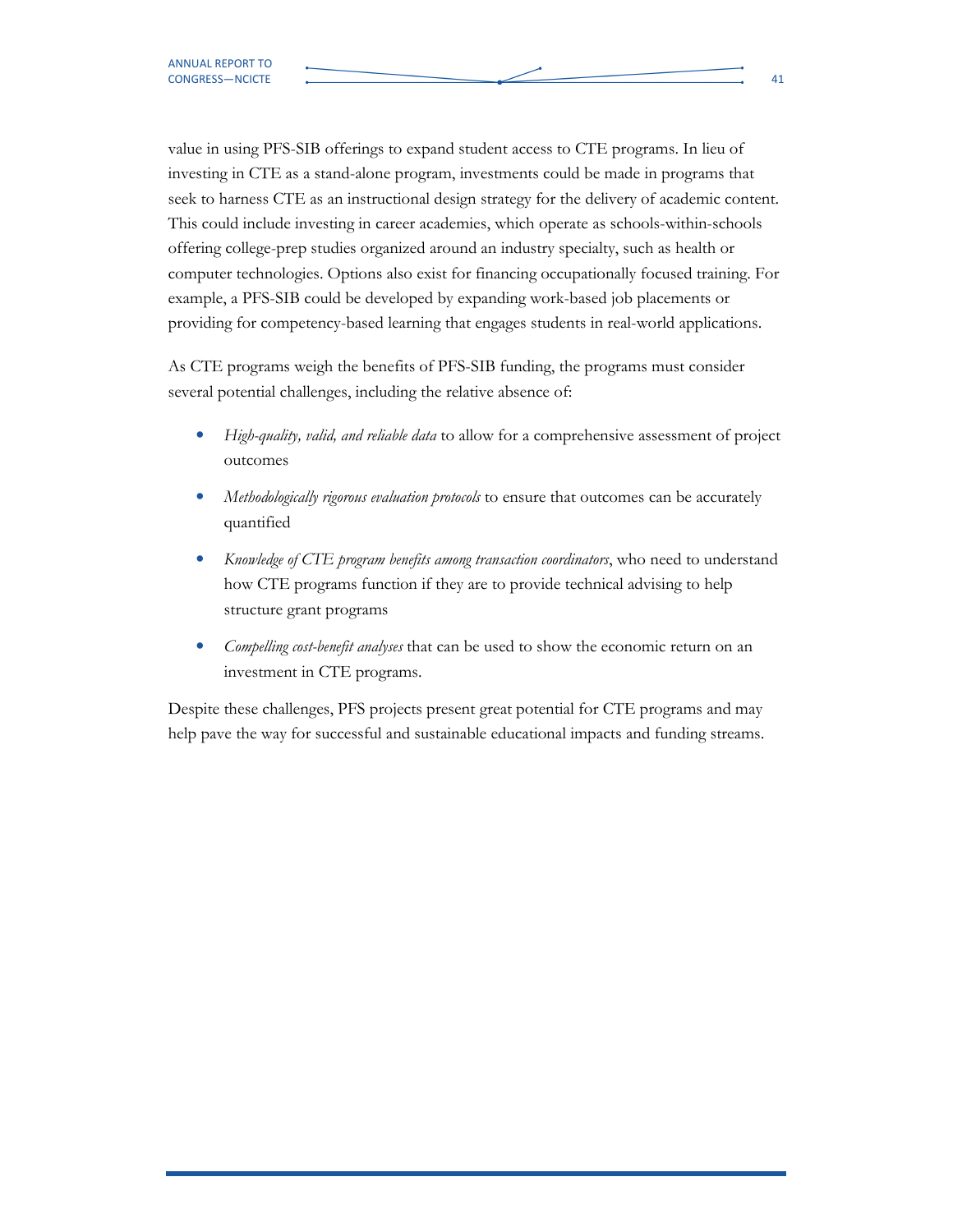### REFERENCES

- Aos, Steve, Marna Miller, and Elizabeth Drake. 2006. Evidence-Based Adult Corrections Programs: What Works and What Does Not. Olympia, WA: Washington State Institute for Public Policy.
- Bezdek, Barbara L. 2006. To Attain "The Just Rewards of So Much Struggle": Local-Resident Equity Participation in Urban Revitalization. Hofstra Law Review, 35: 37, 59.
- Crayton, Anna, and Suzanne Rebecca Neusteter. 2008. The Current State of Correctional Education. New York: John Jay College of Criminal Justice, Prisoner Reentry Institute.

Dalton, Ben, Erich Lauff, Ruth Henke, Martha Alt, and Xiaojie Li. 2013. From Track to Field: Trends in Career and Technical Education Across Three Decades. Report prepared for NACTE. Submitted to the U.S. Department of Education, Policy and Program Studies Service. Research Triangle Park, NC: RTI. Accessed June 2, 2017. http://www.rti.org/publication/track-field-trends-career-and-technical-educationacross-three-decades. Garcia, Tanya I., and Hans Peter L'Orange. 2010, July. Strong Foundations: The State of State Postsecondary Data Systems. Boulder, CO: SHEEO. Accessed May 10, 2013. http://www.sheeo.org/sites/default/files/publications/StrongFoundations\_App.pdf.

- Harlow, Caroline Wolf. 2003. Education and Correctional Populations. Washington, DC: U.S. Department of Justice, Office of Justice Programs, Bureau of Justice Statistics.
- Kemple, James J. June 2008. Career Academies: Long-Term Impacts on Labor Market Outcomes, Educational Attainment, and Transitions to Adulthood. New York: MDRC. Accessed Jan. 7, 2015. http://www.mdrc.org/sites/default/files/full\_50.pdf.
- Klein, Steve. 2001. Financing vocational education. A state policymaker's guide. Berkeley, CA: MPR Associates.
- Klein, Steven, Amanda Richards Sheil, Robin White, Sandra Staklis, Corinne Alfeld, Caitlin Rose Dailey, Ivan Charner, and Anne Poliakoff. 2014. Evaluation of the Implementation of the Carl D. Perkins Career and Technical Education Act of 2006: Finance, Accountability, and Programs of Study. Research Triangle Park, NC: RTI.
- MacKenzie, Doris Layton. 2006. What Works in Corrections: Reducing the Criminal Activities of Offenders and Delinquents. New York: Cambridge University Press.